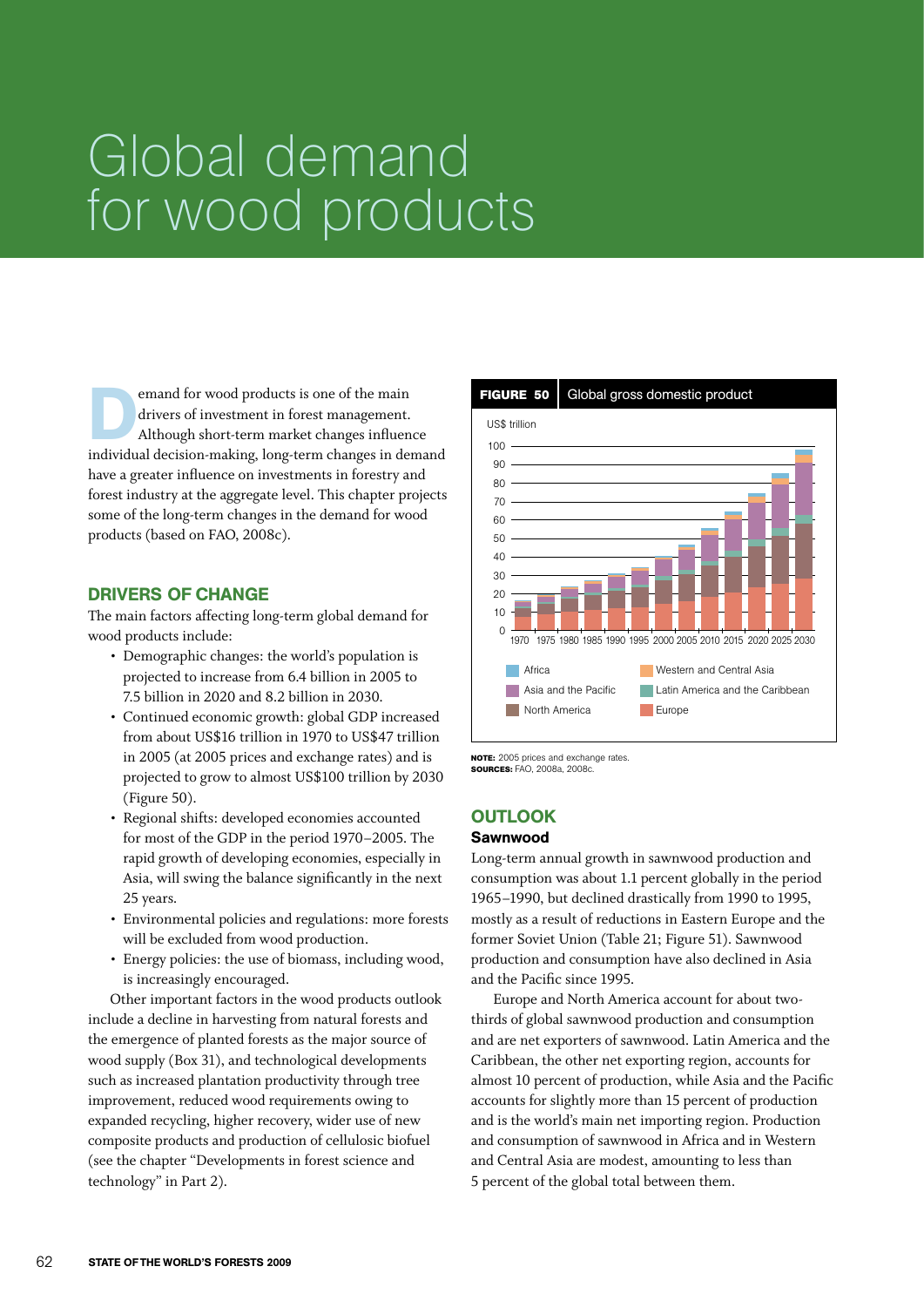#### **BOX 31** Outlook for wood production from planted forests

The world's forest plantation area, as reported to the Global Forest Resources Assessment 2005 (FAO, 2006a), is 140.8 million hectares. The area of planted forests, defined more broadly to include the planted component of semi-natural forests, is estimated to be 271 million hectares (FAO, 2006b).

The outlook for global wood production from planted forests to 2030 was estimated based on a survey of planted forests in 61 countries, representing about 95 percent of the estimated global planted forest area (FAO, 2006b). The outlook was calculated based on predicted changes in planted forest area (mainly through new plantings) as well as opportunities for increased productivity from more efficient management practices, new technology and genetic improvements, following three scenarios:

- • Scenario 1: increase in planted forests slowing to half the pace of previous trends (owing to constraints including lack of suitable land and slow growth in demand), with no change in productivity;
- • Scenario 2: area changes continuing at the current rate until 2030, without productivity increases;

• Scenario 3: area changes continuing at the current rate until 2030, with an annual productivity increase (for those management schemes where genetic, management or technological improvements are expected).

The model results indicate that the area of planted forests will increase in all scenarios in all regions except Africa, with the highest increase in Asia (figure on the left). Among species groups, the highest increase will be in pine forests.

The total wood volume produced will increase across all scenarios from 2005 to 2030 (figure on the right). The widest variation among scenarios is in Asia and South America, where the higher-productivity Scenario 3 gives a considerable increase in wood production, mainly in eucalyptus and other hardwood species. The differences between Scenarios 1 and 2 are small, as additional planted area in Scenario 2 may not generate wood within the period of the projection.

Actual production could vary significantly from the projections. Often, planted forests are not harvested even on reaching maturity, particularly when they are established without considering access to markets and potential end uses.





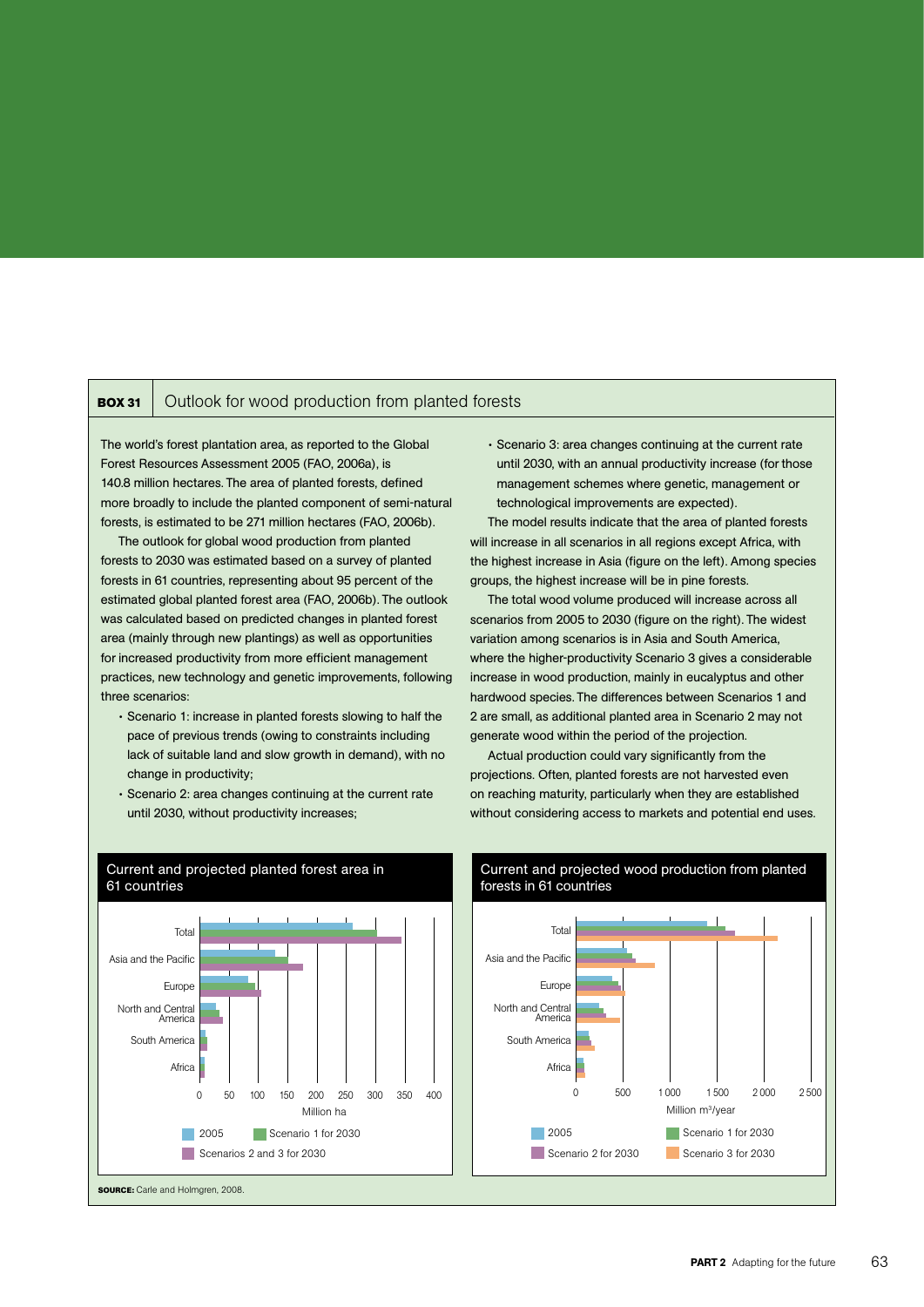#### **Timber and the future of tropical forests**

*From the International Tropical Timber Organization (ITTO)*

Large-scale payments for ecosystem services (especially for climate-related services) offer the best prospect for generating funds to secure the tropical forest resource base. However, the main source of income from tropical forests remains timber and wood products. Annual exports of primary and secondary wood products from tropical forests have exceeded US\$20 billion in recent years, with further increases foreseen as more countries focus exports on higher-valued secondary wood products.

Much of the raw material already comes from planted forests. The vast areas of degraded forest land in the tropics provide much scope for further increasing planted area, with potential benefits for the wood-processing sector and opportunities for capturing funds from emerging greenhouse gas markets. However, it is important to ensure that

payments for ecosystem services do not lead countries to convert natural forest to fast-growing plantations.

Certification and public-purchasing policies are likely to become more important for exporters of tropical wood products in the future, especially as more countries begin to insist on evidence of sustainability, including China (in response to demands from its own export markets). Cellulosic biofuels are likely to provide economic alternatives for tropical countries, but technology transfer from developed countries will be required in order to realize this potential.

The main challenge in the future, as now, will be to add value to tropical forests so that deforestation becomes an economically unattractive option. Despite the potential of new funding mechanisms for tropical forests, it is highly likely that there will be less money available than required.

#### TABLE 21

| . .ouuvuon and oonsampuon or sammood |                                   |                |                |      |                  |                                     |           |           |                  |
|--------------------------------------|-----------------------------------|----------------|----------------|------|------------------|-------------------------------------|-----------|-----------|------------------|
| <b>Region</b>                        | <b>Amount</b><br>(million $m^3$ ) |                |                |      |                  | <b>Average annual change</b><br>(%) |           |           |                  |
|                                      |                                   |                |                |      |                  |                                     |           |           |                  |
|                                      |                                   | <b>Actual</b>  |                |      | <b>Projected</b> | <b>Actual</b>                       |           |           | <b>Projected</b> |
|                                      | 1965                              | 1990           | 2005           | 2020 | 2030             | 1965-1990                           | 1990-2005 | 2005-2020 | 2020-2030        |
| <b>Production</b>                    |                                   |                |                |      |                  |                                     |           |           |                  |
| Africa                               | 3                                 | 8              | 9              | 11   | 14               | 3.7                                 | 0.5       | 1.6       | 1.9              |
| Asia and the Pacific                 | 64                                | 105            | 71             | 83   | 97               | 2.0                                 | $-2.6$    | 1.1       | 1.6              |
| Europe                               | 189                               | 192            | 136            | 175  | 201              | 0.1                                 | $-2.2$    | 1.7       | 1.4              |
| Latin America and the Caribbean      | 12                                | 27             | 39             | 50   | 60               | 3.3                                 | 2.5       | 1.7       | 2.0              |
| North America                        | 88                                | 128            | 156            | 191  | 219              | 1.5                                 | 1.3       | 1.4       | 1.4              |
| Western and Central Asia             | $\overline{2}$                    | 6              | $\overline{7}$ | 10   | 13               | 4.6                                 | 1.5       | 2.6       | 2.2              |
| World                                | 358                               | 465            | 417            | 520  | 603              | 1.1                                 | $-0.7$    | 1.5       | 1.5              |
| <b>Consumption</b>                   |                                   |                |                |      |                  |                                     |           |           |                  |
| Africa                               | 4                                 | 10             | 12             | 19   | 26               | 3.6                                 | 1.2       | 2.8       | 3.5              |
| Asia and the Pacific                 | 64                                | 112            | 84             | 97   | 113              | 2.3                                 | $-1.9$    | 1.0       | 1.6              |
| Europe                               | 191                               | 199            | 121            | 151  | 171              | 0.2                                 | $-3.3$    | 1.5       | 1.2              |
| Latin America and the Caribbean      | 11                                | 26             | 32             | 42   | 50               | 3.3                                 | 1.5       | 1.7       | 1.8              |
| North America                        | 84                                | 117            | 158            | 188  | 211              | 1.3                                 | 2.0       | 1.2       | 1.2              |
| Western and Central Asia             | 3                                 | $\overline{7}$ | 13             | 18   | 23               | 4.0                                 | 3.7       | 2.5       | 2.2              |
| World                                | 358                               | 471            | 421            | 515  | 594              | 1.1                                 | $-0.8$    | 1.4       | 1.4              |

Production and consumption of sawnwood

**NOTE:** Data presented are subject to rounding. **sources:** FAO, 2008a, 2008c.

Projections suggest that the distribution of production and consumption among different regions will not change markedly before 2030, but that growth will increase at the global level. Production growth is expected to be highest in the Russian Federation, Eastern Europe and South America. High growth in consumption is expected in

Africa and in Asia and the Pacific. These regions, together with Western and Central Asia, will remain dependent on imports to meet their demand. Consumption growth in developed countries is expected to be more moderate because of replacement by engineered (composite) wood products.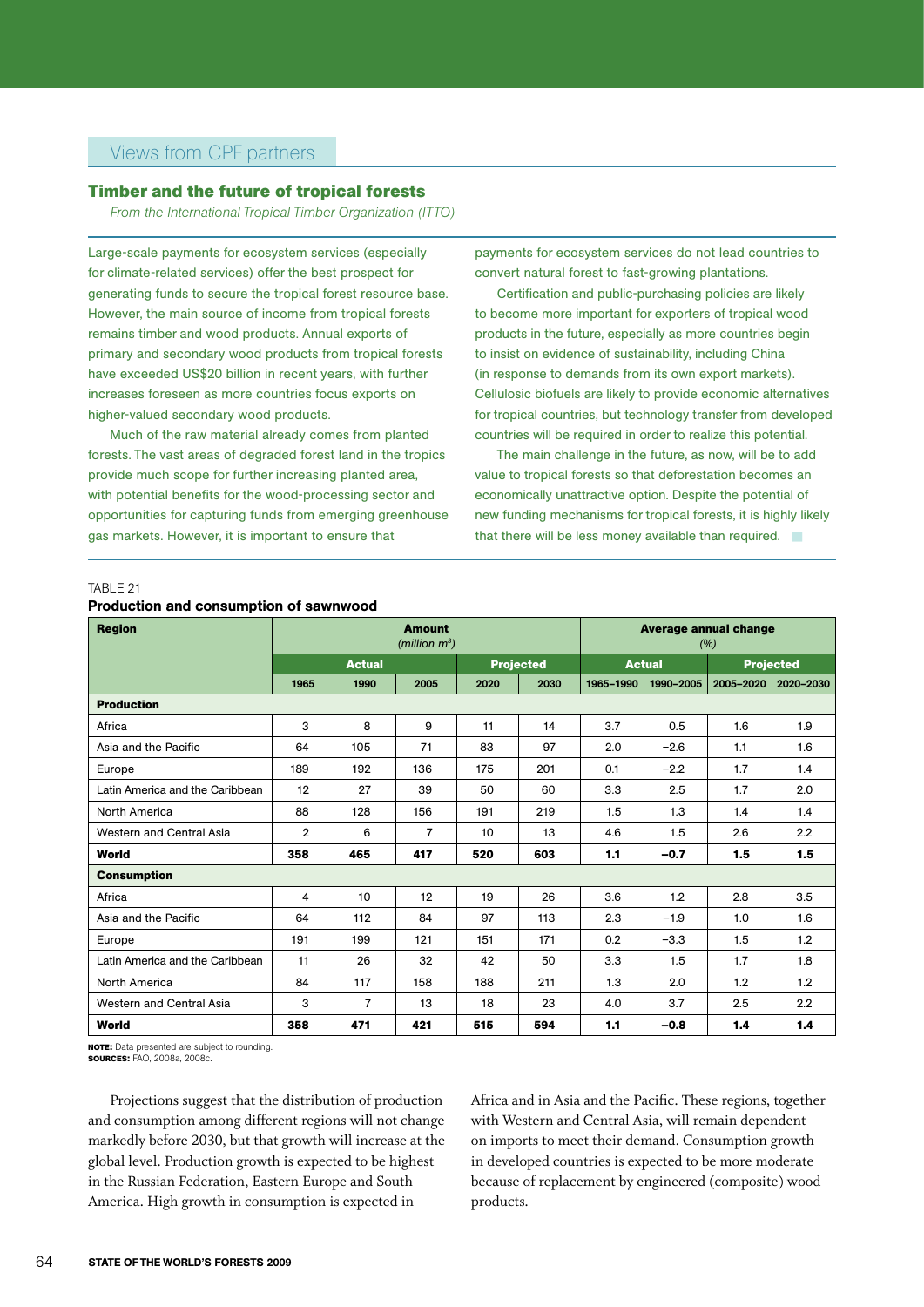#### Wood-based panels

Although production and consumption of wood-based panels – including plywood, veneer sheets, particleboard and fibreboard – are currently only half those of sawnwood, their higher growth rates will bring them to the levels of sawnwood by 2030 (Table 22; Figure 52). However, future growth in production and consumption will be slightly slower than in the past in most regions,



which suggests that the substitution of wood-based panels for sawnwood may be slowing.

Production and consumption are currently evenly balanced among the three main markets (Asia and the Pacific, Europe and North America). Asia and the Pacific will account for a greater proportion of global wood-based panel production and consumption in the future.



**Sources:** FAO, 2008a, 2008c.

**Sources:** FAO, 2008a, 2008c.

#### TARI F 22

#### Production and consumption of wood-based panels

| <b>Region</b>                   | <b>Amount</b><br>(million $m^3$ ) |                |      |      |                  | <b>Average annual change</b><br>(%) |               |     |                     |
|---------------------------------|-----------------------------------|----------------|------|------|------------------|-------------------------------------|---------------|-----|---------------------|
|                                 |                                   | <b>Actual</b>  |      |      | <b>Projected</b> |                                     | <b>Actual</b> |     | <b>Projected</b>    |
|                                 | 1965                              | 1990           | 2005 | 2020 | 2030             | 1965-1990                           | 1990-2005     |     | 2005-2020 2020-2030 |
| <b>Production</b>               |                                   |                |      |      |                  |                                     |               |     |                     |
| Africa                          | 1                                 | $\overline{2}$ | 3    | 4    | 5                | 4.6                                 | 3.8           | 2.1 | 2.4                 |
| Asia and the Pacific            | 5                                 | 27             | 81   | 160  | 231              | 6.9                                 | 7.5           | 4.6 | 3.7                 |
| Europe                          | 16                                | 48             | 73   | 104  | 129              | 4.5                                 | 2.8           | 2.4 | 2.2                 |
| Latin America and the Caribbean | 1                                 | 4              | 13   | 21   | 29               | 7.4                                 | 7.6           | 3.3 | 3.2                 |
| North America                   | 19                                | 44             | 59   | 88   | 110              | 3.4                                 | 2.0           | 2.7 | 2.2                 |
| Western and Central Asia        | 0                                 | 1              | 5    | 11   | 17               | 6.8                                 | 8.9           | 5.4 | 4.7                 |
| World                           | 41                                | 127            | 234  | 388  | 521              | 4.6                                 | 4.2           | 3.4 | 3.0                 |
| <b>Consumption</b>              |                                   |                |      |      |                  |                                     |               |     |                     |
| Africa                          | 0                                 | $\mathbf{1}$   | 3    | 4    | 5                | 4.8                                 | 5.3           | 1.9 | 2.4                 |
| Asia and the Pacific            | 4                                 | 24             | 79   | 161  | 236              | 7.4                                 | 8.2           | 4.8 | 3.9                 |
| Europe                          | 16                                | 53             | 70   | 99   | 122              | 4.9                                 | 1.9           | 2.4 | 2.1                 |
| Latin America and the Caribbean | 1                                 | 4              | 9    | 12   | 15               | 7.0                                 | 5.7           | 2.2 | 2.3                 |
| North America                   | 20                                | 43             | 70   | 96   | 115              | 3.1                                 | 3.3           | 2.1 | 1.8                 |
| Western and Central Asia        | 0                                 | $\overline{2}$ | 9    | 18   | 28               | 8.1                                 | 10.6          | 4.5 | 4.5                 |
| World                           | 42                                | 128            | 241  | 391  | 521              | 4.6                                 | 4.3           | 3.3 | 2.9                 |

**note:** Data presented are subject to rounding.

**sources:** FAO, 2008a; FAO, 2008c.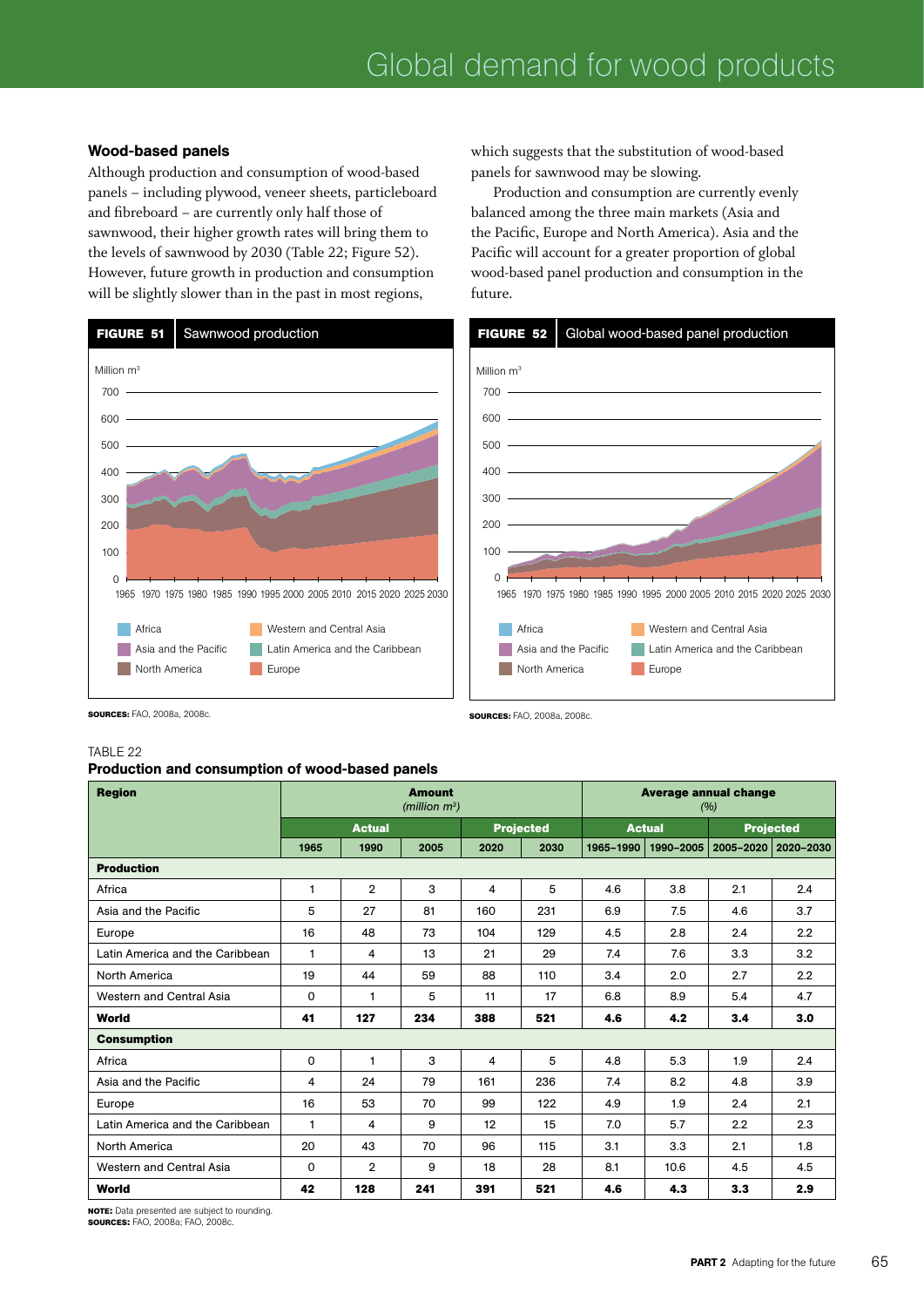Within the category of wood-based panels, there is an increasing shift from plywood (which accounted for most of the wood-based panel production and consumption in the 1960s) to particleboard and fibreboard. This shift, which has important implications for wood raw-material requirements, began in Europe (where particleboard and fibreboard accounted for 90 percent of the panel market in 2005) and has continued in North America (70 percent). It has only recently started to occur in Asia and the Pacific, where plywood still accounts for more than half of production and consumption, with two main producers (Indonesia and Malaysia) and two main consumers (China and Japan).

Asia and the Pacific, Europe and Latin America and the Caribbean are net exporting regions, while the others are net importers. Europe exports mainly particleboard and fibreboard, while the other two regions export plywood. These trends are expected to continue, with international trade accounting for about 26–27 percent of global production and consumption.

#### Paper and paperboard

As with panel products, global production of paper and paperboard is also expanding rapidly (although less so than in recent decades), with an annual growth rate of 3.7 percent between 1965 and 1990 and 2.8 percent between 1990 and 2005. Growth rates for consumption have been about the same as those for production (Table 23; Figure 53).

Historically, North America dominated global production and consumption, but because of rapid growth in Asia and the Pacific and Europe, all three major markets now account for a similar share. The rapid growth in Asia and the Pacific is a consequence of the high rate of economic growth in recent decades, first in Japan and a few other industrializing economies and more recently in China and India.



**Sources:** FAO, 2008a, 2008c.

#### TABLE 23

#### Production and consumption of paper and paperboard

| <b>Region</b>                   | <b>Amount</b><br>(million tonnes) |               |      |      |                  | <b>Average annual change</b><br>(%) |           |                  |                     |
|---------------------------------|-----------------------------------|---------------|------|------|------------------|-------------------------------------|-----------|------------------|---------------------|
|                                 |                                   | <b>Actual</b> |      |      | <b>Projected</b> | <b>Actual</b>                       |           | <b>Projected</b> |                     |
|                                 | 1965                              | 1990          | 2005 | 2020 | 2030             | 1965-1990                           | 1990-2005 |                  | 2005-2020 2020-2030 |
| <b>Production</b>               |                                   |               |      |      |                  |                                     |           |                  |                     |
| Africa                          | 1                                 | 3             | 5    | 9    | 13               | 6.4                                 | 4.3       | 3.9              | 3.7                 |
| Asia and the Pacific            | 13                                | 58            | 121  | 227  | 324              | 6.3                                 | 5.0       | 4.3              | 3.6                 |
| Europe                          | 33                                | 76            | 111  | 164  | 201              | 3.4                                 | 2.6       | 2.6              | 2.1                 |
| Latin America and the Caribbean | $\overline{2}$                    | 8             | 14   | 21   | 27               | 5.7                                 | 3.6       | 2.9              | 2.7                 |
| North America                   | 48                                | 91            | 109  | 141  | 169              | 2.6                                 | 1.2       | 1.8              | 1.8                 |
| Western and Central Asia        | 0                                 | 1             | 3    | 6    | 9                | 9.2                                 | 5.9       | 4.2              | 3.5                 |
| <b>World</b>                    | 96                                | 238           | 363  | 568  | 743              | 3.7                                 | 2.8       | 3.0              | 2.7                 |
| <b>Consumption</b>              |                                   |               |      |      |                  |                                     |           |                  |                     |
| Africa                          | 1                                 | 4             | 7    | 14   | 21               | 5.1                                 | 4.2       | 4.6              | 4.4                 |
| Asia and the Pacific            | 13                                | 63            | 128  | 234  | 329              | 6.3                                 | 4.9       | 4.1              | 3.5                 |
| Europe                          | 32                                | 73            | 101  | 147  | 180              | 3.3                                 | 2.2       | 2.6              | 2.0                 |
| Latin America and the Caribbean | 3                                 | 9             | 16   | 24   | 31               | 4.7                                 | 3.9       | 2.9              | 2.6                 |
| North America                   | 46                                | 87            | 106  | 138  | 165              | 2.6                                 | 1.3       | 1.8              | 1.8                 |
| Western and Central Asia        | 0                                 | 3             | 8    | 14   | 20               | 7.5                                 | 7.5       | 4.0              | 3.4                 |
| World                           | 96                                | 237           | 365  | 571  | 747              | 3.7                                 | 2.9       | 3.0              | 2.7                 |

**note:** Data presented are subject to rounding.

**sources:** FAO, 2008a, 2008c.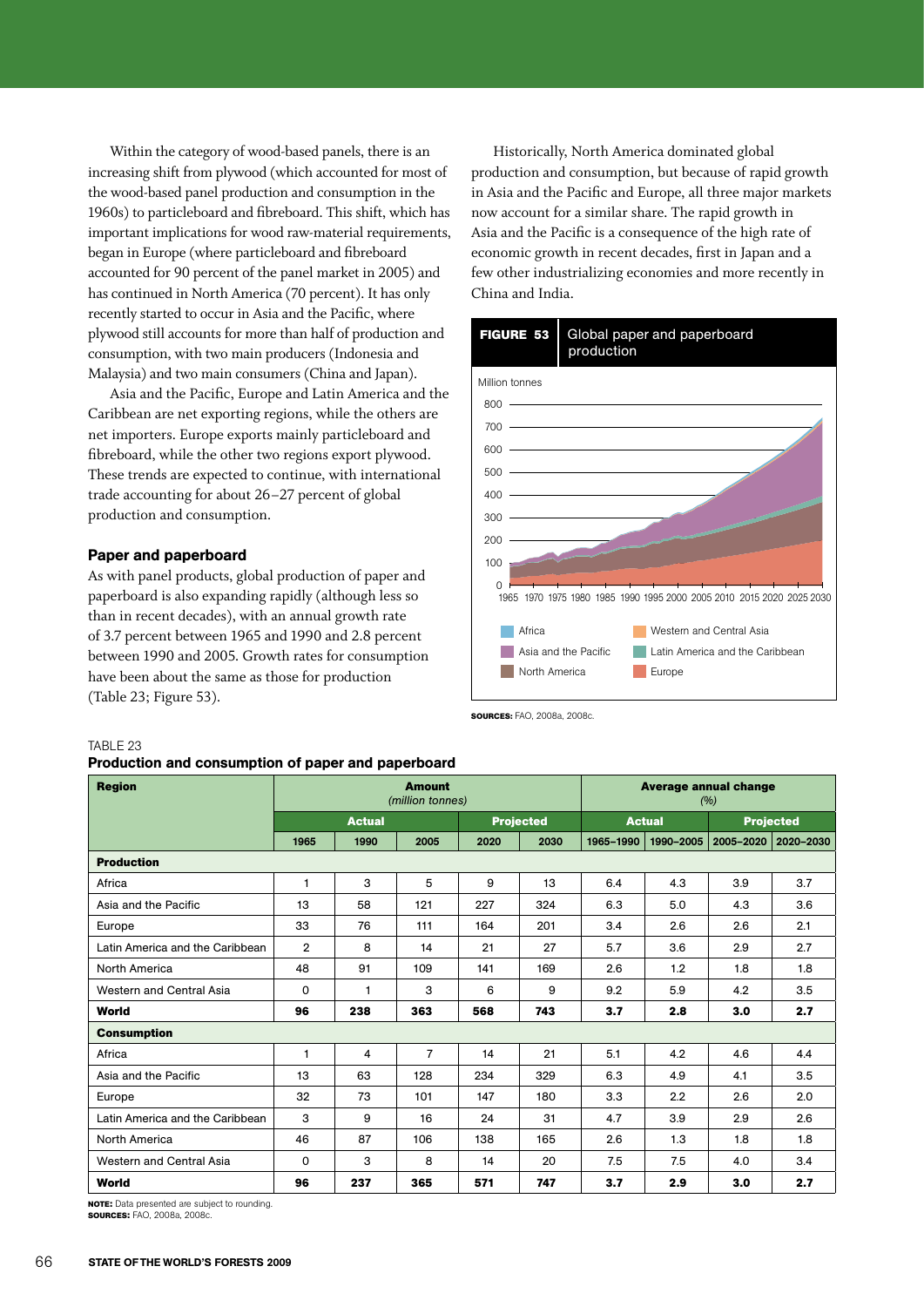## Global demand for wood products

In Europe, production growth has been driven partly by the expansion of exports; Europe is the largest exporter of paper products. On the supply side, European production has also benefited from high growth in wastepaper recovery.

The differences in past and future growth also reflect the structure of the paper and paperboard markets and industry in the three main regions:

- • Currently, global newsprint production is divided roughly equally among Asia and the Pacific, Europe and North America, but growth is slowing because of the rapid spread of electronic media.
- • Asia and the Pacific and Europe produce far more printing and writing paper than North America.
- Production of other paper and paperboard is highest in Asia and the Pacific.

Paper and paperboard is one of the most globalized commodity groups, with a high share of production exported and a high share of consumption imported. International trade expanded significantly in the 1990s, especially in Europe, and the globalization of paper and paperboard markets will continue in the future.

#### Industrial roundwood

Industrial roundwood demand is derived from growth in demand for end products – sawnwood, wood-based panels and paper and paperboard. Wood requirements for these products vary depending on the technology

employed and the potential to use wood and fibre waste. Growth in sawnwood production requires more industrial roundwood, whereas a shift to reconstituted panel production (particleboard and fibreboard) increases the potential to use wood residues and fibre waste, reducing industrial roundwood requirements. Recycling policies have led to increased use of recovered paper and reduced pulpwood demand.

Increased use of wood residues and recycled materials will reduce the share of industrial roundwood in total wood and fibre use from almost 70 percent in 2005 to about 50 percent in 2030.

The total derived demand in wood raw-material equivalent (WRME) is higher than the consumption of industrial roundwood. In 2005, global derived demand amounted to about 2.5 billion cubic metres WRME, of which 1.7 billion cubic metres was industrial roundwood. Approximately 0.5 billion cubic metres WRME came from recovered paper and the remainder from wood-processing residues, recovered wood products and other sources.

Global production of industrial roundwood is expected to increase by slightly more than 40 percent up to 2030 (Table 24; Figure 54). This is considerably less than the projected rise in total wood and fibre demand (which is expected to almost double) because the highest rates of production growth are expected in the paper and paperboard sector and a higher proportion of paper consumption will be recycled in the future.

#### TABLE 24

#### Production and consumption of industrial roundwood

| <b>Region</b>                   | <b>Amount</b><br>(million $m^3$ ) |               |      |         |                  | <b>Average annual change</b><br>(%) |               |                  |           |
|---------------------------------|-----------------------------------|---------------|------|---------|------------------|-------------------------------------|---------------|------------------|-----------|
|                                 |                                   | <b>Actual</b> |      |         | <b>Projected</b> |                                     | <b>Actual</b> | <b>Projected</b> |           |
|                                 | 1965                              | 1990          | 2005 | 2020    | 2030             | 1965-1990                           | 1990-2005     | 2005-2020        | 2020-2030 |
| <b>Production</b>               |                                   |               |      |         |                  |                                     |               |                  |           |
| Africa                          | 31                                | 55            | 72   | 93      | 114              | 2.4                                 | 1.8           | 1.8              | 2.0       |
| Asia and the Pacific            | 155                               | 282           | 273  | 439     | 500              | 2.4                                 | $-0.2$        | 3.2              | 1.3       |
| Europe                          | 505                               | 640           | 513  | 707     | 834              | 0.9                                 | $-1.5$        | 2.2              | 1.7       |
| Latin America and the Caribbean | 34                                | 114           | 168  | 184     | 192              | 5.0                                 | 2.6           | 0.6              | 0.4       |
| North America                   | 394                               | 591           | 625  | 728     | 806              | 1.6                                 | 0.4           | 1.0              | 1.0       |
| Western and Central Asia        | 10                                | 9             | 17   | 15      | 11               | $-0.6$                              | 4.5           | $-0.8$           | $-3.0$    |
| <b>World</b>                    | 1 1 2 8                           | 1690          | 1668 | 2 1 6 6 | 2 4 5 7          | 1.6                                 | $-0.1$        | 1.8              | 1.3       |
| <b>Consumption</b>              |                                   |               |      |         |                  |                                     |               |                  |           |
| Africa                          | 25                                | 51            | 68   | 88      | 109              | 2.9                                 | 1.9           | 1.8              | 2.1       |
| Asia and the Pacific            | 162                               | 315           | 316  | 498     | 563              | 2.7                                 | 0.0           | 3.1              | 1.2       |
| Europe                          | 519                               | 650           | 494  | 647     | 749              | 0.9                                 | $-1.8$        | 1.8              | 1.5       |
| Latin America and the Caribbean | 33                                | 111           | 166  | 181     | 189              | 4.9                                 | 2.7           | 0.6              | 0.4       |
| North America                   | 389                               | 570           | 620  | 728     | 808              | 1.5                                 | 0.6           | 1.1              | 1.0       |
| Western and Central Asia        | 10                                | 10            | 19   | 22      | 19               | $-0.2$                              | 4.4           | 1.1              | $-1.3$    |
| World                           | 1 1 3 8                           | 1707          | 1682 | 2 1 6 5 | 2436             | 1.6                                 | $-0.1$        | 1.7              | $1.2$     |

**NOTE:** Data presented are subject to rounding. **sources:** FAO, 2008a; 2008c.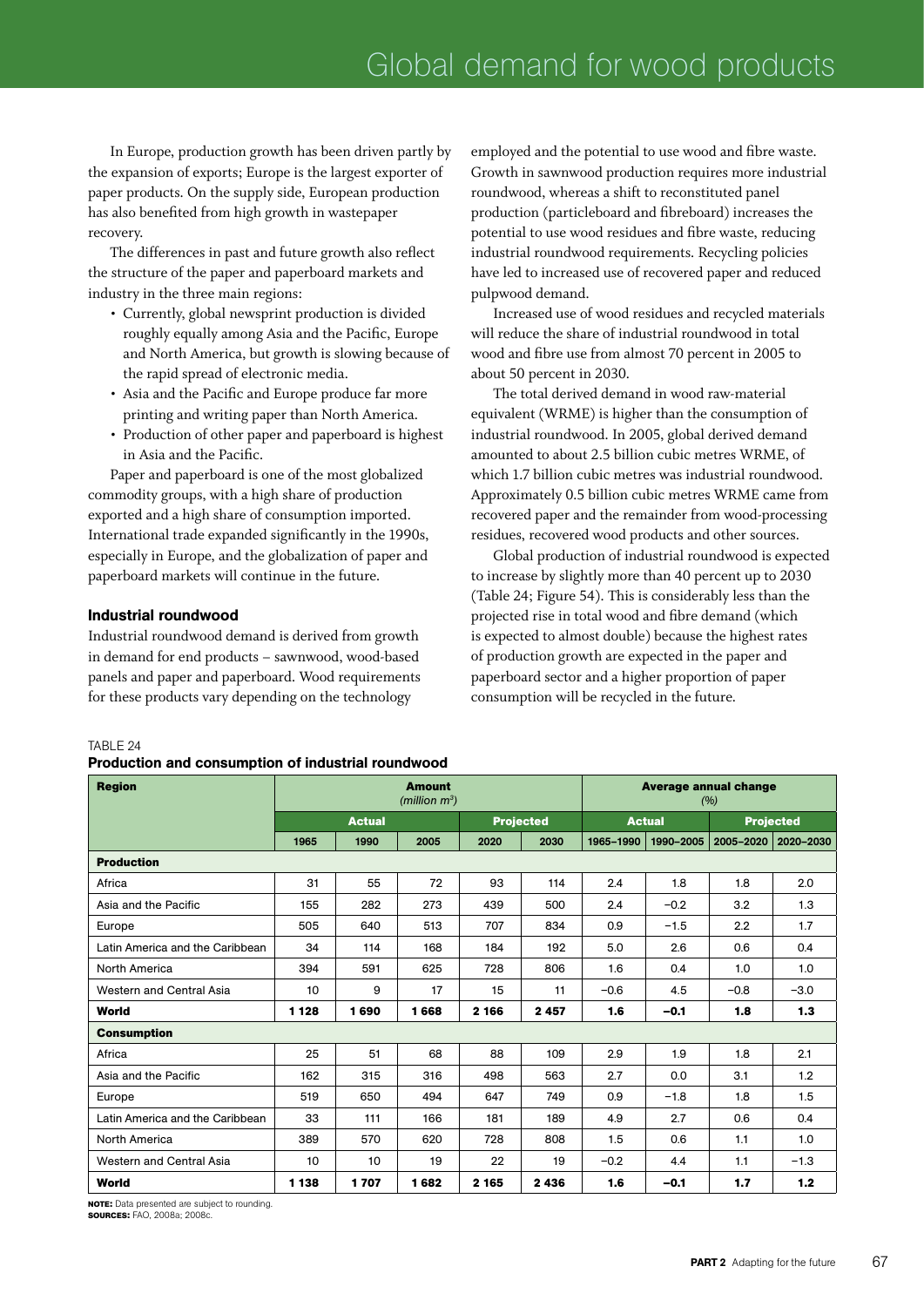

**Sources:** FAO, 2008a, 2008c.

Most of the growth will occur in the three main regional markets. The greatest production expansion will be in Europe (more than 300 million cubic metres), mostly because of increases in the Russian Federation. Production in Asia and the Pacific and North America will also expand, largely because of increased production from planted forests.

Asia and the Pacific will have a high deficit between production and consumption, increasing from about 43 million cubic metres in 2005 to 63 million cubic metres in 2030. Thus, the region will depend on potential surplus countries, especially the Russian Federation and possibly some countries in Latin America and the Caribbean.

In the 1990s, Europe, which had been a net importer of industrial roundwood, became a net exporter, largely because of exports from the Russian Federation. The opposite trend was observed in Asia and the Pacific. This situation is likely to continue in the future, although it could be influenced by recent changes in the Russian Federation's forest policies (see Box 10 on page 26).

#### Wood energy

Roundwood used in energy production is comparable in quantity with industrial roundwood. Energy production using wood includes traditional heating and cooking with fuelwood and charcoal, heat and power production in the forest industry (usually using processing wastes such as black liquor from pulp production) for own use or sale to others, and heat and power generation in specifically designed power facilities.

Statistics on energy production from wood are difficult to obtain because of this diversity of uses and the high

share of informal production. Furthermore, the two main agencies that collect these statistics – FAO and the International Energy Agency (IEA) – present different figures because of different definitions and primary data sources. IEA presents biomass energy production figures that include other types of biomass besides wood (i.e. agricultural residues and dung). Its statistics also include heat and power generation in the forest industry and by commercial energy producers, which are not fully captured in FAO statistics.

Trends and projections for biomass energy production estimated from a combination of these two data sources reveal an increase in global production from about 530 million tonnes oil equivalent (MTOE) in 1970 to about 720 MTOE in 2005, projected to reach 1 075 MTOE in 2030 (Table 25; Figure 55).

Interpolation suggests that wood used for bioenergy production increased from about 2 billion cubic metres in 1970 to 2.6 billion cubic metres in 2005. This suggests that up to 3.8 billion cubic metres of wood could be required by 2030. However, some of the future demand may be satisfied by biomass produced from agricultural residues and energy crops (including short-rotation coppice and grasses).

Until 2005, global biomass energy production increased relatively slowly, at less than 1 percent per year. Most of the increase in production occurred in developing countries, where wood continues to be a major source of energy. The exception is Asia and the Pacific, where growth has declined considerably because of switching to other preferred types of energy as a result of increasing income.

The projections reflect a future marked increase in the use of biomass for energy production in Europe and, to a lesser extent, North America as renewable energy policies and targets take effect. Europe's per capita biomass energy use is projected to triple by 2020 in response to renewable energy targets, although some production will also come from energy crops and agricultural residues. Most developed countries have set renewable energy targets for 2020; hence, rapid growth in production is expected until that time, followed by a slower rate of growth.

Furthermore, future large-scale commercial production of cellulosic biofuel could increase the demand for wood drastically, beyond that shown in the projections.

The projections for biomass energy production in developing countries also have interesting features:

• In Africa, the growth in biomass energy production will continue, but will slow significantly. With the region's relatively small processing sector and few renewable energy targets, most of its bioenergy production will continue to be from traditional woodfuel (fuelwood and charcoal). Following the trend in other regions (e.g. Asia and the Pacific), this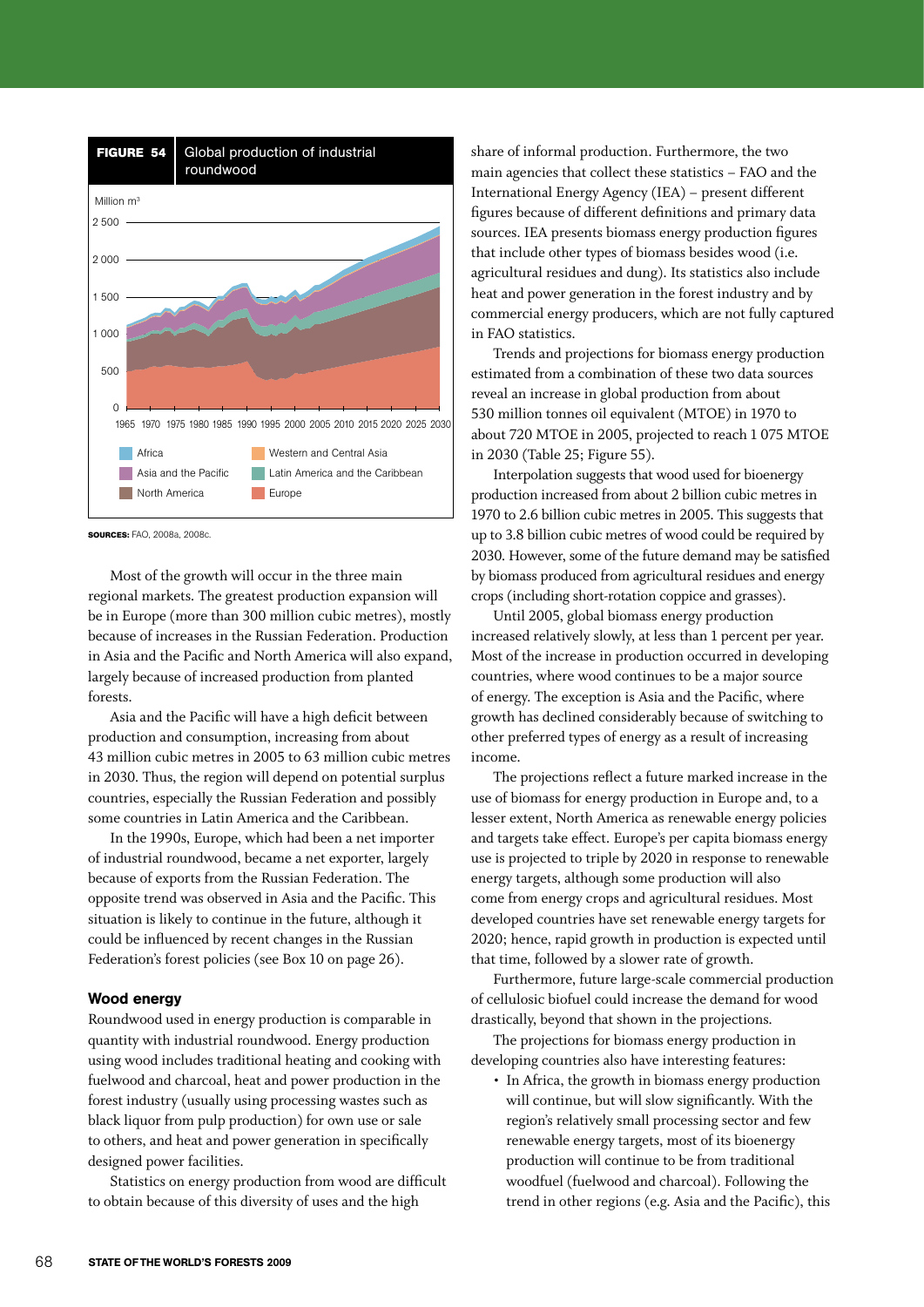TABLE 25

Production of bioenergy

| <b>Region</b>                   |      |               | <b>Amount</b><br>$(MTOE)^{1}$ |                  | <b>Average annual change</b><br>(%) |               |           |                  |           |
|---------------------------------|------|---------------|-------------------------------|------------------|-------------------------------------|---------------|-----------|------------------|-----------|
|                                 |      | <b>Actual</b> |                               | <b>Projected</b> |                                     | <b>Actual</b> |           | <b>Projected</b> |           |
|                                 | 1970 | 1990          | 2005                          | 2020             | 2030                                | 1970-1990     | 1990-2005 | 2005-2020        | 2020-2030 |
| Africa                          | 87   | 131           | 177                           | 219              | 240                                 | 2.1           | 2.0       | 1.4              | 0.9       |
| Asia and the Pacific            | 259  | 279           | 278                           | 302              | 300                                 | 0.4           | 0.0       | 0.6              | $-0.1$    |
| Europe                          | 60   | 70            | 89                            | 272              | 291                                 | 0.7           | 1.6       | 7.7              | 0.7       |
| Latin America and the Caribbean | 70   | 88            | 105                           | 123              | 133                                 | 1.1           | 1.2       | 1.1              | 0.8       |
| North America                   | 45   | 64            | 65                            | 86               | 101                                 | 1.8           | 0.1       | 2.0              | 1.6       |
| Western and Central Asia        | 11   | 7             | 6                             | 8                | 10                                  | $-2.7$        | $-1.0$    | 2.4              | 1.9       |
| World                           | 532  | 638           | 719                           | 010              | 1075                                | 0.9           | 0.8       | 2.3              | 0.6       |

1 MTOE = million tonnes oil equivalent.

**note:** Data presented are subject to rounding.

**sources:** FAO, 2008a, 2008c.

growth is expected to decline as incomes rise and more people switch to other types of energy.

- In Asia and the Pacific, traditional woodfuel production is expected to decline, but this will be outweighed by increased production of bioenergy in the forest industry and, in a few cases (e.g. China), commercial bioenergy production in response to renewable energy targets.
- In Latin America and the Caribbean, biomass energy production is projected to increase in all dimensions, with a rise in traditional woodfuel production in the poorer countries of the region and increased bioenergy production by the forest industry and others in the more advanced economies.

#### **SUMMARY**

The production and consumption of wood products and wood energy are expected to increase, largely following historical trends. One shift will be the higher growth in the production and consumption of wood products in Asia and the Pacific, mainly stemming from the rapid growth in demand from emerging economies such as China and India. The most dramatic change will be the rapid increase in the use of wood as a source of energy, particularly in Europe as a result of policies promoting greater use of renewable energy.

The Asia and the Pacific region is becoming the major producer and consumer of wood-based panels and paper and paperboard (although per capita consumption will remain higher in Europe and North America). The region's industrial roundwood production will be far short of consumption, increasing dependence on imports unless substantial efforts are made to boost wood production. However, it will be difficult to expand wood production in Asia and the Pacific given the high population density and competing land uses.

Changes in the use of wood for energy and particularly the potential for large-scale commercial production of



**NOTES:** 1 tonne of oil equivalent is equal to approximately 4 m<sup>3</sup> of wood. Figures include the use of black liquor, agricultural residues and dung in addition to wood. **Sources:** FAO, 2008a, 2008c.

cellulosic biofuel will have unprecedented impacts on the forest sector. Increasing transport costs could also influence these projections. Most of the growth in global forest products value chains has been founded on the drastic decline in transport costs in the past two decades. These factors and others, including changes in exchange rates, will influence the competitiveness of the forest sector and affect the production and consumption of most forest products.

Furthermore, the industrial roundwood that is used is increasingly likely to come from planted forests, as growth in production from planted forests is expected to keep up with demand growth for industrial roundwood. This presents interesting opportunities and challenges for management of the remaining forest estate.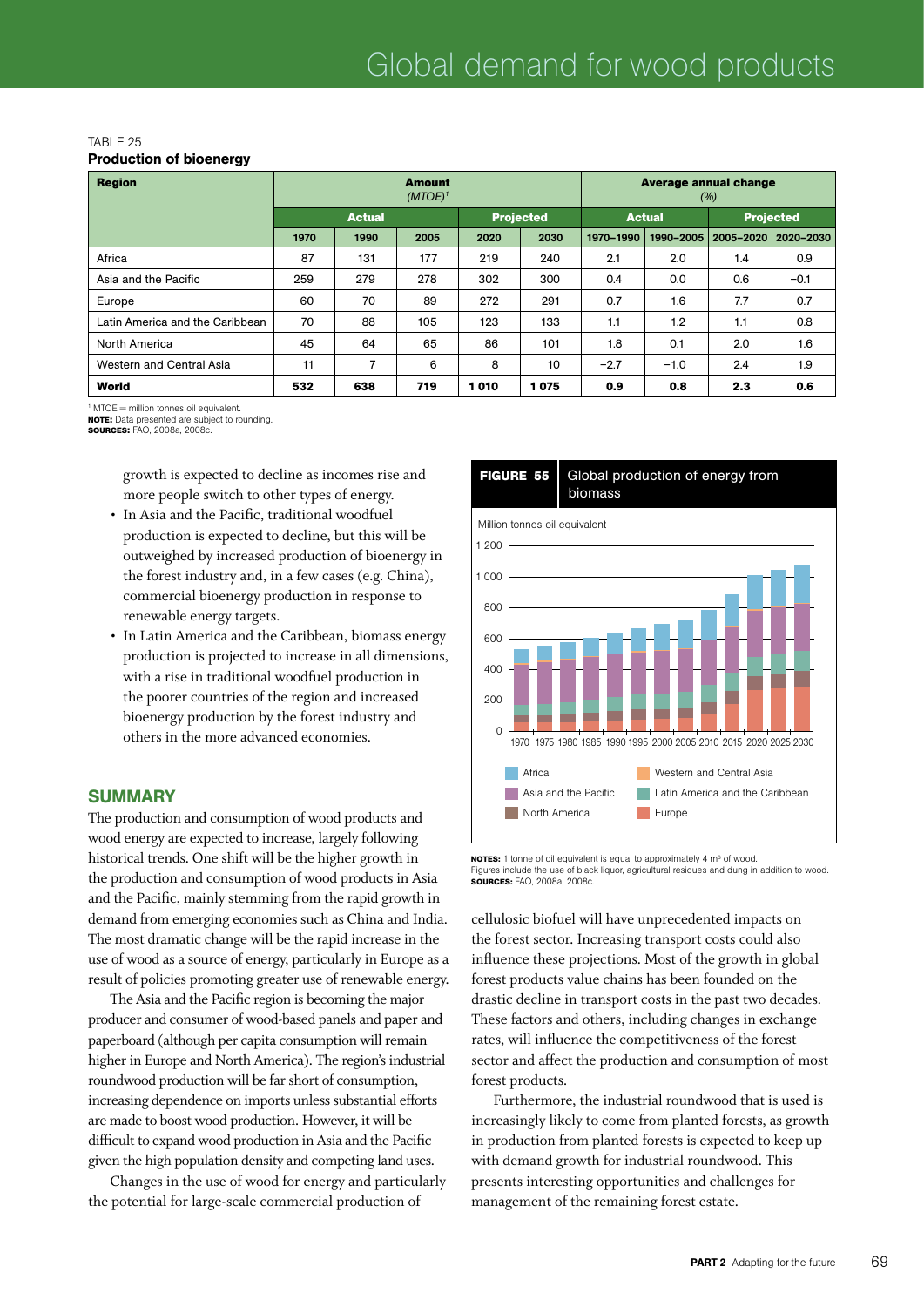#### Gross value added in forestry

In 2006, the forest industry contributed approximately US\$468 billion or 1 percent of the global gross value added. Although this represents an increase in the absolute value of about US\$44 billion since 1990, the share of the forestry sector has declined continuously because of the much faster growth of other sectors (see figure). Between 1990 and 2006, value addition increased significantly in the wood-processing subsector, rose marginally in roundwood production and remained stable in pulp and paper, which accounted for nearly 43 percent of the forestry sector's value added in 2006.

Asia and the Pacific registered the most significant increase in gross value added, a large part of it in the pulp and paper subsector (see table). Its share of

roundwood production was relatively stable. Growth in Latin America and the Caribbean was also strong, mostly as a result of expansion in roundwood production. Roundwood production also accounted for the increase in Africa. The increase in North America was mainly in the wood-processing sector, while the pulp and paper sector remained stable. Forestry's value added fell only in Europe, mainly owing to a decline in the pulp and paper subsector. Value added in Western and Central Asia remained stable.

These trends are likely to continue in the next few years, especially as investments in wood production and processing increase in Asia and the Pacific and in Latin America and the Caribbean.

| <b>Region</b><br><b>Roundwood</b><br>production<br>(US\$ billion) |                | <b>Wood processing</b><br>(US\$ billion) |      | <b>Pulp and paper</b><br>(US\$ billion) |                | <b>Total</b><br>(US\$ billion) |      | <b>Contribution</b><br>to GDP<br>(%) |      |      |
|-------------------------------------------------------------------|----------------|------------------------------------------|------|-----------------------------------------|----------------|--------------------------------|------|--------------------------------------|------|------|
|                                                                   | 1990           | 2006                                     | 1990 | 2006                                    | 1990           | 2006                           | 1990 | 2006                                 | 1990 | 2006 |
| Africa                                                            | 6              | 9                                        | 2    | $\overline{2}$                          | 3              | 3                              | 11   | 14                                   | 1.7  | 1.3  |
| Asia and the Pacific                                              | 29             | 33                                       | 21   | 30                                      | 40             | 56                             | 90   | 119                                  | 1.4  | 1.0  |
| Europe                                                            | 27             | 25                                       | 57   | 57                                      | 74             | 60                             | 159  | 142                                  | 1.4  | 1.0  |
| Latin America and<br>the Caribbean                                | 13             | 21                                       | 6    | 7                                       | 11             | 12                             | 30   | 40                                   | 2.0  | 1.9  |
| North America                                                     | 21             | 27                                       | 35   | 53                                      | 73             | 67                             | 129  | 147                                  | 1.4  | 1.0  |
| Western and<br>Central Asia                                       | $\overline{2}$ | $\overline{2}$                           |      |                                         | $\overline{2}$ | $\overline{2}$                 | 5    | 5                                    | 0.5  | 0.3  |
| World                                                             | 98             | 118                                      | 123  | 150                                     | 202            | 201                            | 424  | 468                                  | 1.4  | 1.0  |

#### Gross value added

**NOTE:** Data presented are subject to rounding.

#### Forestry sector's contribution to GDP

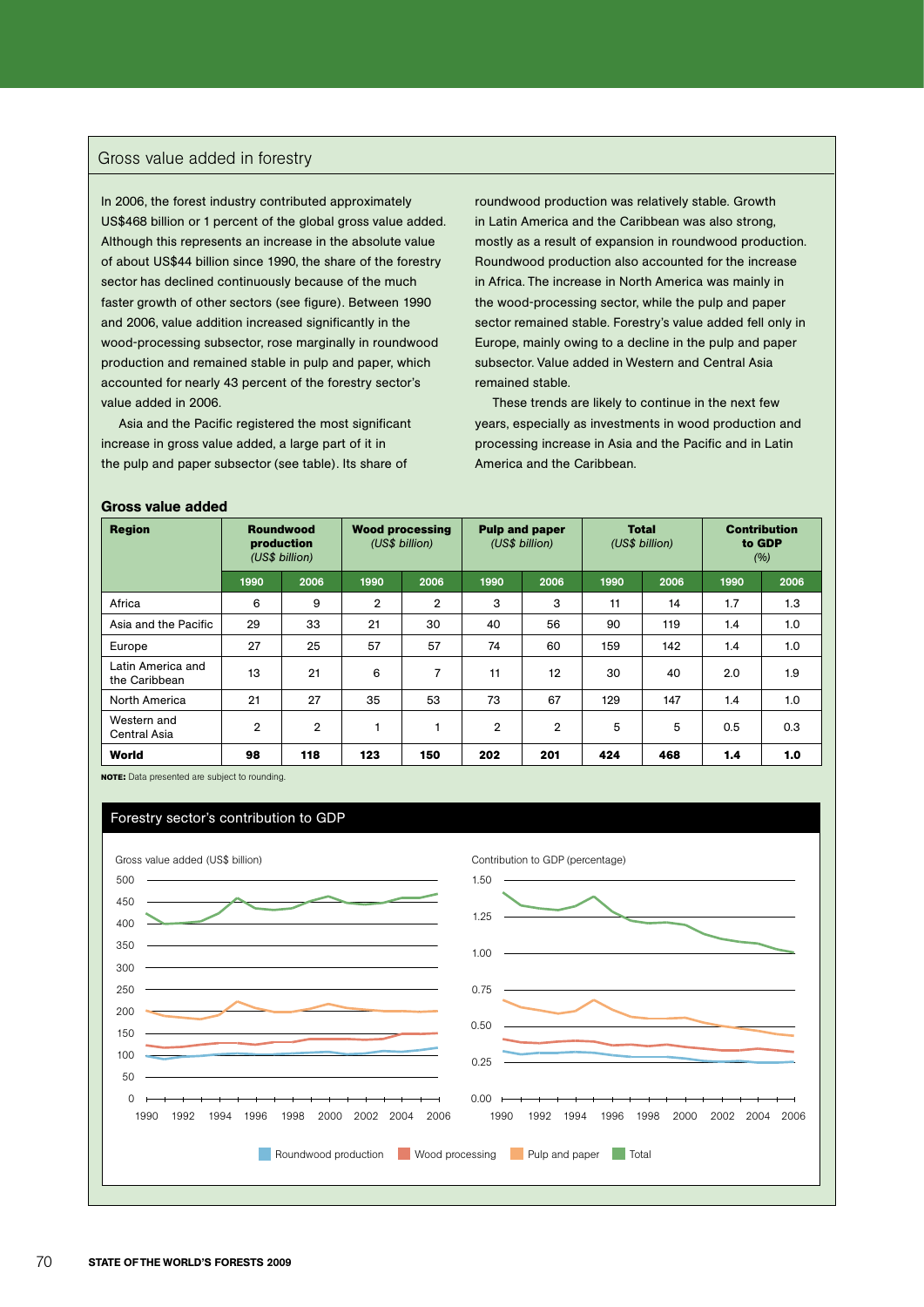## Meeting the demand for environmental services of forests

s the demand for food, fibre and fuel has increased, so has the demand for clean air and water, unspoilt landscapes and other environmental services provided by forests. Where forests are converted to other land uses, the services they supply are diminished. Maintaining such services poses challenges, especially where trade-offs between the production of goods and the provision of services must be addressed.

Publicly owned forests have been a major source of environmental services, provided mainly through regulatory, non-market approaches such as protected areas. With non-state actors playing an increasing role in resource management, a need for incentives for the provision of environmental services has become evident. This chapter discusses the outlook and challenges in the provision of environmental services from forests.

#### Regulatory approaches Protected areas

Establishment of protected areas has been an important and widely adopted regulatory approach to protecting the environment. A main objective is to restrict or prohibit activities that undermine the supply of environmental services. Protected areas are grouped into different categories depending on the degree of protection afforded.

The extent of terrestrial protected areas (including but not only forest protected areas) has registered significant growth in the past three decades, although it seems to have been levelling off since 2000 (Figure 56). The total extent of protected areas is about 1.9 billion hectares, or about 14.5 percent of global land area. This represents an increase of 35 percent since 1990 (UN, 2008c). The area protected varies considerably among the regions. The outlook for protected area management depends on both the scope for increasing the extent of protected areas and the effectiveness of their management.

About 13.5 percent of the world's forests are in some category of protected area (Schmitt *et al.*, 2008). With the exception of some of the large forested regions where population densities are low – the Amazon Basin, the

Congo Basin and the boreal forests of Canada and the Russian Federation – the scope for further expansion of protected areas is probably limited.

Effective management of protected areas poses enormous challenges. Much depends on the willingness and ability of society to meet the direct and indirect costs of their management.

In densely populated countries, protected areas are vulnerable to degradation caused by illegal logging, woodfuel collection, grazing and poaching. The ineffectiveness of excluding people has led to a shift in management approach, favouring people's participation in protected area management, including income-sharing arrangements with local communities. The success of such approaches depends on establishing appropriate tradeoffs between conflicting objectives. This requires a robust institutional framework and good mediation skills to negotiate a lasting compromise.

Protected areas are often the last frontier for large-scale developments, especially involving mining, oil drilling, infrastructure and large-scale agriculture. Low-income



**Source:** UN, 2008c.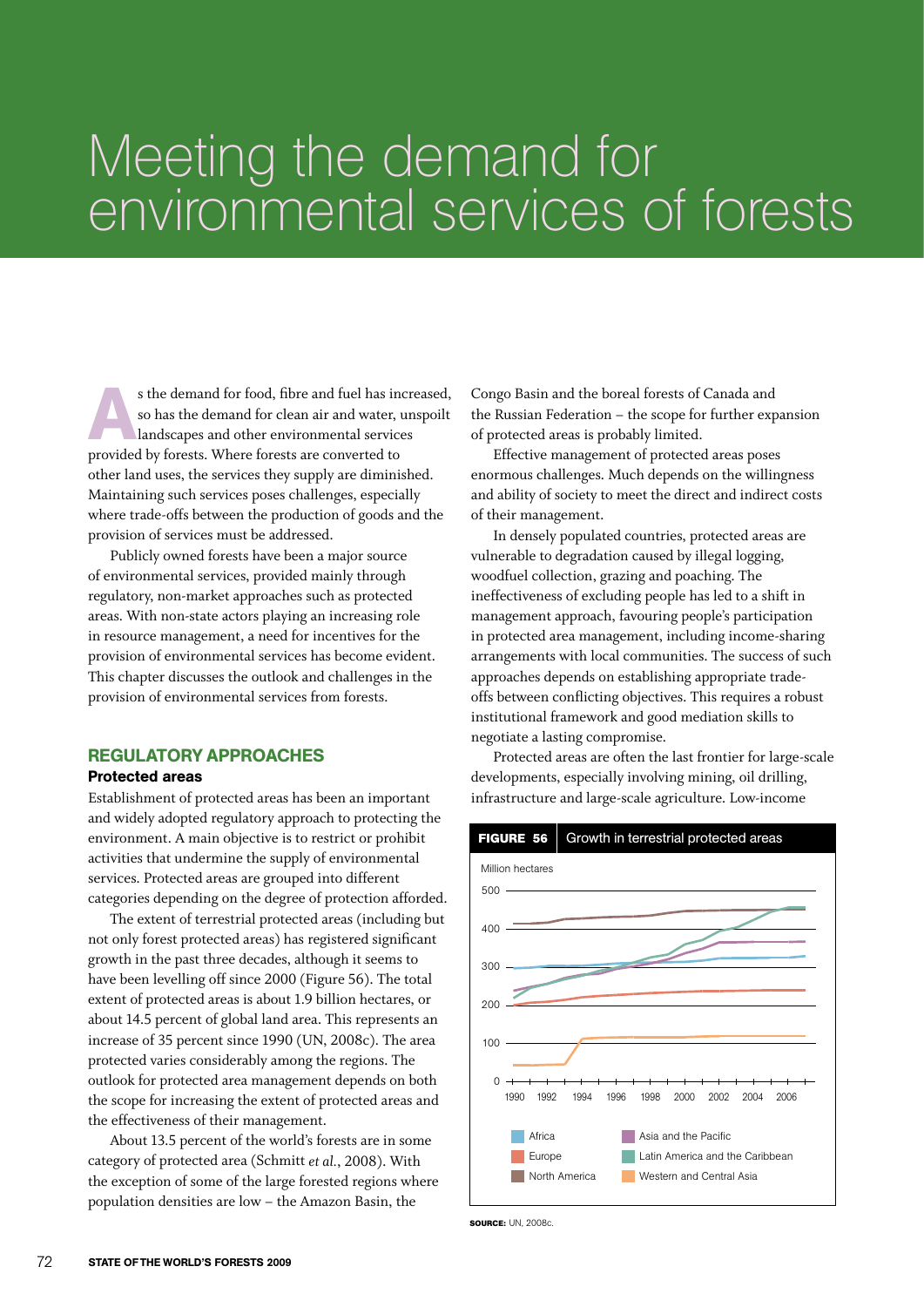countries dependent on land and other natural resources for their development often find it extremely difficult to resist such options.

#### Sustainable forest management

As less than one-seventh of the world's forests are set aside as protected areas, most forest environmental services are provided in conjunction with the production of wood and other products. Production can be compatible with provision of environmental services, but only up to a certain level. Thus, considerable attention has been devoted to developing wood production systems that minimize environmental damage and support continued provision of services. Implementation of sustainable forest management – which addresses the economic, social and environmental functions of forests – is an important approach to ensuring a balance between the objectives of production and conservation. Maintaining critical ecosystem functions is a key pillar of sustainable forest management. "Close-to-nature silviculture" and the "ecosystem approach" are essentially variants of sustainable forest management, giving greater emphasis to environmental services.

While the concept of sustainable forest management is accepted as the framework for managing forests in most countries, its implementation differs considerably among them. Barriers to its adoption are relatively few where institutions are well developed and society is able to meet the higher costs, as is the case in many developed countries. However, in low-income situations, sustainable forest management faces far more constraints, reflecting limited ability and willingness to pay for the additional costs involved in adhering to the social and environmental criteria. Consequently, in the tropics, the proportion of forests that are sustainably managed remains very low (ITTO, 2006).

#### Green public procurement

Public procurement policies that aim to ensure that wood products purchased have been produced legally have the potential to promote sustainable forest management and environmental protection. For example, Japan, New Zealand and several countries in Europe have

#### **BOX 32** Green building in the United States of America

"Green building" is construction that conserves raw materials and energy and reduces environmental impacts. It includes consideration of future water use and energy demands, ecological site selection and the procurement of sustainably produced materials. In the United States of America, many public agencies and schools have adopted green building standards. Leadership in Energy and Environmental Design is a green building rating system developed in 1994 by the United States Green Building Council (a member of the World Green Building Council, which has members in more than ten countries). It is a national third-party certification programme for the design, construction and operation of high-performance green buildings. Green building legislation, policies and incentives are in place in 55 cities, 11 counties and 22 states.

While green building provides healthier work environments at both the environmental and human levels, the high costs involved are frequently a disincentive. However, the initial costs are often mitigated over time by gains in overall efficiency.

**source:** USGBC, 2008.

operational timber procurement policies, and many regional and local governments have established restrictive rules for their procurement contracts (UNECE and FAO, 2006a). An increasing number of public- and privatesector players are also adopting green building and procurement policies (Metafore, 2007) (Box 32).

## Market mechanisms: the demand side Certification for green products

A major condition for the adoption of sustainable forest management is a demand for products that are produced sustainably and consumer willingness to pay for the higher costs entailed. Certification represents a shift from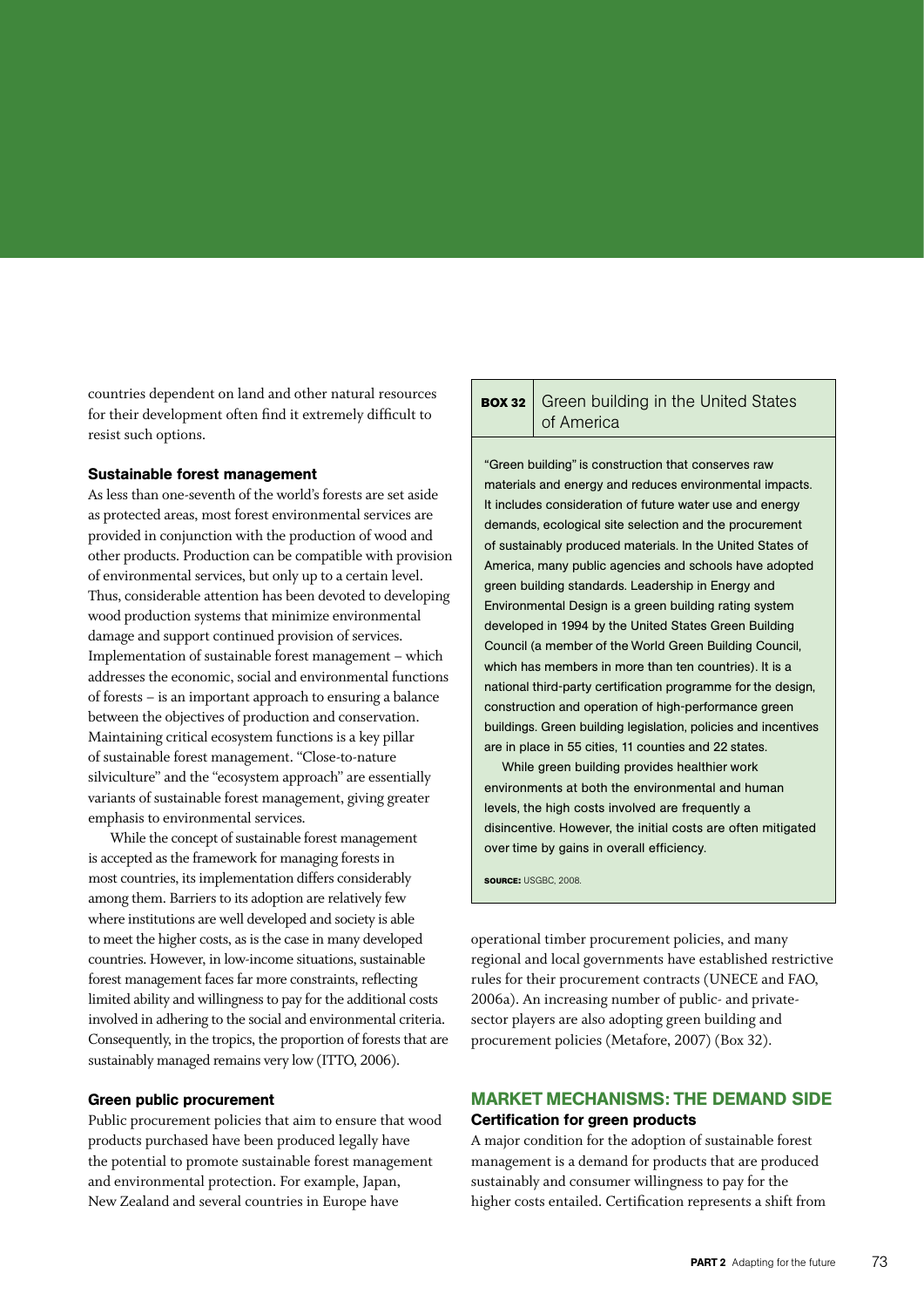regulatory approaches to market incentives to promote sustainable forest management. By promoting the positive attributes of forest products from sustainably managed forests, certification focuses on the demand side of environmental conservation.

In 2008, more than 300 million hectares, or almost 8 percent of the world's forests, were certified by independent third parties, a significant increase since third-party certification was introduced in 1993 (Figure 57). The two major certification systems are those of the Forest Stewardship Council (FSC) and the Programme for the Endorsement of Forest Certification Schemes (PEFC). In addition, many countries have national certification systems, often affiliated with PEFC (UNECE and FAO, 2006b; ITTO, 2008).

In 2006, certified forests supplied about 24 percent of the global industrial roundwood market (UNECE and FAO, 2006b). FSC (2008) estimates annual sales of FSClabelled products at US\$20 billion. PEFC estimates that 45 percent of the world's roundwood production will come from certified forests by 2017 (Clark, 2007). In addition to wood, other products are increasingly being certified, including woodfuel and NWFPs (UNECE and FAO, 2007).

Both major certification systems now allow noncertified wood to be sold together with certified wood under a "mixed sources" label, provided it meets certain basic requirements of acceptable forest management (World Resources Institute, 2007).

The following are key issues and trends in certification:

• Although certification started with the objective of encouraging sustainable forest management in the tropics, only 10 percent of the certified forest area in 2008 was in the tropics. The rest was in Europe and North America, reflecting economic and institutional



**Sources:** FSC, 2008; PEFC, 2008.

advantages in adopting certification in developed countries.

- Certification provides access to markets where consumers prefer green products, but no price premium to cover the costs of certification. For many producers, access to the green market is insufficient incentive for seeking certification, especially when there is demand for comparable uncertified products produced at a lower cost.
- Major expansion in certification will depend on the response of consumers in rapidly growing markets (especially China and India). While the desire for market access may encourage the growth of certification, the main constraints could be on the supply side, especially the investments required to reach the minimum threshold level of management allowing certification.

#### Market mechanisms: the supply side

Encouraging the supply of environmental services through appropriate payments to forest owners has received considerable attention as a means of supporting forest conservation. While such payments have long existed for recreational services (for example, through entry fees to recreational sites), they are being adopted for other services such as watershed protection, biodiversity conservation and carbon sequestration (Box 33). The idea is to place environmental services on a par with other marketed products, correcting the bias against their supply.

Payments for environmental services (PES) have been developed mainly for watershed services, carbon sequestration and to some extent biodiversity conservation. The growth of ecotourism has also facilitated the development of markets for scenic and nature values, especially through access fees and permits.

#### Watershed protection

Watershed protection is one of the most important environmental services involving forests and has received considerable attention for payment schemes. These schemes involve payments to upstream land users for improving water quality and quantity through appropriate land-use practices. Such arrangements tend to be most effective in small watersheds, where service providers and beneficiaries are able to interact and the information flow is relatively smooth. At larger scales, more complex arrangements become necessary. In most cases, the payments are from utility companies to land users.

As water is indispensable and tangible, users are generally willing to pay for improving the quality, quantity and regularity of its supply. Moreover, it is easy geographically to identify the providers and beneficiaries of the service.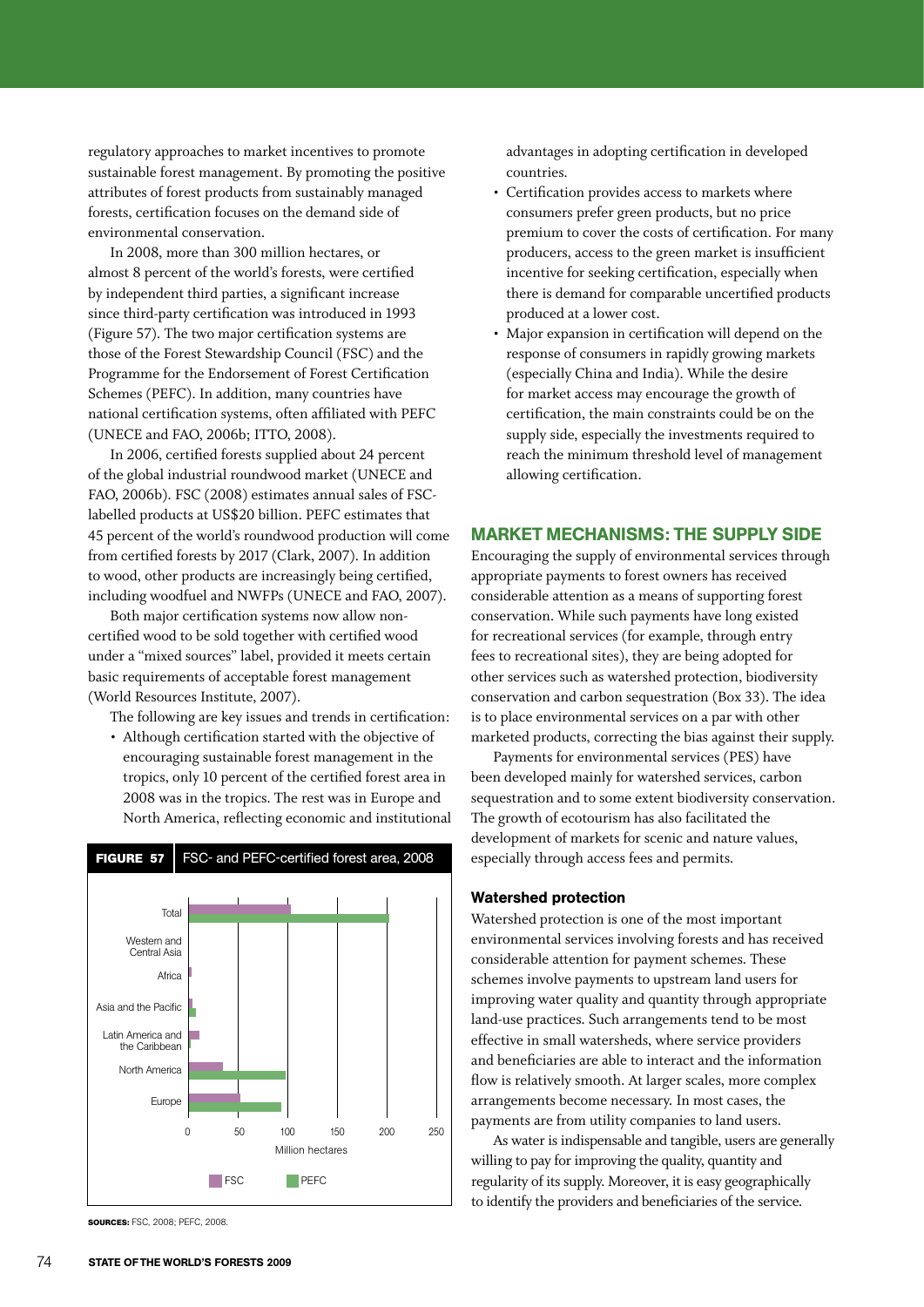#### **BOX 33** Key lessons on developing payment for environmental services schemes

- An operational PES scheme can take years to develop. The crucial step is finding willing buyers.
- • Most voluntary, private-driven PES schemes have been small, have high transaction costs and deliver modest rural incomes and modest conservation gains.
- • Government-driven PES schemes have tended to be larger and deployed faster, and they have resulted in improved forest practices in some instances.
- • Regulation-driven PES with private buyers (e.g. markets for carbon credits) have generated high expectations that have yet to be fully realized.

**source:** FAO, 2007d.

- PES schemes require supportive legal and institutional frameworks, clear property rights and assistance to small farmers and rural communities.
- • National governments remain the most important source of funding for PES programmes, with the international community acting as a catalyst.
- • Ecosystem service payments may be insufficient to provide incentives for forest conservation where there are high opportunity costs for land.

## Views from CPF partners

#### **Forests and synergies among multilateral environmental agreements**

*From the Global Mechanism of the United Nations Convention to Combat Desertification (UNCCD)*

The UNCCD promotes synergies offered by forests among multilateral environmental agreements. Sustainable forest management, sustainable land management and climate change adaptation strategies are interrelated; solutions for forest degradation and deforestation overlap with those for land degradation. The Global Mechanism uses national policy processes for coordination and reconciliation, with the aim of increasing investments and financial flows in forests and agriculture. It supports efforts to increase resource allocations in national budgets, to take full advantage of innovative financial mechanisms and to obtain "vertical funds" focused on specific themes.

From a financing perspective, the potential for increased financial flows to address land degradation and degraded forests

in the future climate regime is interesting but demands careful preparation. A responsible pro-poor policy framework would provide equitable compensation to smallholder farmers that offer environmental services to the country and climate change resilience to the world. Subsistence farmers in fragile ecosystems could become key players in the international market.

Although forests in arid and semi-arid lands have comparatively low carbon values, they are being degraded at relatively high rates in some regions and, therefore, are targets of national and international schemes. In addition, low-carbondensity forest lands may act as buffer areas between agricultural lands and more dense forests. Their protection is particularly important in preventing encroachment, conversion, further land degradation and eventual desertification.  $\Box$ 

## Views from CPF partners

#### **Valuing ecosystem services**

*From the United Nations Environment Programme (UNEP)*

Climate change poses a major challenge to forests. Its impacts on the supportive and regulating processes of forests and on how people use forest resources are difficult to predict. The best response to the uncertainty climate change presents is to maintain or increase the functioning and resilience of all forests as a matter of urgency. This challenge provides opportunities for forest stakeholders at the national and international levels to increase cooperation.

UNEP promotes an ecosystem approach that considers lessons learned from the past and seeks preparedness for challenges such as climate change. The services that forests provide need to be part of development strategies and incorporated into financial decision-making. Climate regulation is just one of the services for which a monetary value urgently needs to be established. Others include hydrological regulation, protection from natural hazards, nutrient cycling, energy, waste treatment and freshwater provisioning.

As population growth persists and the decline of forest ecosystem services continues, UNEP will promote equitable distribution of ecosystem services across socio-economic groups as an important measure for increasing human wellbeing and for mitigating conflicts and disasters.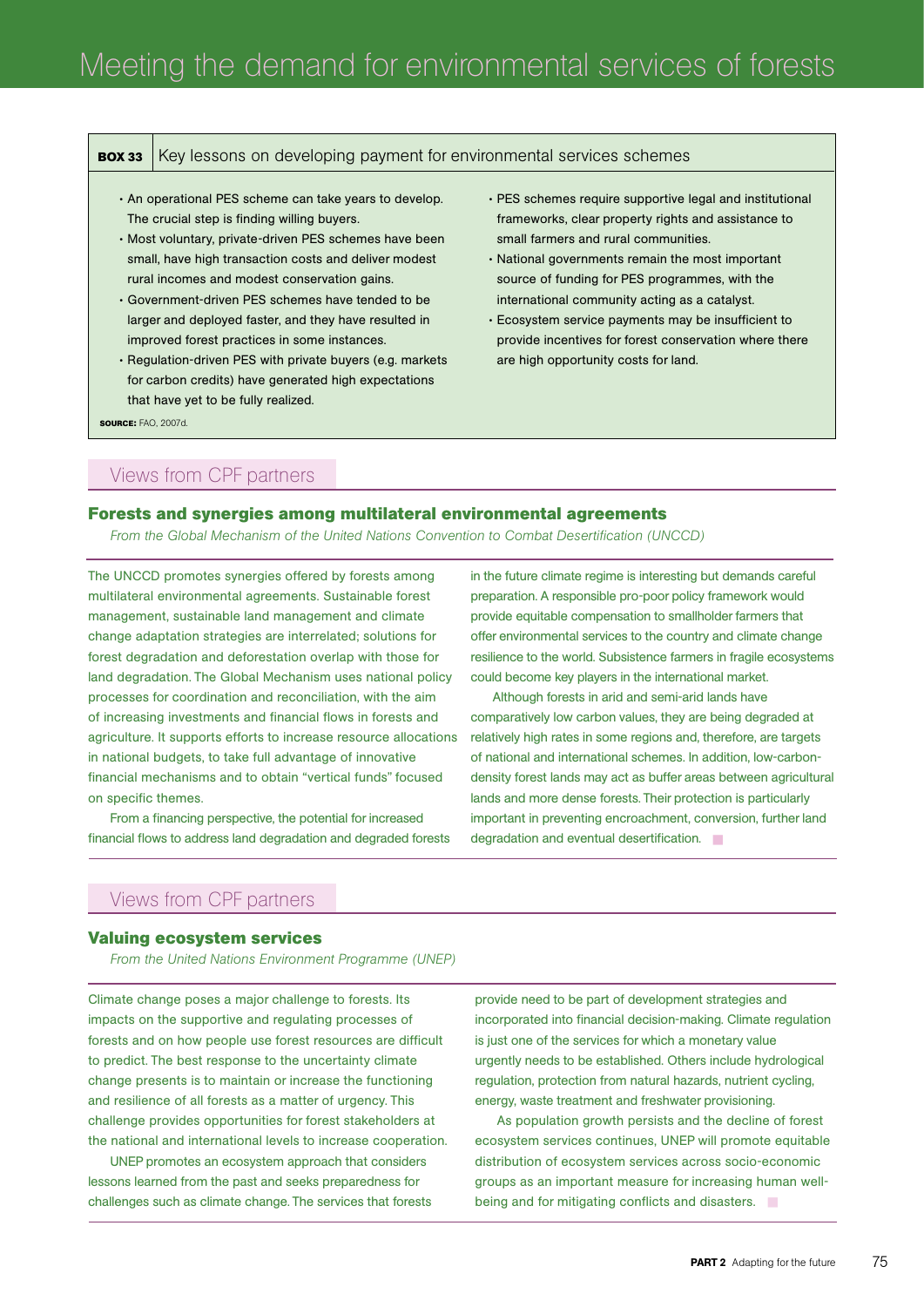Nevertheless, developing a system of payments for watershed services entails a number of challenges, such as:

- lack of clarity about the hydrological processes involved and, in particular, the impact of different land uses on the quantity, quality and regularity of water flow;
- public opposition related to privatization, perceptions that access to water is a fundamental right and concerns about the potential for increased inequities (i.e. that payment systems might impede poor people's access to water);
- high transaction costs for the development of PES, especially for large watersheds with many providers and users of watershed services.

Consequently, market mechanisms for the provision of watershed services are still in the early stages of development. Most of the existing arrangements are either between small groups of users and providers that can interact efficiently, or established by large electricity or water utilities that can levy the necessary charges and channel the funds to those undertaking watershed conservation.

#### Carbon markets and forestry

Payment for carbon sequestration to mitigate climate change is one of the fastest-growing environmental markets. Under the Kyoto Protocol, three flexible mechanisms were created: the Clean Development Mechanism (CDM), joint implementation and emission trading. Under the CDM, Annex I (industrialized) countries may offset a certain part of their emissions through investment in carbon

sequestration or substitution projects in non-Annex I (developing) countries and thus acquire tradable certified emission reductions. Under joint implementation, Annex I countries may jointly execute carbon sequestration or substitution projects. Emission trading permits the marketing of certified emission reductions.

Carbon markets comprise the compliance market (which follows stringent rules under the Kyoto Protocol) and the voluntary market. In 2007, the total carbon market (including all voluntary and compliance markets) amounted to US\$64 billion, more than double the 2006 total (Hamilton *et al*., 2008). The voluntary carbon market, where a sizeable share of carbon credits comes from forest activities, also doubled in terms of emissions traded (65 million tonnes of carbon dioxide equivalent in 2007), and tripled in terms of value (US\$331 million) (Box 34).

While the appeal of afforestation and reforestation as a climate change mitigation strategy is considerable, forest-based carbon offset projects face several challenges, including setting baselines, permanence, leakage and monitoring constraints. The problems are particularly severe in countries with high deforestation rates, which usually also have major policy and institutional constraints. These issues have hindered a more prominent role for forests in climate change mitigation under the CDM (one reforestation project out of 1 133 registered projects as of August 2008).

Following the thirteenth session of the Conference of the Parties to UNFCCC in Bali, Indonesia, in 2007, many high hopes were generated on the inclusion of REDD in the post-Kyoto climate change mitigation efforts. The economic

#### Views from CPF partners

#### **Reducing emissions from deforestation and forest degradation**

*From the United Nations Framework Convention on Climate Change (UNFCCC)*

Reduction in emissions from deforestation and forest degradation is generally recognized as a relatively lowcost greenhouse gas mitigation option. About 65 percent of the total mitigation potential of forest-related activities is located in the tropics, and about 50 percent of the total could be achieved by reducing emissions from deforestation (IPCC, 2007) – which would also provide other benefits and complement the aims and objectives of other multilateral environmental agreements while addressing some of the needs of local and indigenous communities.

At the Climate Change Conference in Bali, Indonesia, in December 2007, countries adopted a decision on reducing emissions from deforestation in developing countries. Governments are encouraged to seek to overcome the barriers to implementation (lack of effective institutional frameworks, adequate and sustained financing, access

to necessary technology and/or appropriate policies and positive incentives) through capacity building, provision of technical assistance, demonstration activities and mobilization of resources.

Several governments have already announced their willingness to support such activities, to provide funds and to address outstanding methodological issues (related to assessment of changes in forest cover and associated forest carbon stocks and greenhouse gas emissions, reference emission levels, estimation of emissions from forest degradation, implications of national and subnational approaches, etc.). Several organizations have also launched initiatives to assist developing countries in these efforts. Opportunities for collaboration should be explored to ensure that efforts are complementary and to maximize the benefits for all countries involved.  $\blacksquare$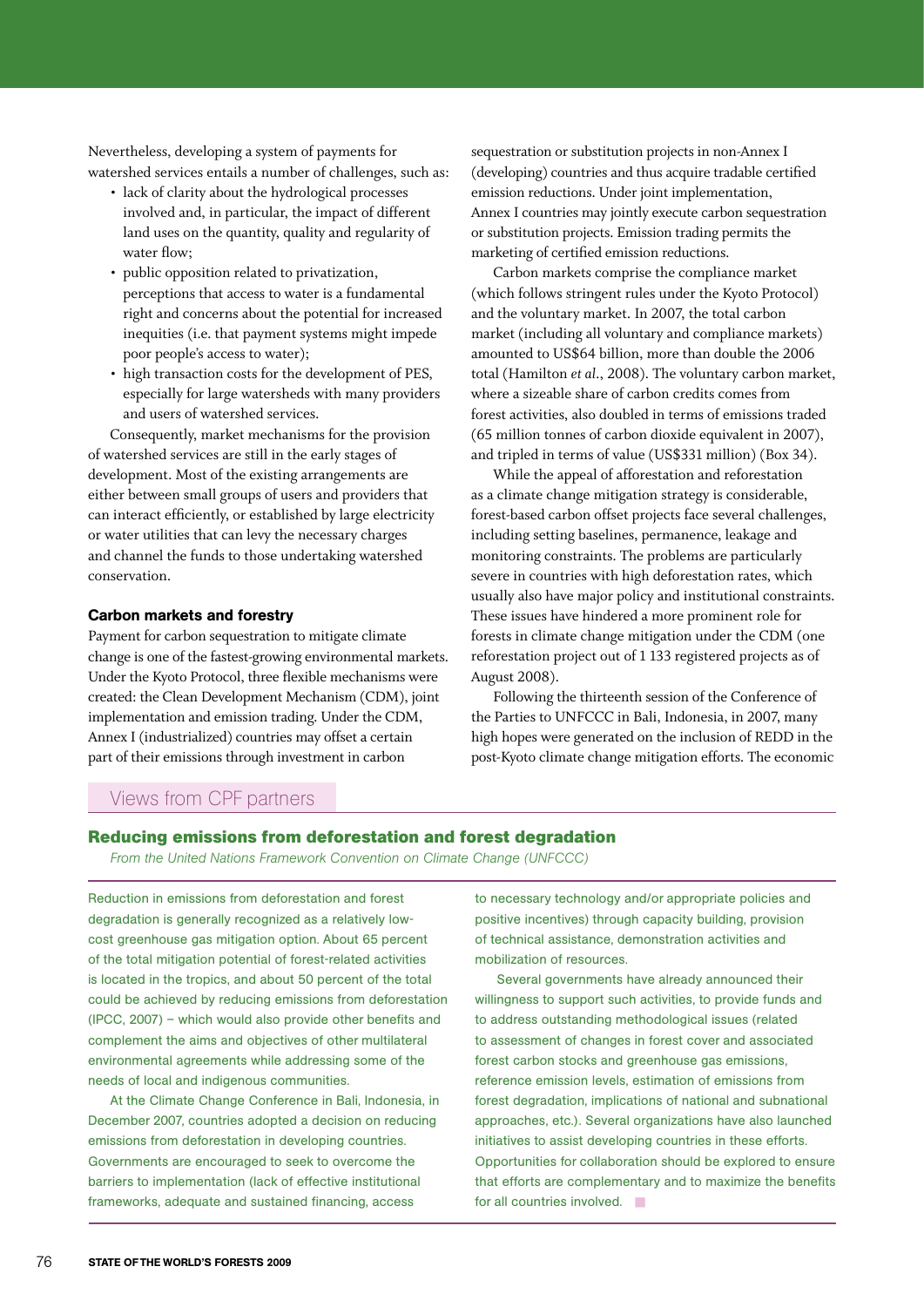and scientific rationale for REDD has been well articulated in that the forest sector (mainly deforestation) accounts for more than 17 percent of greenhouse gas emissions and that addressing deforestation and degradation would be a more cost-effective mitigation option than bringing about changes in energy use. However, providing incentives to desist from deforestation involves complex policy, institutional and ethical issues (Martin, 2008).

#### Biodiversity conservation

Biodiversity conservation has largely been in the public domain, primarily through establishment and management of protected areas. However, as public funding becomes insufficient to support biodiversity conservation, many

countries have made efforts to identify alternative ways to finance it, including through systems of payment for the services provided. Such systems are compatible with objectives of increased community participation in biodiversity conservation. Examples include private protected areas, which depend on visitor fees as the main source of income.

Payment systems for conservation are diverse (Jenkins, Scherr and Inbar, 2004), including:

- outright purchase of high-value habitat;
- • payment for access to potentially commercial species or habitat;
- payment in support of management that conserves biodiversity;

#### **BOX 34** Forests and voluntary carbon markets

Voluntary carbon markets, or the exchange of offsets by entities not subject to greenhouse gas emission caps, have two components:

- the structured and monitored cap-and-trade system of the Chicago Climate Exchange (CCX);
- the more disaggregated over-the-counter (OTC) system, which is not driven by an emissions cap and does not typically trade on a formal exchange.

In 2007, 42.1 million tonnes of carbon dioxide

equivalent (CO<sub>2</sub>e) were transacted on the OTC market and 22.9 million tonnes on the CCX, representing a tripling of

**sources:** Gorte and Ramseur, 2008; Hamilton *et al.,* 2008.

transactions for the OTC market and more than a doubling for the CCX since 2006.

Within the larger OTC voluntary market, forestry projects (which include afforestation and reforestation of both planted and natural forests and avoiding deforestation efforts) accounted for 18 percent of transactions in 2007, down from 36 percent in 2006. Projects for avoiding deforestation increased from 3 percent of the volume in 2006 to 5 percent in 2007. Forestry projects and particularly those involving afforestation or reforestation remained among the highest-priced project types in 2006 and 2007, with weighted average prices of US\$6.8–8.2 per tonne of CO<sub>2</sub>e.

## Views from CPF partners

#### **Primary forests, planted forests and biodiversity objectives**

*From the Convention on Biological Diversity (CBD)*

The year 2010 will be celebrated the world over as the International Year of Biodiversity. This occasion should be used as a starting point for a more sustainable relationship with our forests.

Forests are home to two-thirds of all terrestrial species. If we are to achieve the 2010 target to reduce the loss of biodiversity significantly, all governments and relevant organizations must redouble their efforts to halt deforestation and to manage forests sustainably. For example, market failures that stand in the way of appreciating the real value of forests need to be addressed. Biodiversity and the numerous ecosystem services that forests provide must be properly accounted for, and they must be marketed. Forest governance must be improved and the management of forests must become a matter of societal choice. In addition, information about the

importance and value of forests must reach key decisionmakers. The CBD programme of work on forest biodiversity (which was reviewed by the ninth meeting of the Conference of the Parties in Bonn, Germany, in May 2008) addresses all of these issues.

In a context of rising demand for wood products, planted forests will meet a greater part of timber needs in the future. Hence, it is important to ensure that planted forests increasingly fulfil biodiversity objectives, for example by forming ecological corridors between protected areas. New methods and technologies will make it possible to establish planted forests exclusively on degraded lands, without damage to primary forests. Primary forests will serve mostly as reservoirs for biodiversity and as storage space for carbon.  $\blacksquare$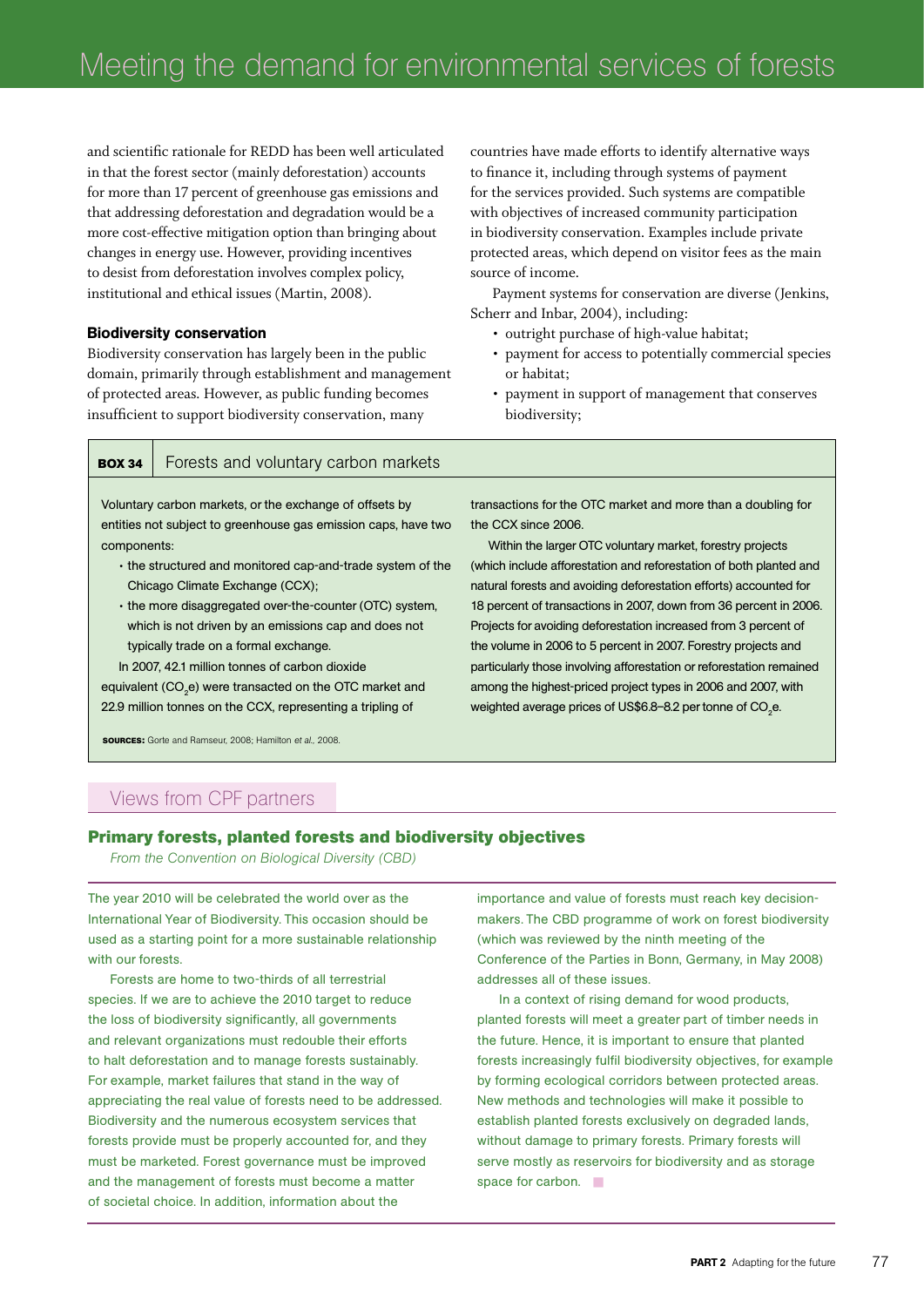- tradable development rights;
- support for enterprises that adhere to conservation principles in their business practices.

Each of these requires a specific policy and institutional framework.

The market for biodiversity conservation is still nascent. Most of the purchases of high-value habitats (often under debt-for-nature swaps) are by international agencies including non-governmental organizations (NGOs) and foundations. Conservation easements, under which private landowners surrender certain development rights to provide environmental benefits in perpetuity in return for compensation (including tax exemptions), are widely adopted in the United States of America (TNC, 2004).

#### Other compensation arrangements

Some countries, when unable to avoid the development of forests or other habitats, compensate for the loss by supporting conservation in other locations. Such arrangements involve transfer payments that are not necessarily linked to the quantity or quality of the service delivered and are not true markets for the provision of environmental services in the conventional sense. A typical example is wetland mitigation banking in the United States of America, in which unavoidable impacts on aquatic resources are compensated by establishing, enhancing or conserving another aquatic resource area (US EPA, 2008).

Another example is the compensatory afforestation programme in India under which any diversion of public forests for non-forestry purposes is compensated through afforestation in degraded or non-forest land. Funds received as compensation are used to improve forest management, including afforestation, assisted natural regeneration, management and protection of forests, and watershed management. A government authority has been created specifically to administer this programme (SME Toolkit India, 2008).

#### Socio-economic aspects

Support for provision of environmental services and the appropriateness of regulatory and other measures need to be considered in the larger socio-economic context. Countries and societies with higher incomes tend to be more willing to pay for environmental services. Low-income countries may have difficulty giving priority to provision of environmental services, especially when they face more economically attractive development options (Box 35).

This raises the question of the potential role of PES in poverty alleviation (FAO, 2007e). There are some

#### **BOX 35** Willingness and ability to pay for conservation

#### **Conversion of biodiversity-rich delta to sugar-cane plantations**

Kenya has recently embarked on a large-scale sugar plantation, converting about 2 000 km<sup>2</sup> of the pristine Tana River Delta, which provides habitat for a large number of species and a source of livelihood to local communities. The objections of conservationists and local communities have led to judiciary intervention, delaying project implementation.

#### **Closure of sugar-cane plantations for wetland restoration**

The United States Sugar Corporation, the largest producer of cane sugar in the United States of America, has agreed to close down about 750 km<sup>2</sup> of sugar-cane plantations to help in the restoration of the Everglades wetlands. The State of Florida will pay the company an estimated US\$1.75 billion in order to purchase the land.

**sources:** *Environment News Service*, 2008a, 2008b.

indications that the poor may not benefit particularly from ecosystem markets (FAO, 2004). The concern is to ensure that the payments for the environmental services actually go to the farmers who provide the services by adopting appropriate land use. However, their ability to provide the services depends largely on rights to and ownership of the land, as well as other policy and institutional factors that determine the transaction costs. Consequently, it is often the large landowners that are able to take advantage of PES arrangements.

An additional concern is that, given the social and economic inequities that exist in most countries, when markets develop and profits can be made by selling ecosystem services, the access of poor people to these services may be reduced.

A chief impediment to the provision of environmental services through existing approaches is the high transaction cost. Environmental markets are more sophisticated and complex than commodity markets, requiring substantial information on technical aspects of provision of services and well-developed institutional and legal arrangements. This again suggests the enormous effort required to develop effective measures to provide environmental services in most developing countries.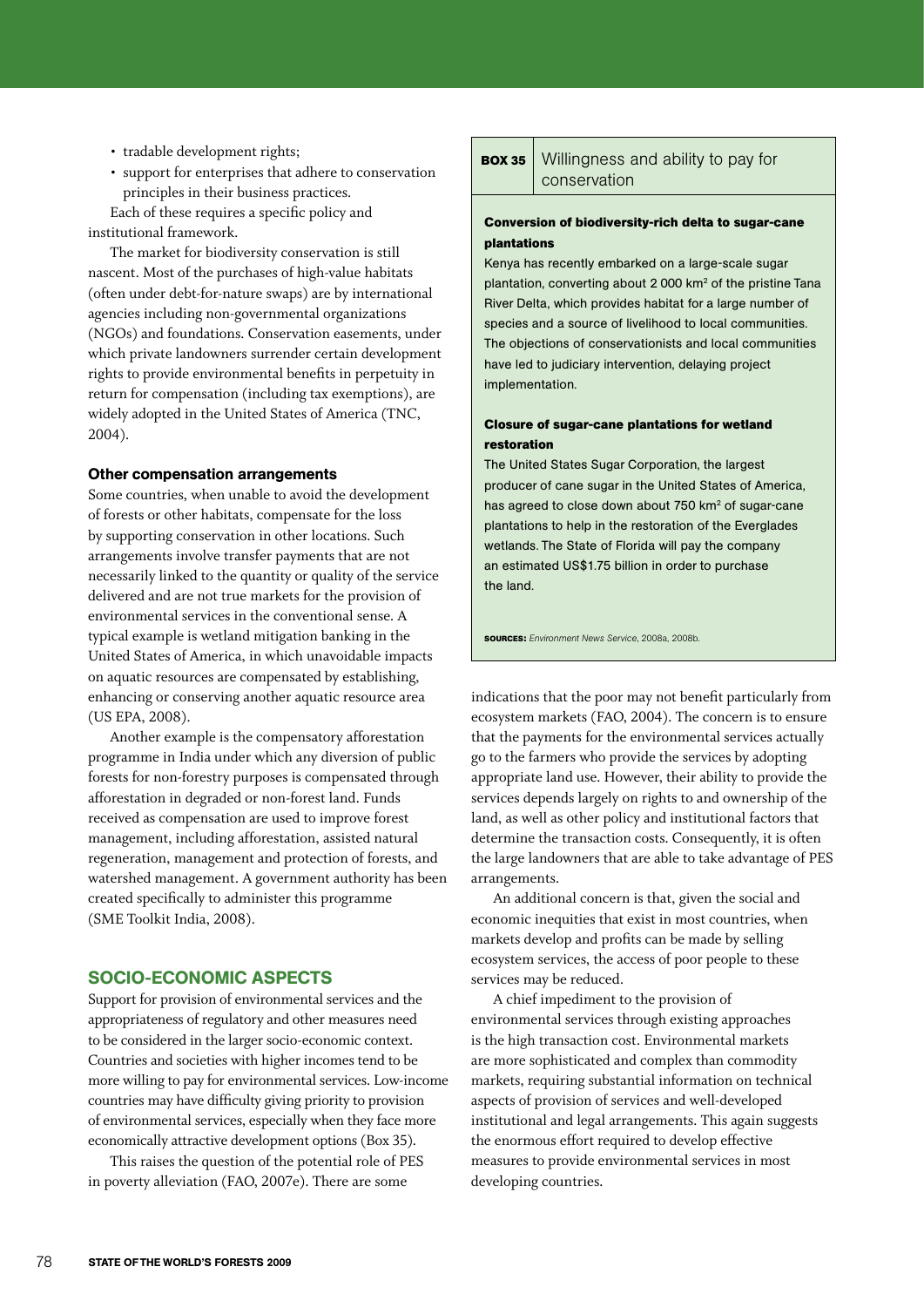#### **OUTLOOK**

The outlook for the provision of environmental services is mixed. Growth in income coupled with greater awareness will usually strengthen demand for environmental services as well as the ability of a society to meet the costs of environmental protection. However, increased income often reduces environmental services as more goods and services are produced. In particular, countries with rapidly growing economies often go through a period when forest resources are exploited or converted to other uses, resulting in a decline in environmental services.

There is no single solution appropriate to all contexts. Both market and non-market approaches have their strengths and limitations. It is often assumed that economic growth is a prerequisite for improving the environment, but the reality is more complex. Many factors, including institutions and legal frameworks, will have an impact on the ability of a country to manage its forests in such a way as to provide stable or increasing environmental services.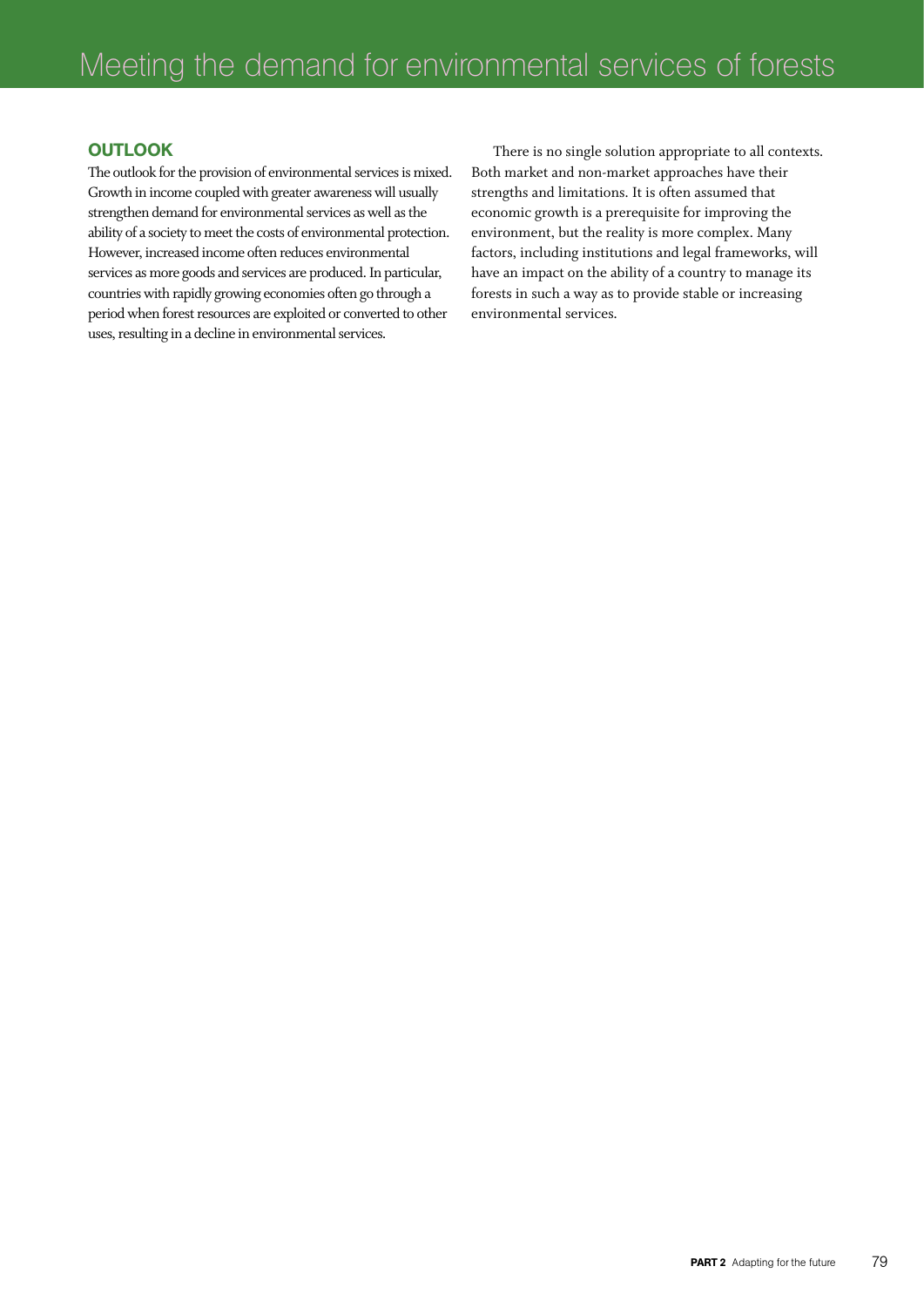# Changing institutions

nstitutions are key to sustainable resource manage and societal adaptation to social, economic and environmental changes. As in other sectors, the c trend in forestry is towards a pluralistic institutional nstitutions are key to sustainable resource management and societal adaptation to social, economic and environmental changes. As in other sectors, the overall environment, attributable to two divergent trends: globalization and localization. Increased cross-border movement of capital, labour, technology and goods resulting from globalization has necessitated adaptation by existing institutions and the establishment of new ones. At the same time, local communities have become more involved in resource management through decentralization and devolution of responsibilities. While there are considerable differences across countries and regions, this chapter summarizes how institutions in the forest sector are responding to the emerging developments outlined in Part 1.

### Institutional change in forestry: an overview

Before the 1990s, the forest sector was dominated by government forestry agencies, several large enterprises, a multitude of small and medium enterprises (many operating outside the formal system) and a few international organizations largely focused on providing technical support to public forestry agencies. Today, the forest sector is characterized by a greater number of institutions addressing a wider array of issues (Box 36).

The private sector and civil-society organizations have experienced significant growth since the 1990s, particularly as a result of:

- the political and economic changes following the collapse of the Soviet Union, especially the shift from centralized planning to market-oriented economic policies and globalization;
- growth in environmental awareness and concerns and the proliferation of related initiatives following the United Nations Conference on Environment and Development (UNCED) in 1992;
- • changes in funding for forestry, i.e. increases in foreign direct investments and private-foundation

support (Box 37) alongside decreases in official development assistance.

Developments in information and communication technologies have further catalysed institutional changes, challenging hierarchical structures and calling for institutions to respond to the demands of a more informed public (see Box 45 on page 88).

## **BOX 36** Types of institutions dealing with forest issues

#### **Public forestry agencies and enterprises**

- • National policy formulation, legislation and planning, including national forest programmes
- • Management of forests and forest industries and all related activities, including trade in forest products
- • Regulatory and enforcement functions providing a level playing field to other institutions involved in forest and tree resources management

#### **Private sector**

- • Management of forests and other resources, including planted forests
- • Production and processing of, and trade in, wood and non-wood products

#### **Civil-society organizations**

• Environmental and social advocacy in policy and market development and awareness generation

#### **Informal sector**

• Production and processing of, and trade in, wood and non-wood products

#### **International and regional organizations and initiatives**

- • Intergovernmental forest policy, environment- and trade-related processes and conventions
- • Financing, development and technical assistance, including technology transfer
- Regional collaboration arrangements
- • Science and technology development and networking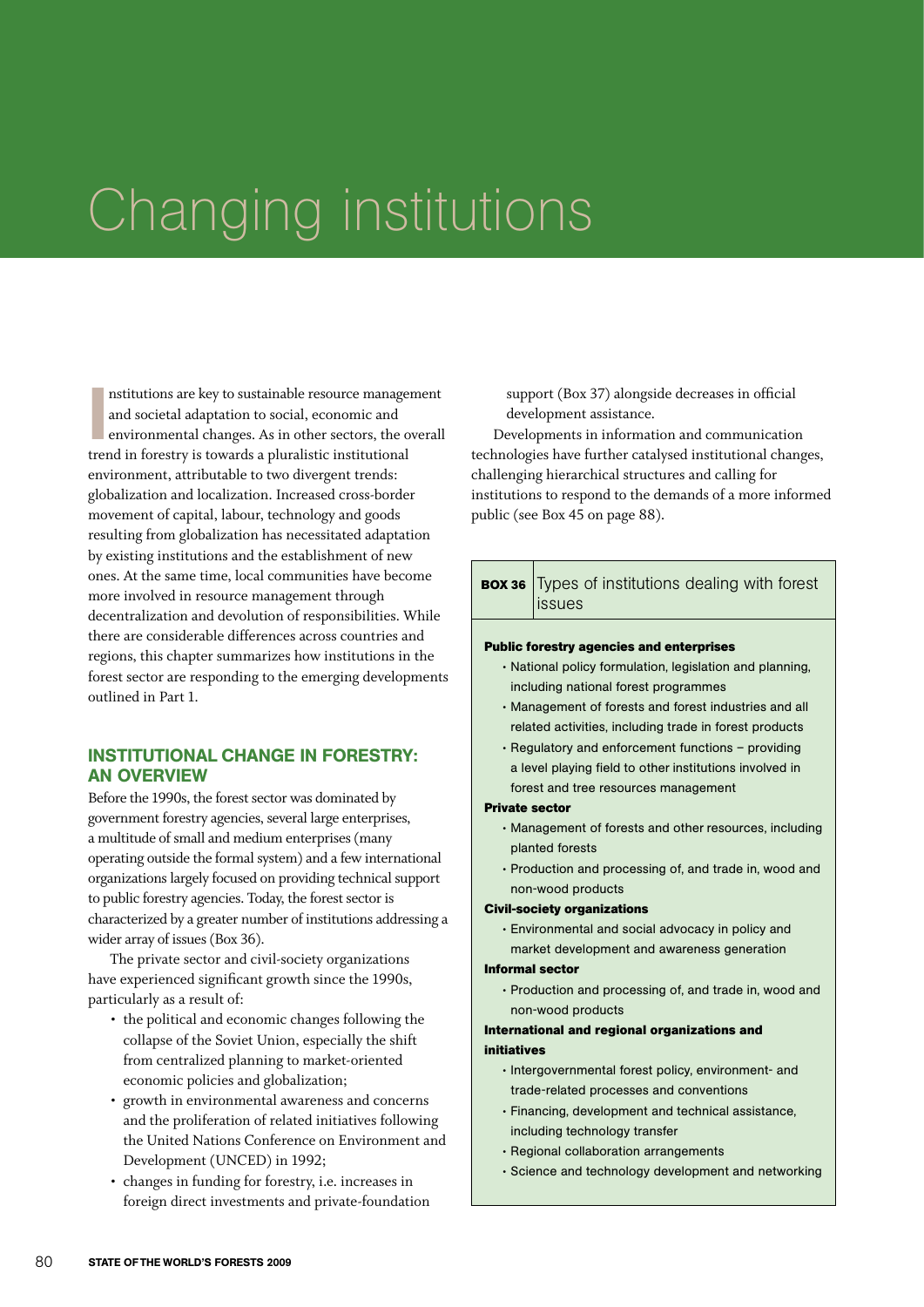#### Public agencies

Government forestry agencies remain the dominant force in the sector. More than 80 percent of global forests are under public jurisdiction (FAO, 2006a).

Government forestry departments are often among the oldest of the civil services. Many originally focused on enforcing regulations, with the main objective of protecting and managing the forests to supply forest products and generate revenue for government. They traditionally integrated multiple functions from wood production to processing and trade as well as forestry research (see Box 38), education, training and extension.

#### **BOX 37** Growth of private foundations in the United States of America

The United States of America has the largest segment of private foundations supporting development activities. In 2005, they provided grants of an estimated US\$3.8 billion (US\$1.6 billion in 1998). Almost half of the support is in the field of health (largely because of the huge support provided by the Bill & Melinda Gates Foundation). Environment accounted for about 10.4 percent of the number of grants in 2004.

**source:** Renz and Atienza, 2006.

Challenges of reduced public expenditure, mounting expectations of different stakeholders and increasing conflicts over the use of forest resources are stirring public agencies to rethink their management objectives, functions and structures (FAO, 2008h). The evolution in focus can be loosely described as moving from policing the forests to managing them to facilitating management by others (Table 26).

#### **BOX 38** Declining public forestry research

In most countries, the public forestry administration has traditionally had a research arm, but institutional arrangements for research are changing. Research is increasingly carried out by government-funded independent organizations, universities and the private sector, often through collaborative networks. It is increasingly demand-driven rather than supplydriven. However, these changes raise concerns about imbalances in investments. Support for basic and strategic research has been declining, with more attention focused on applied and adaptive research that yields immediate returns. Furthermore, the results of private-sector research are often not publicly available.

#### TABLE 26

#### Progression in the development of public forestry agencies

| <b>Stage</b>    | <b>Objectives of resource management</b>                                    | <b>Functions and structures</b>                                                        |
|-----------------|-----------------------------------------------------------------------------|----------------------------------------------------------------------------------------|
| Protecting      | To utilize what grows under natural conditions (e.g. to log                 | Policing of the forest estate                                                          |
|                 | natural forests)                                                            | Hierarchical structure                                                                 |
|                 | To safeguard future timber supplies for strategic reasons                   |                                                                                        |
| Managing        | To improve the state of resources by investing in                           | Production and resource management                                                     |
|                 | improved management                                                         | Emphasis on technical and managerial skills                                            |
|                 | To create assets, including planted forests                                 |                                                                                        |
| Enabling others | To support or empower other players (private sector,                        | Creation of enabling conditions                                                        |
| to manage       | communities, farmers, etc.) to manage resources and<br>regulatory functions | Negotiation, facilitation and conflict resolution                                      |
|                 |                                                                             | Emphasis on diversity of skills and quick response to needs<br>of various stakeholders |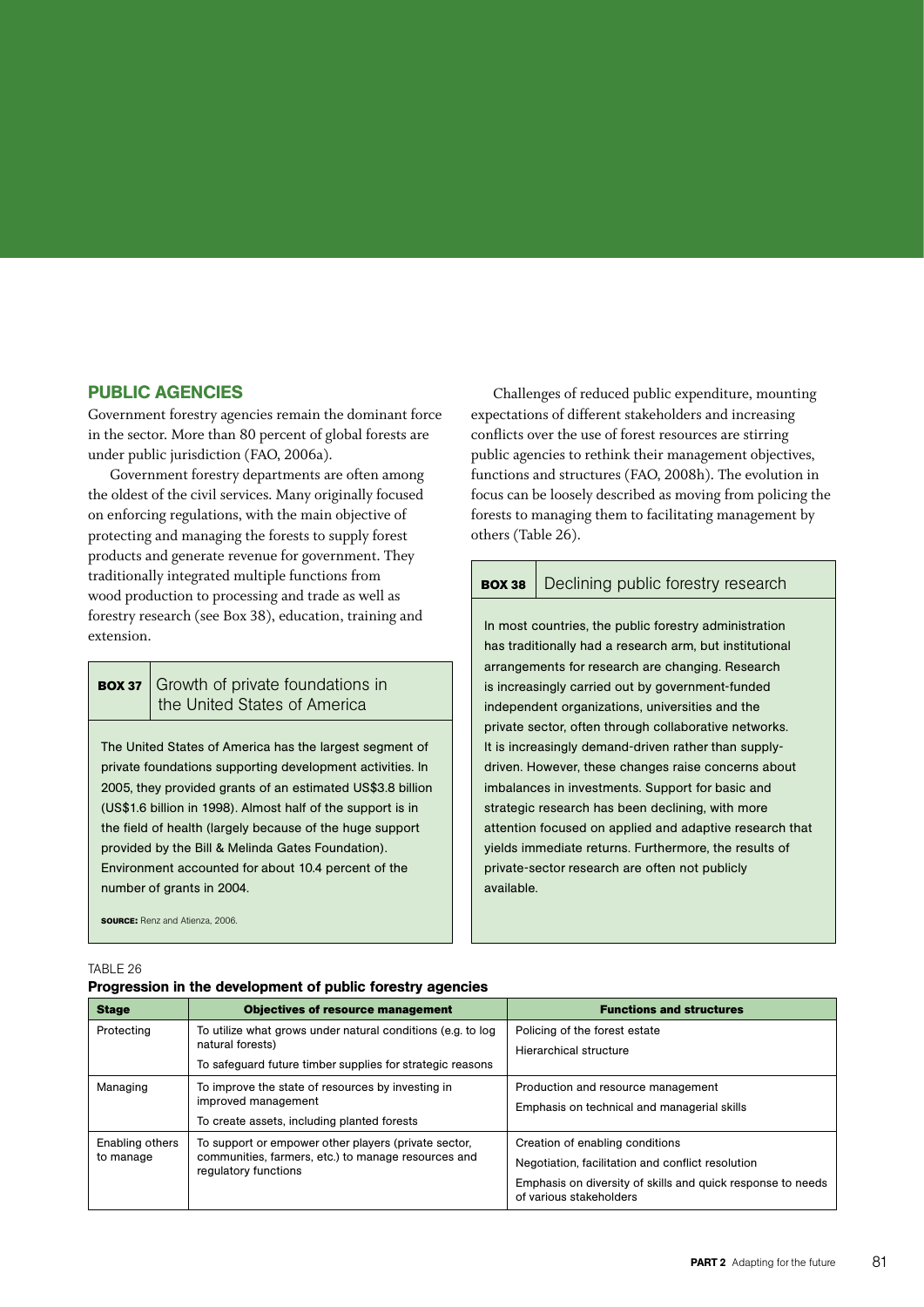In some cases, reform has been superficial; for example, limited to changes in ministerial responsibility (in particular shifting between agriculture and environment ministries) or to structural but not functional change. Many public agencies are unable to develop the human resources needed in order to manage forest resources in an increasingly complex environment (Nair, 2004; Temu, 2004), and many lack sufficient capacity for long-term strategic planning or open sharing of information, with a tendency to be reactive to short-term pressures and concerns (often mirroring the larger public administration).

Strategies used in more successful transitions to an enabling role have included:

- separating policy and regulatory functions from management functions;
- entrusting wood production and processing to an independent commercial government entity or privatizing all commercial activities, usually as part of a larger policy of economic liberalization, often triggered by government budgetary crises (as in the case of New Zealand [O'Loughlin, 2008]);
- decentralizing and devolving management responsibility to the local level (Box 39), usually as part of a larger programme of political and administrative decentralization – with widely different results.

#### **BOX 39** Elements of successful decentralized forest governance

#### **External to the forest sector**

- • Significant transfer of power and responsibilities to democratically elected and accountable lower levels of government
- Fair and clear enforced property rights and an appropriate regulatory framework
- Respect of the law by governments, the private sector and civil society
- $\cdot$  Effective linkages between government, the private sector and civil-society institutions

#### **Internal to the forest sector**

- • Effective and balanced distribution of responsibilities and authority among different levels of government
- Adequate resources and institutional effectiveness at each level of government
- • Sufficient participation of civil society and the private sector at all levels

**source:** Contreras-Hermosilla, Gregersen and White*,* 2008.

#### Private sector

Private enterprises range from individual and household microenterprises and small farms, often operating on a minimal budget, to large transnational corporations, whose annual turnover in some cases exceeds the GDP of a small country.

#### Corporate sector

The corporate sector accounts for a large segment of logging concessions, planted forests and wood industries. Profitability remains its primary objective. Corporations operate in an extremely competitive environment with constant pressures to cut costs and improve market share. The following are some of the sector's major challenges and opportunities:

- • Rapid growth of emerging economies in Asia is resulting in a regional shift in the demand for wood products (see the chapter "Global wood products demand" in Part 2). Investments in new capacity are taking place in countries where demand and profitability are perceived to be high and the costs of production – especially of fibre, energy and labour – are low. In particular, the pulp and paper industry has seen a spate of mergers and acquisitions and the closure of less-competitive mills.
- Pressure for industry to adhere to tenets of corporate social responsibility is expected to mount as society becomes more concerned about environmental and social issues (Box 40). "Green" values will influence procurement of goods and services along the whole supply chain. Consumer preference is shifting in favour of certified products, but this is not always reflected in higher prices.
- Climate change concerns are expected to provide new opportunities for wood products (which store carbon and require relatively little energy to produce) and industrial wood energy. Major related challenges include increasing transport costs owing to the rapid expansion of global value chains and increasing demand for wood.

Strategies for adaptation to the above challenges include:

Focus on core business and divestment of non-core activities: The traditional model of large integrated industrial units is giving way to highly networked global supply chains, linking firms and affiliates across countries, including subcontractors and home workers operating outside the formal system. Components of production may be relocated abroad for improved profitability. Wood production may be outsourced to farmers through partnership arrangements. Forest product companies increasingly recognize that tying up large stocks of capital in forest ownership affects their short-run cash flow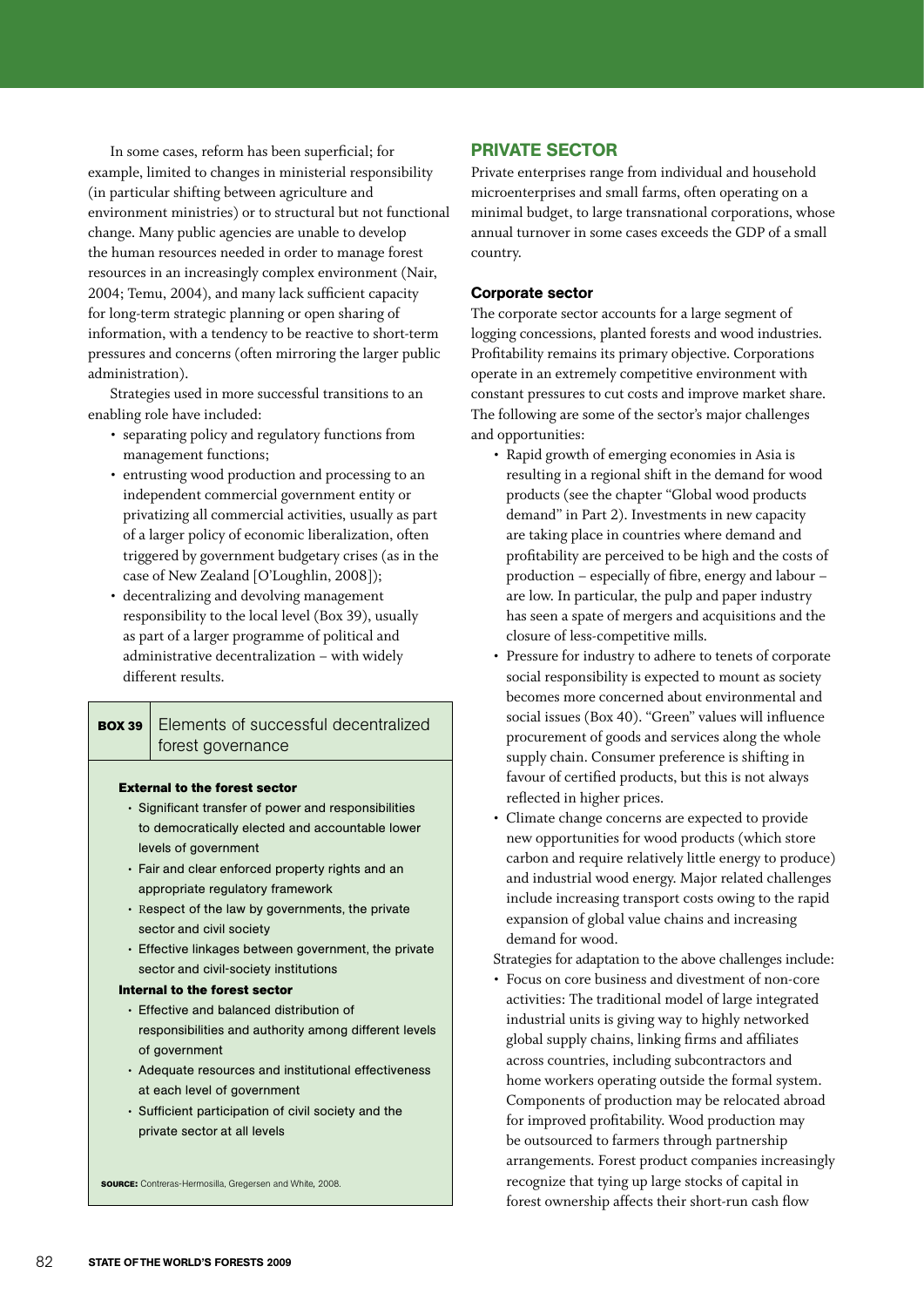### **BOX 40** Corporate social responsibility

The overarching focus on profitability in the private sector often results in high social and environmental costs. As society's awareness of these costs increases, pressures mount on the private sector to abide by environmental and social regulations. Industry may also find it advantageous to project a green image, especially among environmentconscious consumers. Industry organizations have developed a number of criteria relating to corporate social responsibility, and green auditing is becoming mandatory. In Rome in 2006, chief executive officers from 61 companies belonging to the International Council of Forest and Paper Associations signed a commitment to global sustainability. The World Business Council for Sustainable Development has prepared guidelines on sustainable procurement of wood and paper products that address environmental and social aspects (WBCSD and WRI, 2007). Increasing environmental awareness and easy access to information will help to ensure that industry no longer neglects its responsibilities through superficial "greenwashing".

## **BOX 41** Institutional investors: TIMOs and REITs

Most investments in planted forests have traditionally been made by government, smallholder or industrial forest owners. However, management arrangements such as timber investment management organizations (TIMOs) and real estate investment trusts (REITs) have created a significant shift in forest ownership from industries to institutional investors, primarily in North America but also in Australia, Finland, New Zealand, South Africa and Sweden. Investment by institutions in planted and managed native forests increased worldwide from less than US\$1 billion in 1985 to more than US\$30 billion in 2007. The number of TIMOs grew from two or three in the 1980s to more than 25 in 2007. About 20 million hectares of private forest land are under TIMO control. In the United States of America, forest landownership by integrated forest companies (those involved in both production and processing) declined from 19.5 million hectares in 1994 to 4 million hectares in 2007 (Neilson, 2007).

Some observers are concerned that the increase in forest ownership by wholly profit-seeking institutional investors could undermine long-term investments in forest management and research and also accelerate commercial development of private forest lands. However, the growth of TIMOs appears to be slackening because of the limited area available for sale.

**sources:** FAO, 2007f; Sample, 2007.

#### **BOX 42** Sovereign wealth funds: an emerging player in forestry investment

Since 2001, foreign exchange reserves have grown rapidly, far beyond the established benchmarks of adequacy. The sovereign wealth fund (SWF) is a vehicle established by some governments to channel these reserves into investments. In the first quarter of 2008, the total assets held by 51 SWFs were estimated at US\$3.5 trillion, and these assets are projected to grow to about US\$5 trillion by 2010 and US\$12 trillion by 2015. SWFs invest in many asset classes including real estate, plantations and government bonds. Four SWFs have already invested in timber lands.

**sources:** FAO, 2007f; *Friday Offcuts,* 2008.

and stock market values. Divestment has led to the emergence of new players (Boxes 41 and 42).

• Investment in R&D: The corporate sector leads investment in R&D, focusing on applied and adaptive research and on the development of new products and processes to establish competitive advantage and to meet consumers' environmental demands. The sector often takes advantage of results from public research. Planted forests managed by the corporate sector are among the most productive.

#### Other private and community-based enterprises

Globalization provides new opportunities for small and medium enterprises, but they will need to adapt continuously to survive intensifying competition. Issues affecting the long-term performance of this vibrant institutional segment include:

- • Ownership, legal framework and level playing field: Ownership and security of tenure are necessary for the development of any enterprise. Policies and legislation vary in the extent to which they provide land rights to local communities. In many countries, rules and regulations are crafted to the needs of large enterprises, leaving small and medium enterprises and community institutions at a disadvantage.
- Constraints on economic viability: Local communities often have access to only the most degraded and least productive land, which cannot provide benefits commensurate with the investments required. They often lack accessto inputs(including credit) and markets. Many small enterprises focus on production of low-value-added products, which seldom help to enhance income. Local markets face increasing competition from global suppliers. The inadequacy of entrepreneurial skills to deal with changing opportunities and challenges remains the most critical constraint.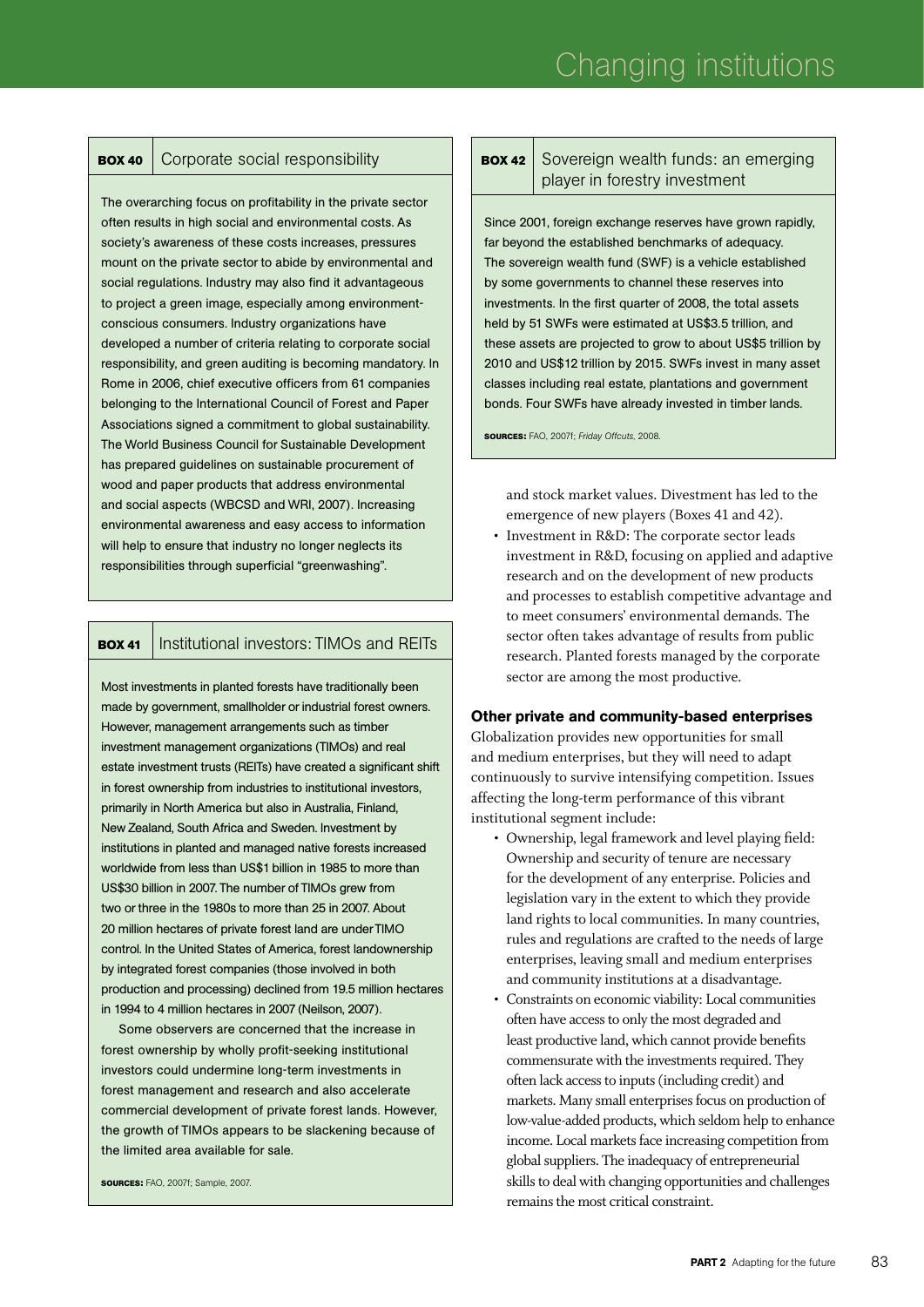• Governance and distribution of benefits: In some local community enterprises, power imbalances lead to inequitable distribution of benefits, undermining long-term sustainability. This problem is particularly severe where democratic transparent systems of management and accountability are lacking and local vested interests dominate.

Factors that have helped small and medium enterprises cope successfully with the challenges include:

- improved access to information and opportunities created by the Internet, e-trading and other tools;
- upscaling of business activities through associations and federations and improvement of access to markets, inputs and services;
- increased efforts to develop technologies appropriate to the needs of small and medium enterprises;
- rapidly rising transport costs, making local value chains more competitive.

Stronger institutional arrangements are critical to the scaling up of operations and improved bargaining power. Moreover, they enable communities to take advantage of new technologies, which are vital to making communitybased resource management economically viable.

#### Civil-society organizations

In recent decades, civil-society organizations have become major players in forest-related issues in most countries, often challenging established positions and increasing transparency. They have emerged as one of the main forces reshaping the future of forestry at all levels – local, national and global.

Indigenous peoples' groups have risen from local levels to become effective actors and advocates at the global level through coalitions presenting a unified front and delivering consistent messages in international meetings and processes. Their organized efforts have led to progress in recognizing and restoring the rights of indigenous peoples to forest land. The adoption in 2007 of the United Nations Declaration on the Rights of Indigenous Peoples, although non-binding, was a milestone.

Community forestry and community conservation organizations include: federations (Box 43); networks of local community organizations, advocacy and networking organizations, such as the Forest Peoples Programme; and coalitions, such as Friends of the Earth International, the World Rainforest Movement and the Global Forest Coalition. Reflecting the growth of community forestry around the world, these groups stress the connection between forests and livelihoods.

International environmental NGOs, such as the World Wide Fund For Nature, Conservation International, The Nature Conservancy, the Wildlife Conservation Society and the International Union for Conservation of Nature

| <b>BOX 43</b> A federation of forest communities |
|--------------------------------------------------|
| In Nepal                                         |

The Federation of Community Forest Users Nepal (FECOFUN), a forest-user advocacy organization founded in 1995, provides national representation of local people's rights in resource management. Comprising rural farmers – men and women, old and young – from almost all of Nepal's 75 districts, FECOFUN exemplifies the evolution and maturation of a community-based group into an important rural institution. Indeed, it is Nepal's largest civilsociety organization.

FECOFUN and community forestry in Nepal owe their success to recognition of rural people's dependence on forests and to institutional incentives structured in accordance with rural realities.

**source:** FECOFUN, 2006.

(IUCN) (an umbrella group of which all the others are members), are the most well-funded and perhaps the most effective civil-society actors in forestry. Although differing in perspectives and approach, these groups focus attention on conserving biological diversity, extending protected areas, driving forest certification and improving forest governance to reduce illegal logging and trade in endangered species.

A related group consists of civil-society organizations that promote market-based approaches to conservation and sustainable forest management, such as certification, fair trade, organic and sustainable agriculture, ecotourism and green investments. Some of these organizations, including FSC and PEFC, have brought about changes in the behaviour of producers and consumers of forest products.

A number of international environmental NGOs, for example the International Institute for Environment and Development (IIED) and the World Resources Institute (WRI), function as "think tanks", enhancing knowledge in key areas.

In addition, complex webs of national, regional and global networks, many still relatively informal, link farmers, forest-dependent communities, small traders and local activists. These alliances are no longer strictly the domain of large international conservation organizations and major development groups.

Overall, civil-society organizations form a strong counterforce against powerful players such as governments and the corporate sector. Their effectiveness stems largely from:

- close contact with grassroots and understanding of local issues;
- multidisciplinary approaches to resource management issues;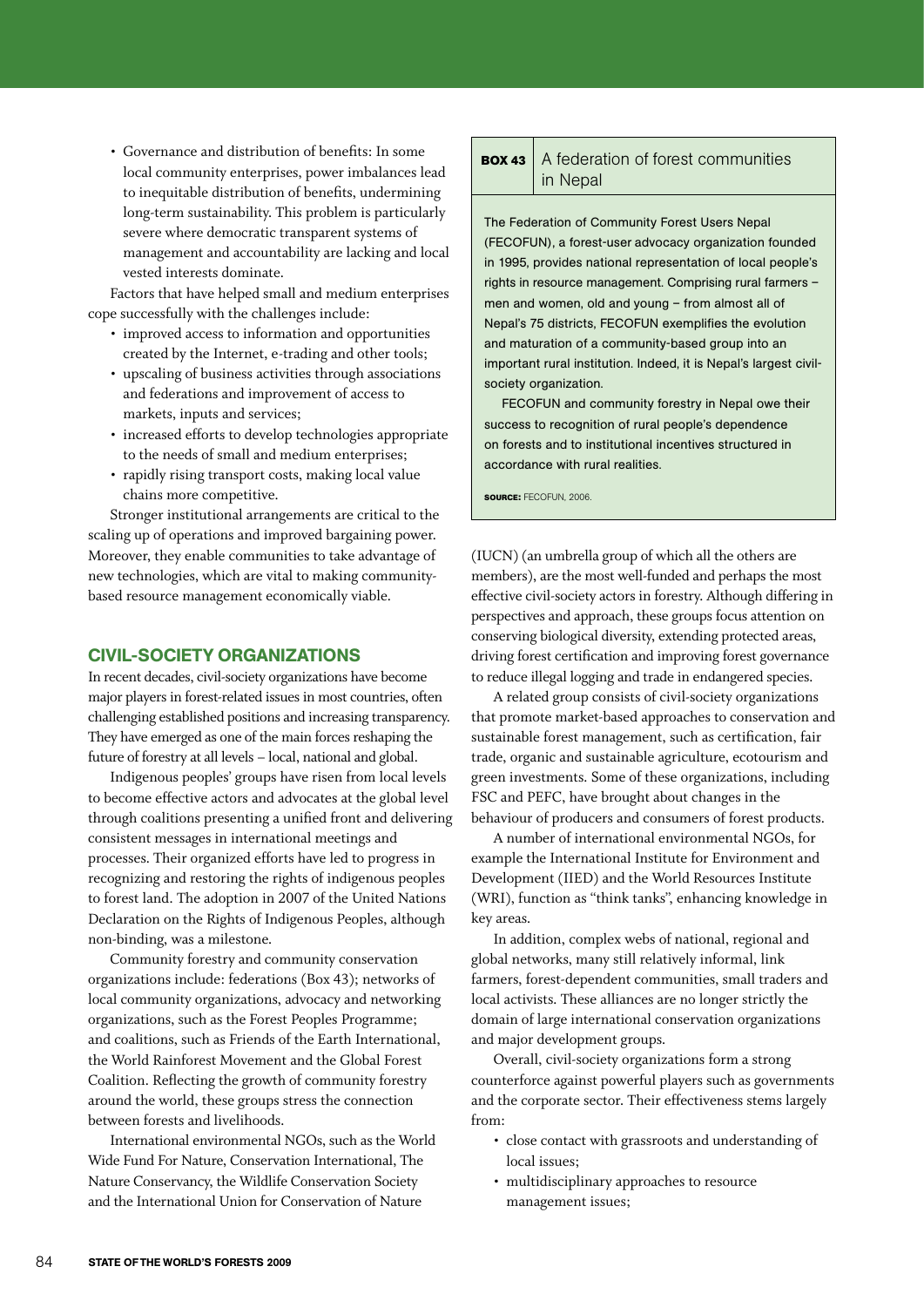- • effective communication with stakeholders and funding sources;
- • skilful use of networks and associations and development of strong linkages with other players;
- their detailed research on key issues and its use in support of local action.

Increasing awareness and concern about social and environmental issues imply an increasing role for civilsociety organizations in forestry.

The shift towards institutional and economic complexity should mirror more effectively the ecological and cultural diversity of forests and peoples. Such complexity is needed in order to help forests fulfil their integrating role in a dispersed, diversified and distributive forest economy. Civil-society actors inject much-needed disorder into intentionally neat power equations (J. Campbell, personal communication, 2008).

#### Informal sector

The dividing line between the formal and informal sectors is sometimes blurred, especially as many small and medium enterprises operate outside the formal realm. Players outside the formal sector range from traditional local forest management arrangements that have been pushed into the informal realm by restrictive government regulations to illegal logging networks that exploit weak institutional arrangements in many countries.

Although it is difficult to define the extent of its reach, the informal sector continues to be significant worldwide. The International Labour Organization estimates that for every job in the formal sector in forestry there is another one (or two) in the informal sector (ILO, 2001). Most of these are in production or collection of woodfuel and NWFPs. Unpaid subsistence work, primarily in woodfuel harvesting, is estimated to employ about 14 million workers (full-time equivalents), of whom 90 percent are in developing countries. Informal sector employment is often dominated by women.

Many small forest enterprises operate informally, largely because of ill-defined property rights and an unfavourable business environment with high barriers to entry and concomitant transaction costs. The informal sector dominates in countries where regulations are cumbersome and inflexible (World Bank, 2006). Increasing pressure by the formal sector to reduce costs is encouraging the growth of the informal sector. Work is often outsourced to firms outside the formal sector that cut production costs by failing to abide by social and environmental norms.

The key issue is whether governments will make significant efforts to create a favourable business environment by removing barriers restricting

entrepreneurship. Improved access to credit, markets and technology could potentially move some players from the informal to the formal sector.

Also key are concerted efforts to address illegal logging, which currently include intergovernmental forest law enforcement and governance processes, tracking and verification systems and anti-money-laundering measures.

#### International organizations

Although less quick to adapt than private-sector or civil-society organizations, international forest-related organizations have evolved in the past two decades. Before 1990, the United Nations (UN) and other intergovernmental organizations, international research and financing organizations and bilateral donor agencies provided mainly technical support, primarily focused on production of wood products. The priority areas were silviculture and forest management, forest industries, research, education, training and extension.

Since the UNCED in 1992, under the overarching objective of sustainable forest management, international organizations have broadened their agenda to address a wider array of social, economic and environmental issues. New types of international institutions have emerged (UN forest policy processes, environmental conventions and agreements and regional intergovernmental processes) and initiatives and partnerships have multiplied. Programmes place more emphasis on support to policies and institutions, with increased focus on governance, poverty alleviation and more recently on integrating forestry in the framework of the Millennium Development Goals. With growing concern about climate change, the pursuit of mitigation and adaptation measures is an emerging priority.

The proliferation of institutions and initiatives has necessitated substantial efforts to minimize fragmentation and avoid duplication. Duplication is a hazard because constituents commonly ask organizations to take up the latest "hot" issue – and organizations need to work where there is funding, which again tends to be available for these hot issues. Fragmentation at the international level accentuates problems at the country level, especially where development efforts are compartmentalized in different sectors. The capacity to coordinate is in short supply in countries where problems are most acute.

Efforts to address fragmentation and duplication include the "One UN" approach (UN, 2006b), which aims to coordinate the disparate activities of the various UN agencies at the country level, and the Collaborative Partnership on Forests (CPF) – an example of coordinated support for the international forest policy process (Box 44).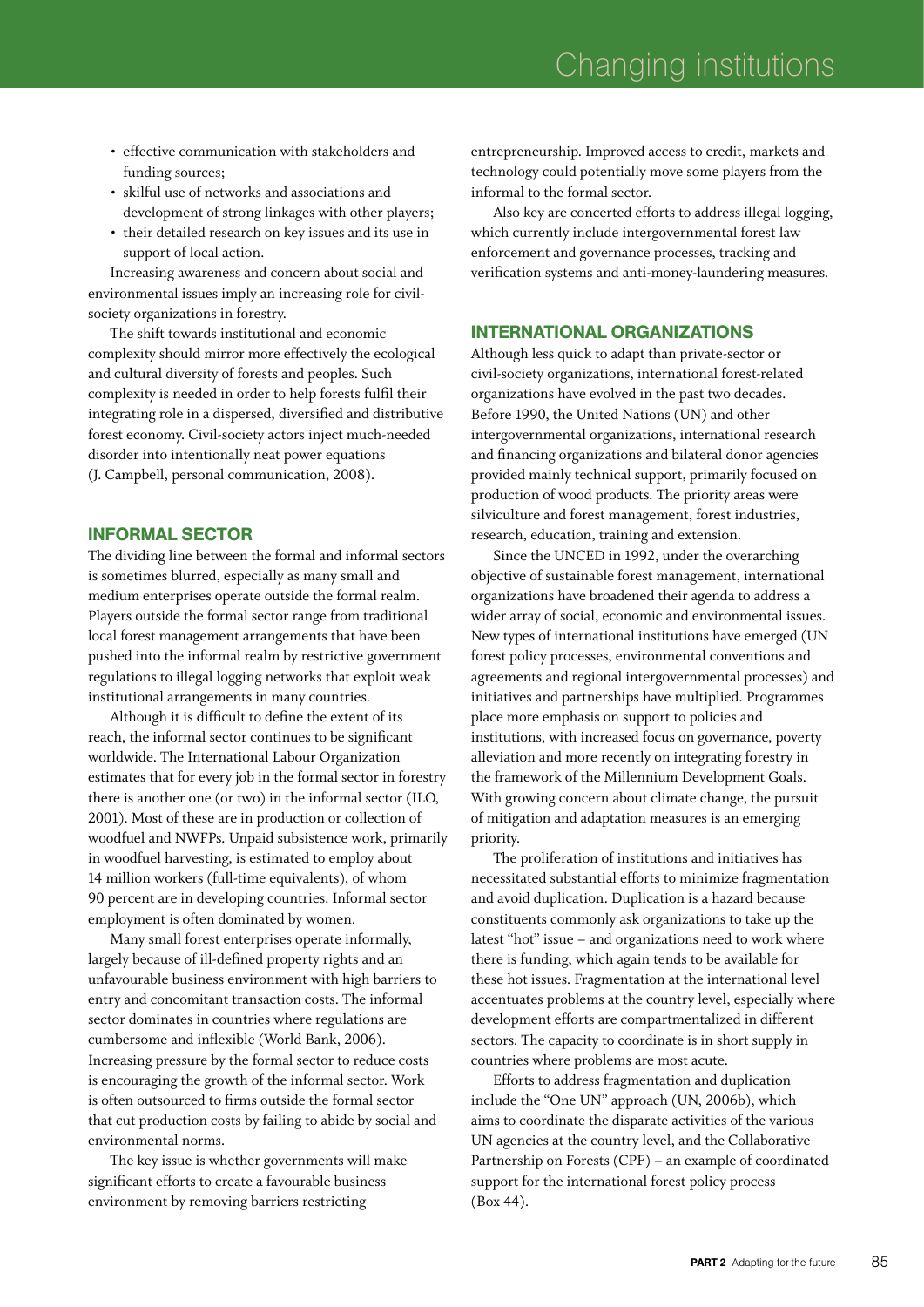The accelerating pace of globalization and the emergence of a host of transboundary economic, social and environmental issues need to be addressed by effective international institutional arrangements. Some of the likely changes in the next few years may be:

- • consolidation of institutions, in response to resource constraints and pressure to see concrete results on the ground;
- a shift from processes to tangible outputs and results, as demanded by a more informed society;
- increasing emphasis on regional, subregional and other group initiatives to enable countries with similar views and perceptions to address shared problems, and increased attention to forestry issues by regional and subregional economic blocks.

#### **BOX 44** | Collaborative Partnership on Forests

The Collaborative Partnership on Forests (CPF), a voluntary arrangement among 14 international organizations and secretariats with substantial programmes on forests, aims to enhance coordination of support to the international forest dialogue and to country-level implementation of sustainable forest management. Initiatives on streamlining forest-related reporting and harmonizing definitions have aided global, regional and national forest processes. Recent initiatives include a joint strategic response to the global climate change agenda and consolidation of scientific knowledge in support of international policy processes.

#### **OUTLOOK**

With the emergence of new players, the institutional landscape in the forest sector has become more complex and the balance among players is shifting. In general (although not in all countries), the playing field is more level, partly as a result of new information and communication technologies. The much-needed pluralism provides new opportunities for small and medium enterprises and community organizations. Civil-society institutions, usually focusing on social and environmental issues, and private-sector institutions, usually emphasizing economic aspects, are gaining in strength and number; funding and investments increasingly favour them over the public sector and international institutions. If the government forestry agencies that historically dominated the scene fail to adapt to these changes, they could fade into irrelevance. With the increasing pace of globalization, new players such as TIMOs, REITs, sovereign wealth funds and carbon trading institutions could alter the global institutional map. Institutions will face tremendous pressure to balance fragmentation and to consolidate efforts.

## Views from CPF partners

#### **The Non-Legally Binding Instrument and future priorities for forests**

*From the United Nations Forum on Forests (UNFF)*

The Non-Legally Binding Instrument on All Types of Forests (NLBI) adopted by the UN General Assembly in December 2007 embodies a global consensus on sustainable forest management and outlines future priorities in the form of four Global Objectives on Forests:

- reverse the loss of forest cover worldwide through sustainable forest management;
- enhance forest-based economic, social and environmental benefits, including by improving the livelihoods of forest-dependent people;
- increase significantly the area of protected forests and other areas of sustainably managed forest worldwide;

• reverse the decline in official development assistance for sustainable forest management.

With the NLBI and its new multiyear programme of work, UNFF is poised to deliberate on some of the most pressing issues related to forests in the coming years. In 2009, UNFF will discuss the contribution of forests to addressing challenges of climate change as well as the role of forests in protecting biodiversity and reducing desertification. In this regard, issues such as governance and sound participatory decision-making will be crucial to ensuring that the benefits of forests are secured and that long-term planning takes precedence over short-term  $qains.$   $\blacksquare$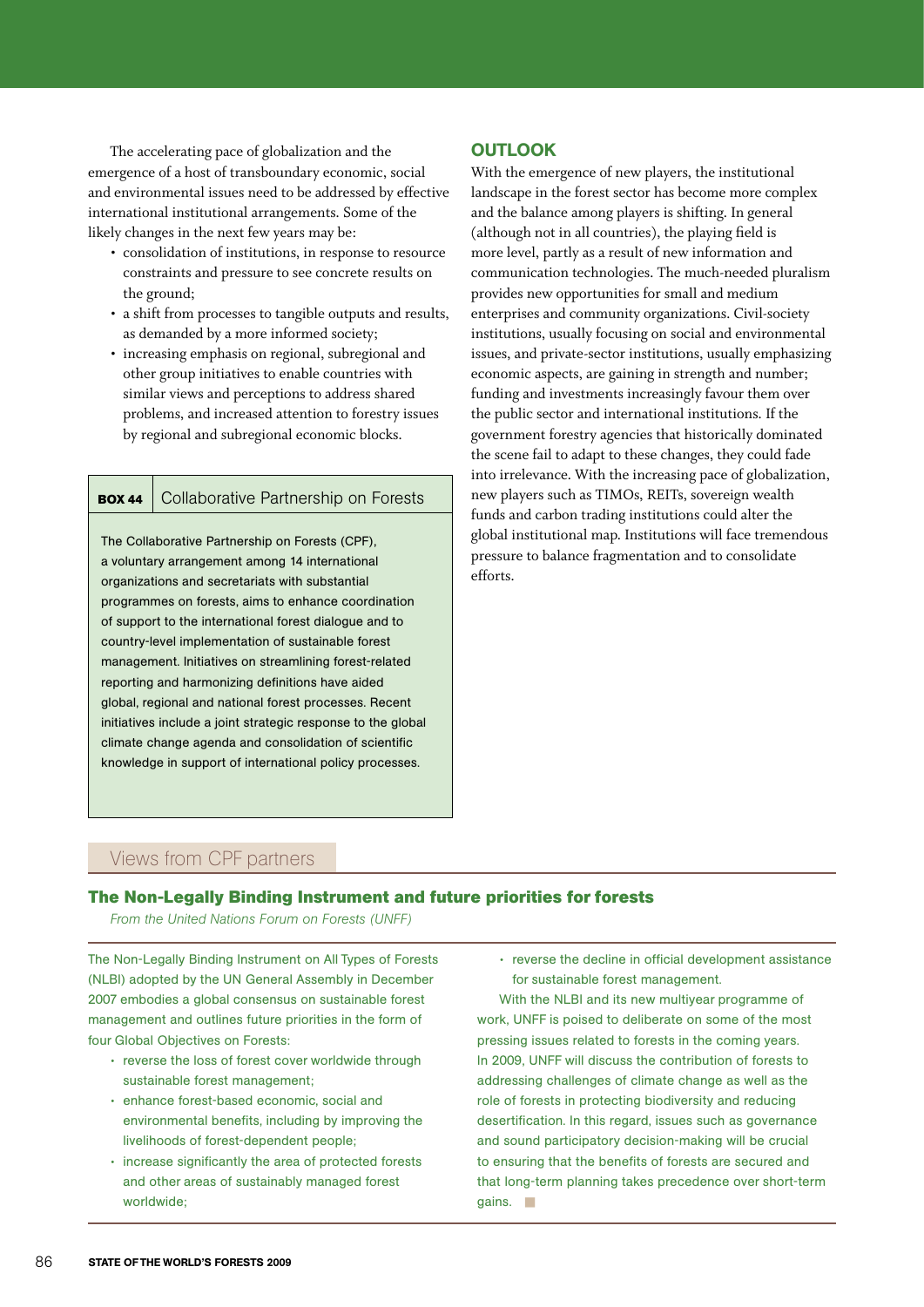## Developments in forest science and technology

The science and technology system involves basic and<br>strategic research, applied and adaptive research, and<br>adoption of the results. Broadly speaking, technology<br>in forectry concrelly relates to two executives strategic research, applied and adaptive research, and adoption of the results. Broadly speaking, technology

in forestry generally relates to two areas:

- • management of forest and tree resources for the production of goods and provision of environmental services;
- harvesting, transport and processing of wood and non-wood products.

Within these areas, development tends to focus on one or more of the following objectives:

- reducing costs and increasing productivity;
- developing new products and services;
- conserving resources and reducing adverse environmental impacts;
- improving energy efficiency.

In meeting these objectives, newer fields, such as biotechnology, nanotechnology and information and communication technologies (Box 45), are having a notable impact.

A growing area of research deals with enhancing the scientific base for the provision of environmental services. This usually involves study of ecosystem processes and the implications of different degrees of human intervention. For



**Source:** IUFRO, 2008.

#### **BOX 45** Information and communication technologies in forestry

The growth of information and communication technologies (ICTs) has had significant direct and indirect impacts on forestry and has been central in accelerating the pace of globalization. The Internet and mobile communications have created unprecedented opportunities for those who were traditionally outside the global information loop, including small and medium-sized enterprises. ICTs have increased labour productivity, reduced costs and increased returns. Online stores provide marketing opportunities for wood product and service suppliers.

ICTs have also fostered institutional change in forestry. The increased ease of information sharing and global networking diminishes the power of vertically structured organizations and fosters the development of small organizations. ICTs have helped to promote transparency and accountability on an unprecedented scale, as very little information can be kept away from public access and scrutiny. ICTs have also facilitated awareness-raising about forest-related issues such as deforestation, biodiversity loss, forest fires and the marginalization of indigenous communities.

**sources:** Hetemäki and Nilsson, 2005; Nyrud and Devine, 2005.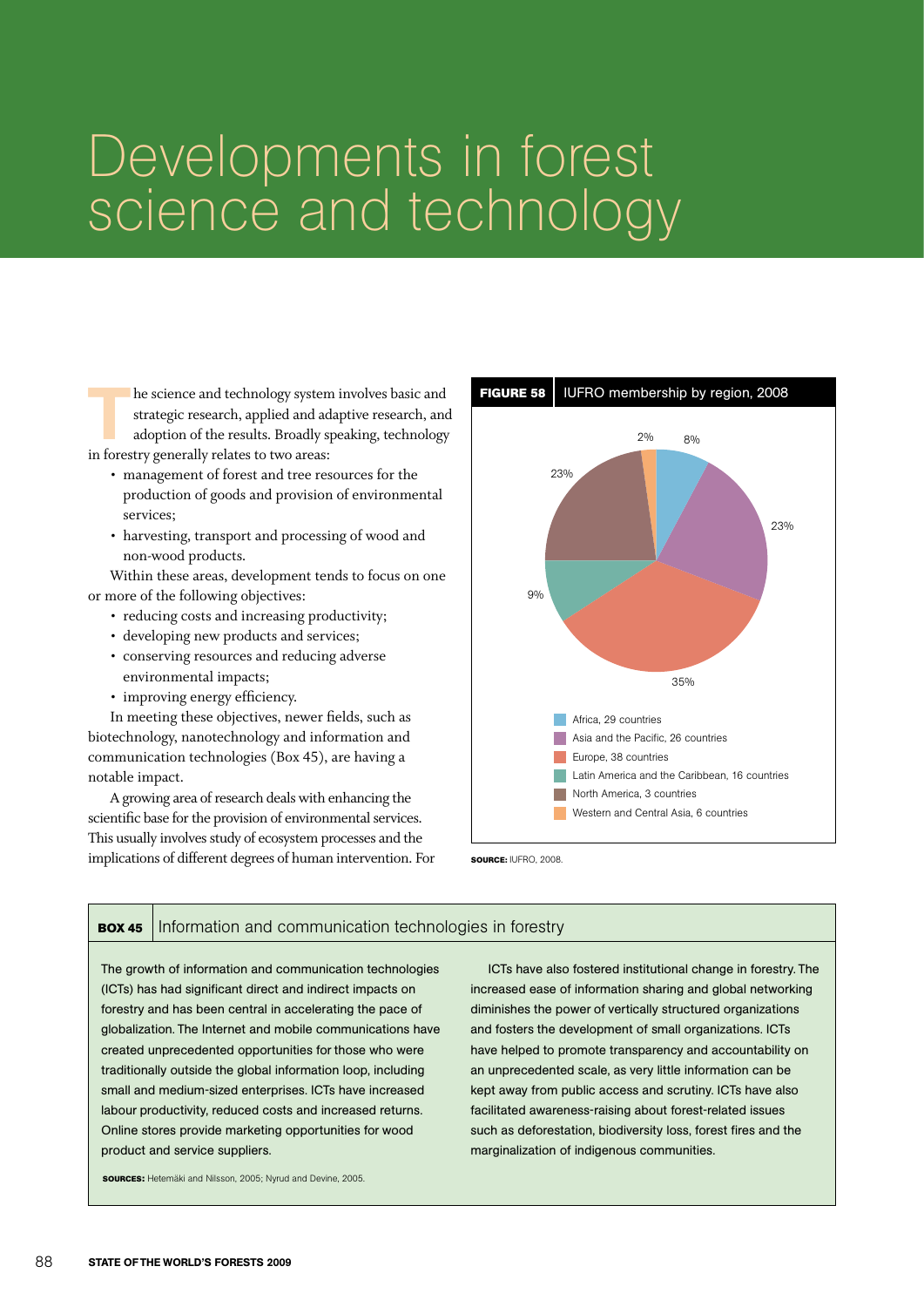example, climate change mitigation and adaptation will require substantial efforts to understand carbon fluxes under different land uses and how ecosystems and species respond to changes.

Science and technology capacity differs significantly between developed and developing countries, mostly reflecting differing abilities to invest in education, training and infrastructure. Although a simplification, the geographical distribution of the members of the International Union of Forest Research Organizations (IUFRO) reflects the differences in research capacity among regions (Figure 58).

Translating scientific knowledge into technologies and then applying these remain major challenges, partly because of fragmented institutional arrangements. Adoption of technologies is context-specific. Often, a choice must be made among a wide array of technologies available for the same task.

Historically, public-sector forestry agencies led the development of forest science and technology. Today, there are many more players; in general, the public sector's role has diminished (Table 27) and its capacities have declined sharply in many countries.

#### Science and technology in selected **AREAS**

#### Forest management

For most of the twentieth century, natural forests were the main source of wood and other products, and forest research focused on managing them sustainably. Various silvicultural systems were developed (e.g. selection and shelterwood systems), taking into account the density of important species, their growth rates, light and moisture requirements, their ability to regenerate naturally and competition between marketable and non-marketable species. Low-intensity harvesting was adopted to avoid undermining forest environmental services. Vulnerable areas were excluded from logging.

#### Views from CPF partners

#### **Research challenges of the future**

*From the International Union of Forest Research Organizations (IUFRO)*

IUFRO is the central global network for forest researchers. It has three strategic goals:

- strengthen research for the benefit of forests and people;
- expand strategic partnerships and cooperation;
- strengthen communication and links within the scientific community and with students as well as with policymakers and society at large.

To provide independent scientific expertise and information to its potential users, IUFRO periodically identifies emerging key issues and assesses its activities.

The forest research challenges of the future identified by IUFRO involve:

- the increased global demand for wood and non-wood goods and services;
- bioenergy;
- impacts of climate change;
- competition for land and how to reverse deforestation;
- the role of genetically modified trees and plantation forestry;
- invasions of alien pests and pathogens;
- biodiversity conservation:
- social and behavioural processes;
- the impact of global economic developments on local economies and livelihoods.

Society is placing greater pressure on scientists to explain their research publicly and to demonstrate its positive impacts. Moreover, the users of scientific information, including policy-makers and practitioners, increasingly want to be involved in the development of research agendas. Networking can help both the scientific community and its actual and potential beneficiaries to enhance research uptake and impact.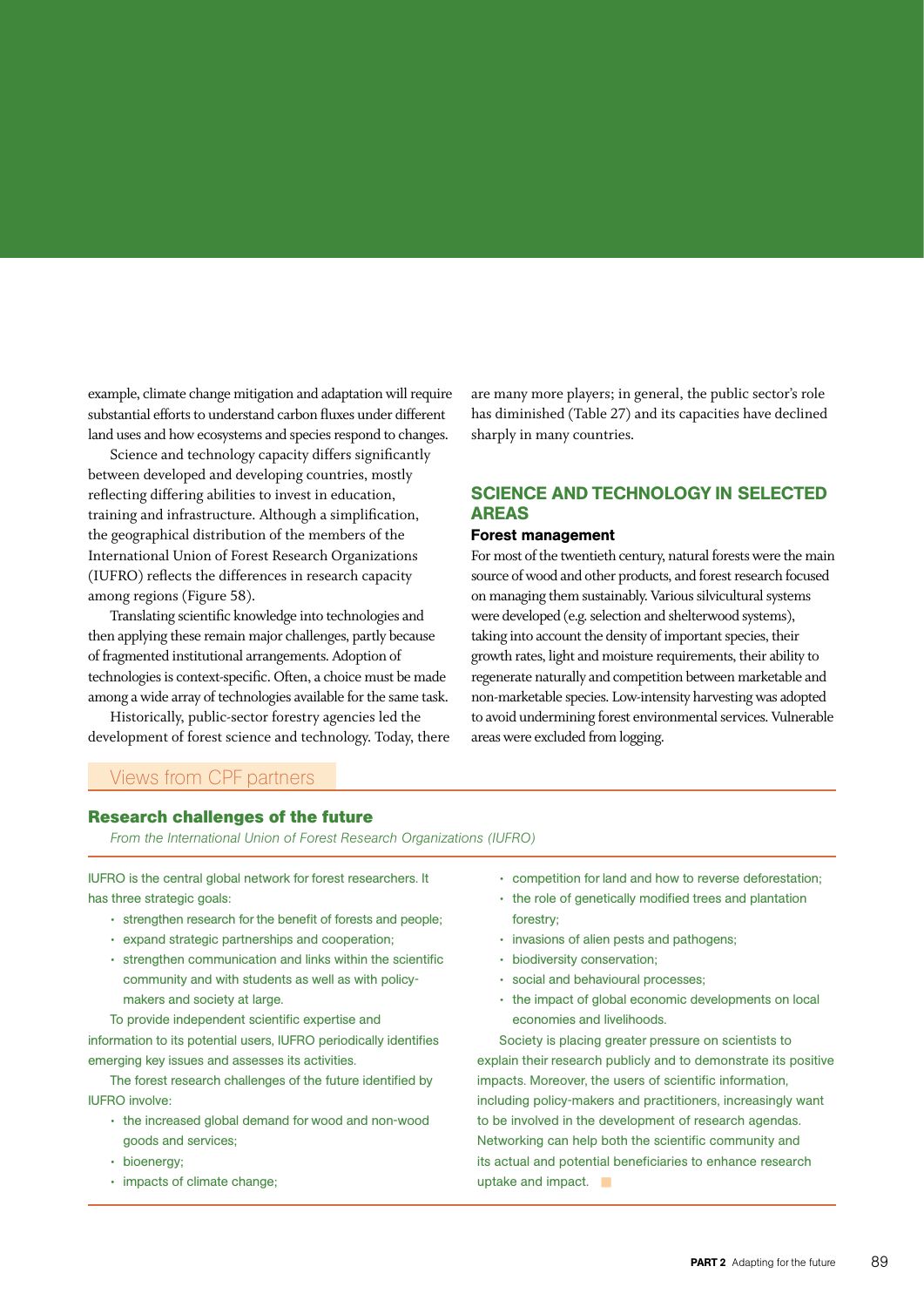#### TARI F 27 Key players in forest science and technology

| <b>Key players</b>                                                    | <b>Research focus</b>                                                                                                         | <b>General trends</b>                                                                                                                     |  |  |
|-----------------------------------------------------------------------|-------------------------------------------------------------------------------------------------------------------------------|-------------------------------------------------------------------------------------------------------------------------------------------|--|--|
| Public-sector forest<br>research institutions                         | Basic and applied research in all aspects of forests<br>and forestry<br>A significant share of research is not demand-        | With few exceptions, declining because of reduced<br>funding and concomitant reduction in human<br>resources                              |  |  |
|                                                                       | driven, but provides the foundation for downstream<br>applied and adaptive research                                           | Fragmentation of research agenda and weak linkages<br>between research areas                                                              |  |  |
| Universities                                                          | Mostly focused on the science of forestry and to<br>a limited extent on applied research leading to<br>technology development | Declining public-sector funding compelling shifts<br>in favour of more applied and adaptive research in<br>collaboration with industry    |  |  |
| Industry                                                              | Demand-driven research primarily undertaken by<br>large enterprises                                                           | Increased investments to raise competitiveness                                                                                            |  |  |
|                                                                       | Focused on applied and adaptive research leading<br>to the development of new processes and products<br>that can be patented  | Collaborative arrangements with public institutions and<br>universities, largely to benefit from capacity in basic<br>research            |  |  |
| International public-<br>sector research<br>institutions and networks | Global and regional issues and research networking<br>(but very few in number)                                                | Shift in focus from technical aspects of forestry to<br>policy issues, with increasing emphasis on social and<br>environmental dimensions |  |  |
| Independent think<br>tanks and civil-society                          | Mostly policy issues, with particular emphasis on<br>environmental and social issues                                          | Expanding influence, especially in policy processes at<br>national and international levels                                               |  |  |
| research institutions                                                 | Focused on supporting advocacy initiatives                                                                                    |                                                                                                                                           |  |  |
| Manufacturers of<br>equipment and<br>machinery                        | Production of machinery and equipment that draws<br>on many technologies for specific tasks                                   | Intense competition and the constant need to upgrade<br>machinery and add new features                                                    |  |  |

With a shift to the sourcing of wood from planted forests and the exclusion of large tracts of natural forests from wood production, these low-intensity management systems have been abandoned in many countries. The development of technologies that made it possible to process wood irrespective of its natural qualities and size has also contributed to shifting attention away from these systems.

Research in natural forests now focuses more on integrating environmental, social and economic objectives according to the principles of sustainable forest management. A number of national, regional and international initiatives focus on the development of criteria and indicators for measuring progress towards sustainable forest management, outlining the nature of technology to be adopted. Implementation of sustainable forest management requires substantial strengthening of the science and technology base. To this end, much research focuses on ecosystem structure and functioning, the spatial and temporal linkages among ecosystem components and processes, and their relation to the immediate and larger social and economic context. However, implementation of such research remains a challenge (CIFOR, 2004), especially in developing countries.

Technologies that increase the speed at which vast amounts of spatial and temporal data can be analysed and synthesized are revolutionizing forest management in some countries and are expected to spread. Improvements in the resolution of satellite imagery and the development of software to interpret it will contribute to real-time

monitoring of deforestation, pests and diseases, fires and other potentially devastating events. Geographic information systems (GISs) and global navigation satellite systems provide forest managers with increasingly precise information on the nature and condition of forest resources, which can be processed and transmitted rapidly (Box 46). This information is also valuable as evidence for public consultation, verification of legality and third-party certification.

New modelling and visualization software linking GISs and remote sensing provides high-quality digital simulations of future forest landscapes to reveal changes that might result from natural processes, such as climate alterations, or human interventions, such as planting, thinning and harvesting. Such simulations facilitate community engagement in forest management decisionmaking (Sheppard and Meitner, 2005).

An increasingly urgent area of research relates to the adaptation of forests to climate change. For example, genetic and environmental variation in tree growth and health is being studied in order to predict potential impacts of climate change on ecosystems and species ranges, to predict adaptive responses of tree populations to climate and to formulate new strategies to help forest trees adapt to the changing climate (Wang *et al.*, 2008).

#### Planted forests and wood production

Planted forests have received most investment in forestry, and also in forestry technology development. Research aims primarily to enhance productivity through faster growth rates and to improve wood quality and the ability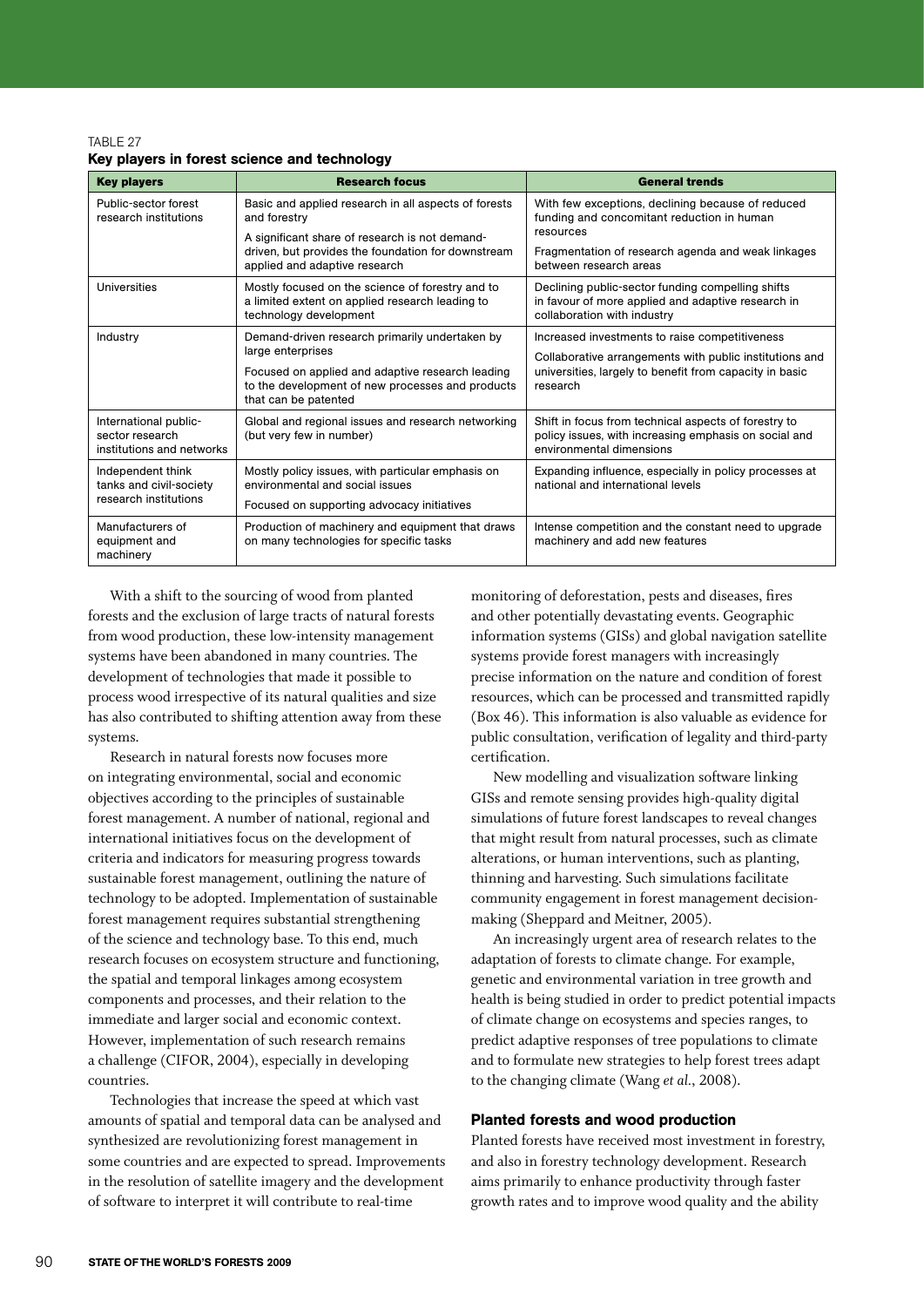#### **BOX 46** Remote-sensing applications in forestry

Remote-sensing techniques (including aerial photography and satellite imagery) have been used successfully for forest mapping and monitoring and make it possible to cover large areas consistently and cost-effectively. New technologies address technical challenges such as the variable height, structure, density and composition of forests. Airborne light detection and ranging using lasers can provide highly accurate estimates of tree cover and height; it can even assess the shape of individual trees. Space-borne radar (radio detection and ranging) is a promising new way to obtain estimates of stand volume and biomass and can penetrate clouds, overcoming some of the limitations of optical satellite sensors. New spectral sensing systems can measure a wide array of land and vegetation characteristics, making it possible to assess a range of forest attributes – helping to improve mapping of forest pests and diseases, for example.

**source:** R. Keenan, personal communication, 2008.

of forests to withstand adverse environmental conditions, pests, diseases and other hazards.

Enormous productivity increases have been obtained for fast-growing, short-rotation species such as eucalypts, tropical pines and poplars. For example, eucalypt plantings in Brazil have reached productivity levels exceeding 50  $m<sup>3</sup>$ per hectare. Productivity increases have primarily been a consequence of the cumulative impact of improved planting material, nursery practices, site/species matching and intensive site management. Substantial efforts have also been directed at improving the quality of management, for example through integrated pest management.

The focus on short-rotation, fast-growing species is directly related to demand from processing industries (producing pulp and paper and reconstituted fibreboard). Industry has been one of the main drivers encouraging innovation in wood production technologies. The new developments are mainly applied by the corporate sector – which, however, only accounted for about 18 percent of the world's productive planted forests in 2005. Thus, governments and smallholders (which hold 50 and 32 percent of planted forests, respectively) have not been able to adopt many of the improved technologies, suggesting considerable scope for enhancing productivity on the global scale.

Tree improvement programmes aim to accelerate the development and mass multiplication of progeny with desirable characteristics. Molecular techniques make it possible to characterize genetic diversity in trees, insects and soil and plant microbes. While traditional improvement techniques rely on natural genetic variation, increasing but controversial efforts are also under way to develop genetically modified trees (Box 47).

Completed genome mapping of *Populus trichocarpa* has enhanced the understanding of genetic functioning in trees. A recently initiated effort to map the genome of *Eucalyptus grandis* (International *Eucalyptus* Genome Network, 2007) will further develop this capacity. Forest biotechnology can also improve the knowledge of cell function, allowing a greater understanding of processes such as wood formation, stress tolerance and carbon fixation and sequestration.

Soil and water depletion and biodiversity loss are other issues raised in the context of planted forest expansion. FAO's voluntary guidelines for the responsible management of planted forests (FAO, 2006f) propose a holistic approach that gives due attention to economic, social and environmental dimensions.

#### **Agroforestry**

Research on agroforestry, which comprises varied practices integrating crops, livestock and trees, aims to optimize these components in order to meet the economic, social, cultural and environmental needs of communities and households, while taking advantage of site-level variation in soils, topography and light and moisture availability.

Agroforestry technologies are generally ecologically and culturally site-specific. They have traditionally been developed through "hands-on" experience and transmitted through the generations. Successful agroforestry systems and practices include alley cropping, silvipasture, windbreaks,

## **BOX 47** Genetically modified trees: blessing or curse?

Advances in gene transfer technologies and tree genomics are providing new avenues for genetic modification of trees. Traits considered for genetic modification include herbicide tolerance, reduced flowering or sterility, insect resistance, wood chemistry (especially lower lignin content) and fibre quality, which could all boost economic potential. Increasing interest in cellulosic biofuels is focusing greater attention on genetic modification, in particular on reducing the lignin content in wood. However, research and deployment, including field trials of genetically modified trees, remain a contentious issue. Concerns have been raised about impacts on ecosystems, especially potential invasiveness, impacts on biodiversity and the transfer of genes to other organisms.

**sources:** Evans and Turnbull, 2004; FAO, 2006f.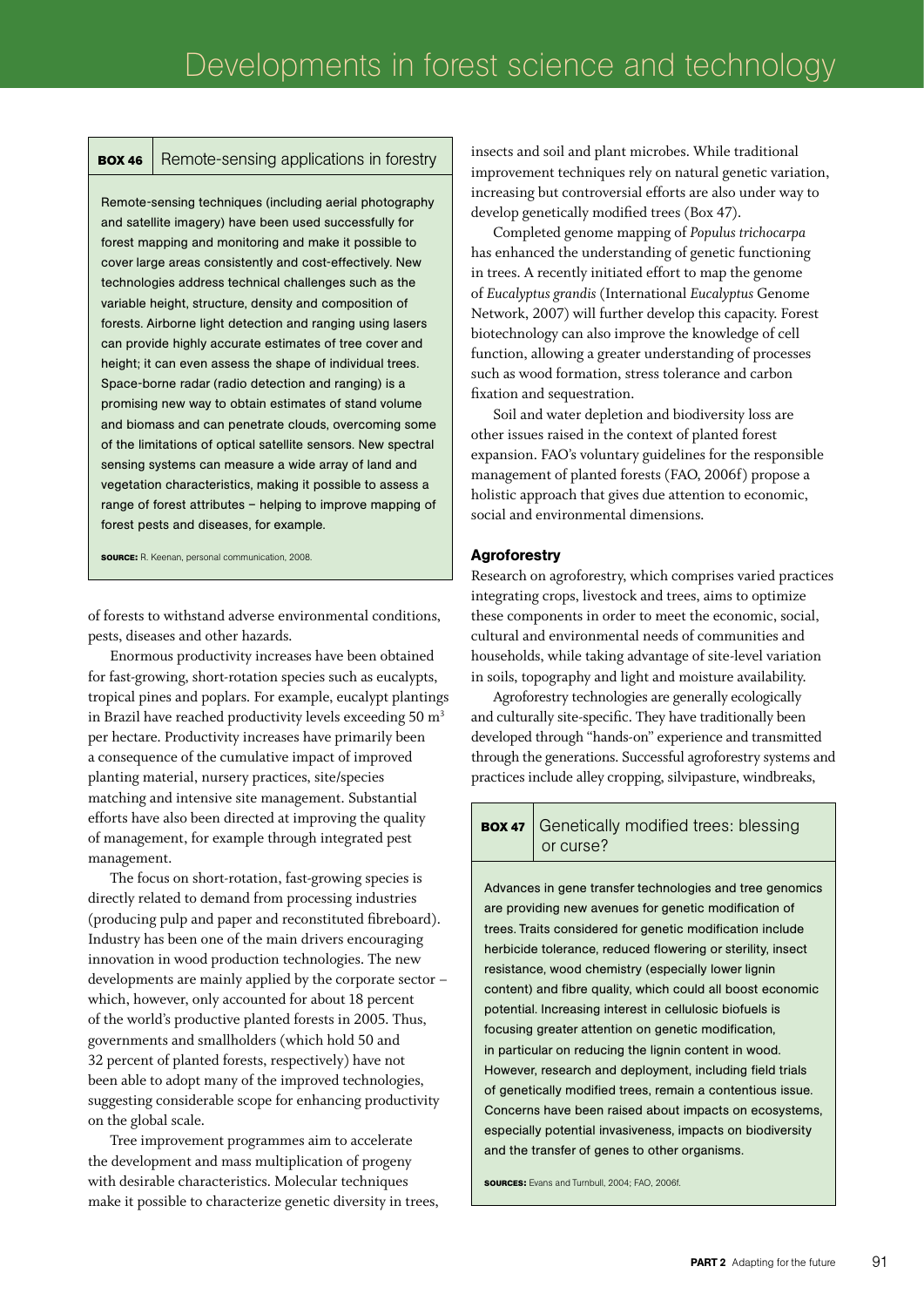hedgerow intercropping, parklands, home gardens and relay cropping. Some have been in existence for centuries, evolving in response to needs and constraints both on and off the farm. Formal agroforestry research applies the tools and techniques of modern science to help improve the traditional practices and enable their wider application. It generally takes a holistic perspective in that economic and other benefits are assessed with consideration given to the links among the different components.

Agroforestry is currently responding to new market opportunities. Planting of trees on farms to supply wood to forest industries has increased significantly in many countries. Accordingly, new research issues have emerged, including for example interactions between tree crops and food crops and long-term sustainability of production with a focus on maintaining and improving productivity of land.

#### Harvesting and processing of wood products

Improving economic efficiency and minimizing environmental damage have been the primary objectives of harvesting innovations. Shortages and increasing costs of labour have encouraged significant mechanization of logging and transport. Sophisticated harvesting, conversion and transportation technologies have been deployed in a number of countries, especially in industrial forest plantations.

Reduced-impact logging was developed in response to concerns about the long-term sustainability of wood production from natural forests. It involves measures to minimize damage to the remaining vegetation, enabling rapid recovery after logging. FAO has developed global and regional codes for sustainable forest harvesting and supports countries in developing national codes and guidelines. While the importance of reduced-impact logging is understood and its long-term commercial feasibility has been demonstrated, its adoption depends on the objectives of the resource owners or logging concessionaires and their willingness and ability to comply with market and non-market signals.

New techniques have been developed to identify the source of logs using tags, paints and chemical compounds that can be read by detection devices. New-generation radio-frequency identification tags and bar codes can easily track the movement of logs from forests to markets, helping to distinguish legally from illegally sourced wood.

Technological developments in wood processing largely focus on:

- • economic competitiveness, with an emphasis on reducing costs, improving quality and developing new products;
- energy efficiency and production of energy during wood processing;
- • compliance with environmental standards, for example by reducing effluents and reusing water

through "closed-loop processing" in the pulp and paper industry (Natural Resources Canada, 2008b). Many technological developments in wood processing have been consumer driven, as processing is near the end of the forest products value chain, close to consumers and, thus, compelled to respond to changing demands. Intense competition has also encouraged innovation.

Traditional wood use was largely based on physical properties, especially strength, durability, working quality and appearance. Wood-processing technologies have improved mechanical and chemical properties, expanding uses and making it possible to employ species that were once considered less useful – for example, to use rubberwood (*Hevea brasiliensis*) for furniture and mediumdensity fibreboard. Biotechnology in the wood products sector has the potential to improve wood preservation properties.

New sawmilling technologies include laser and X-ray scanners combined with high-power computing, which make it possible to scan and store information on log diameter, length and shape and to produce optimal sawing patterns for each log to maximize sawnwood recovery (Bowe *et al.,* 2002). Picture analysis to determine surface properties (e.g. knots and colour) has improved the sorting and grading of sawnwood. New methods have been introduced to control the drying process and to measure physical strength, revealing possible defects (Baudin *et al*., 2005).

Other technological developments in wood processing include:

- improved rate of recovery and the use of smalldimension timber, largely through improvements in sawmilling technologies and production of sliced veneer and reconstituted panels;
- recycling, for example use of recovered paper;
- the use of micro-organisms to bleach pulp and treat effluents in the paper industry, reducing costs and environmental impacts;
- total use of wood through biorefineries producing a range of biomaterials and energy (Box 48).

Nanotechnology, defined as the manipulation of materials measuring less than 100 nanometres (with 1 nanometre equalling one-billionth of a metre), is expected to revolutionize all aspects of production and processing, from production of raw materials to composite and paper products, permitting major advances in energy and material efficiency (Roughley, 2005; Reitzer, 2007). Most leading wood-product-producing countries are working on nanotechnology applications. Potential uses (Beecher, 2007) include:

- lighter-weight stronger products developed from nanofibres;
- coatings to improve surface qualities;
- production that uses less material and less energy;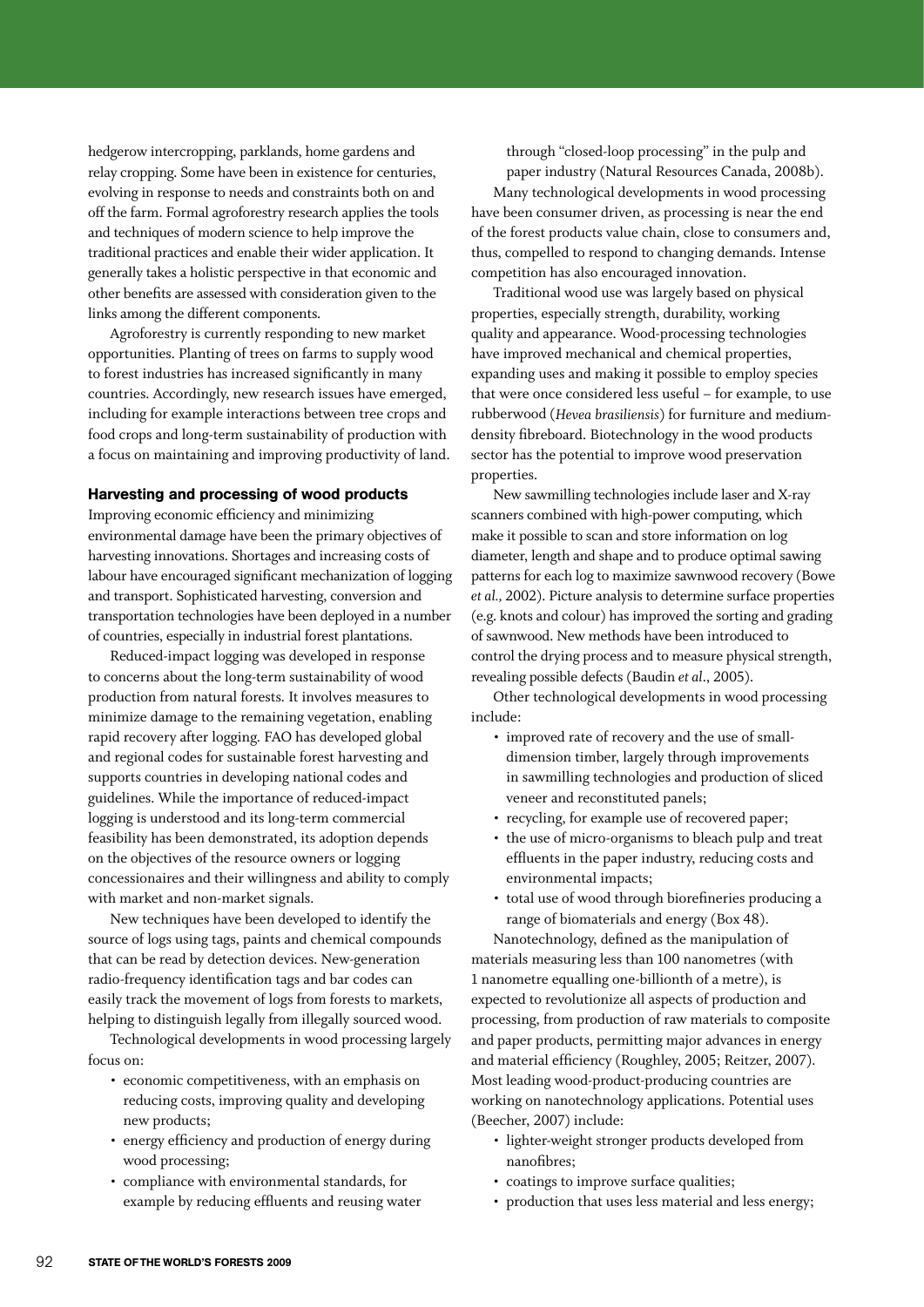## **BOX 48** Biorefineries and production of new-generation biomaterials

Initiatives in Europe and North America are transforming pulp and paper units into biorefineries – integrated industries that produce ethanol, starch, organic acids, polymers, oleochemicals, bioplastics and several food and feed ingredients from wood-processing residues. The biomass components are converted using a combination of technologies including novel enzymes, biocatalysts and micro-organisms. Biorefineries could become a cornerstone of a "green economy", sharply reducing dependence on fossil fuels. Some products, such as bioplastics and thermoset resins, would be easily recycled and degraded at the end of the product life.

**sources:** US DoE, 2006; van Ree and Annevelink, 2007.

• "intelligent" products with nanosensors for measuring forces, loads, moisture levels, temperatures, etc.

#### Non-wood forest products

NWFPs are diverse and many different technologies are used in their production and processing. Although most NWFPs are subsistence products, collected from the wild and consumed locally with minimal processing, some have been domesticated and are cultivated and processed using sophisticated technologies to meet the demand from global markets. Science and technology development for these products has focused largely on more organized systems of production, while subsistence production has relied almost entirely on indigenous knowledge.

Natural-resource degradation coupled with increasing demand has been the main driver of organized cultivation of many NWFP-yielding species – much as wood production has shifted from natural to planted forests. Research on domestication and cultivation has also been encouraged by the complexity and uncertainty of managing production in the wild. For many products, such as natural rubber, rattan, bamboo and some medicinal and aromatic plants, organized production and chemical substitution of natural components have virtually replaced collection from the wild, except for products intended for niche markets paying a high premium.

Scientific research has focused on:

- • understanding the composition, properties and potential uses of different products;
- low-cost technologies for the extraction and isolation of marketable components and for the addition of desirable characteristics, e.g. to facilitate storage and transportation;

• improving processing technologies and developing new products, e.g. new plant-based pharmaceuticals and health and beauty products (the areas where most technological advances are taking place).

Technological developments, for example in biotechnology, present new opportunities and challenges for many NWFPs. While new uses and markets have emerged, so have substitute products that undermine existing markets. Petrochemicals and new technologies for processing glass and metals have significantly changed the markets for a number of plant-based products. NWFPs with limited end uses are particularly vulnerable to such developments. In contrast, bamboo has been developed for diverse end uses and has become a widely distributed material and an important source of income (FAO, 2007g).

#### Wood for energy

Woodfuel is (and is likely to remain) the main source of domestic energy for cooking and heating in most developing countries. Although increasing income and availability of more convenient fossil fuels have reduced wood energy use, this situation seems to be changing as a result of high fuel prices, perceived risks of fossil fuel dependence and growing concern about greenhouse gas emissions from the use of fossil fuels (FAO, 2008d).

Traditional wood energy systems rely on low-cost technologies affordable to low-income consumers. The technologies used vary in cost and in production and conversion efficiency. For example, charcoal is produced using a range of kiln types, from traditional mud to metal. Modern wood energy production using cofiring (combustion of biomass together with other fuel such as coal) or wood pellets involves considerably higher investments, but is also much more energy-efficient.

Substantial investments are being made to develop and commercialize technologies for producing biofuel from cellulose. How cellulosic biofuel will develop depends on its cost-competitiveness with fossil fuels and other alternatives. If high energy prices persist, cellulosic biofuel production is expected to become a major source of commercial energy. The impact on the forest sector remains uncertain, especially considering that other highproductivity feedstocks could be used rather than wood (e.g. switchgrass, *Panicum virgatum*).

#### Provision of environmental services

Scientific knowledge is essential for timely and appropriate decision-making to ensure the provision of environmental services by forests. As this knowledge is frequently incomplete, enhancing it needs to be a priority area for research. Examples include: the limited information on the economic consequences of changes in ecosystem services; the lack of quantitative models linking ecosystem change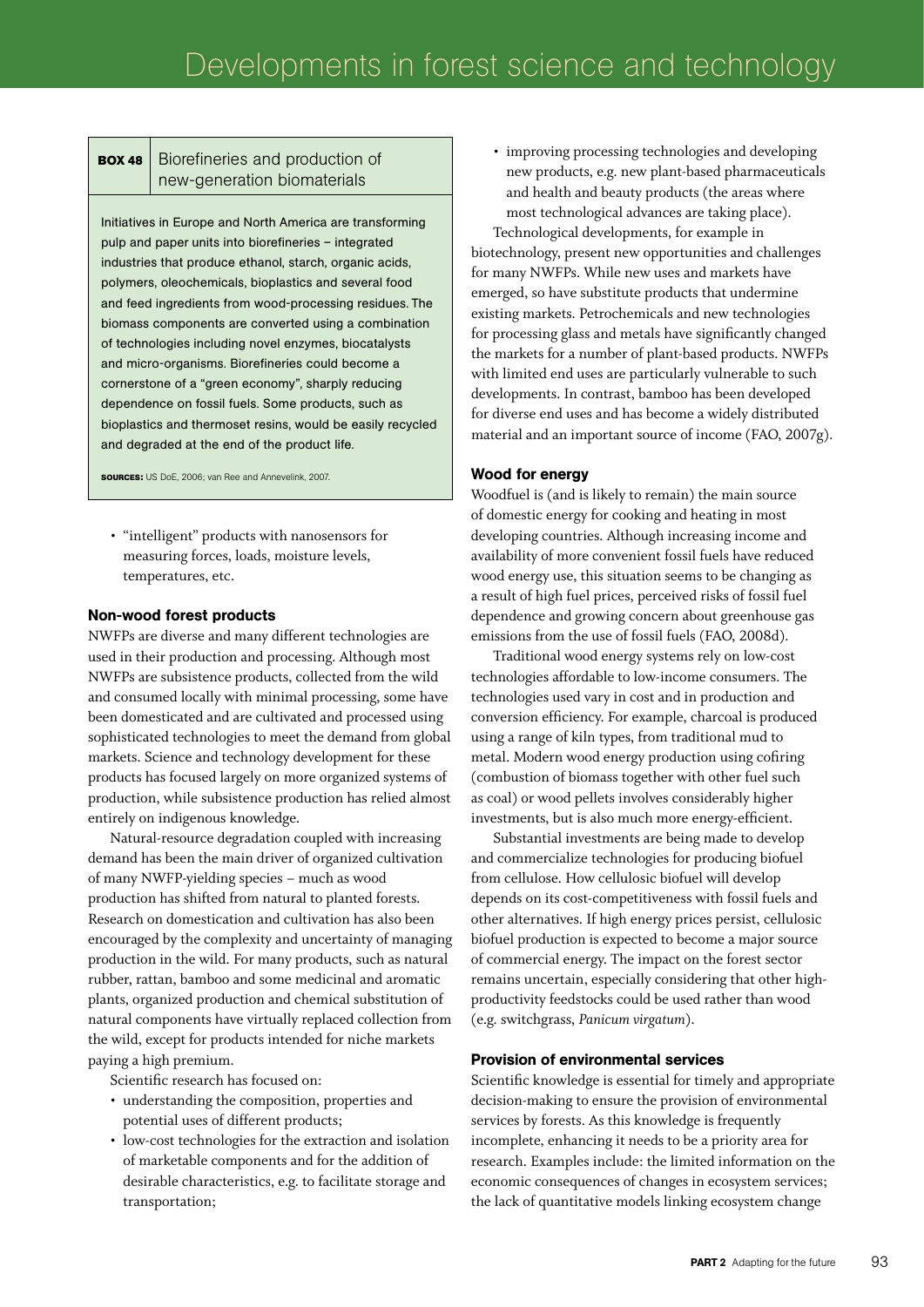to environmental services; and the poor understanding of ecosystem structure and dynamics that determine thresholds and irreversible changes.

Breakthroughs will be necessary in order to address the drastic degradation of dryland ecosystems, which will be aggravated by decreased rainfall expected as a consequence of climate change. Many affected countries do not have the capacity to undertake the scientific programmes required, and international support will be necessary.

Natural and planted forests offer significant greenhouse gas mitigation potential. However, there are large gaps in knowledge of the role of trees and forest ecosystems in climate change processes and the effect of changes in forest cover on forest carbon stocks and greenhouse gas emissions.

Research on the protective role of coastal forests has intensified since the December 2004 tsunami in Southeast Asia but is still not conclusive. In more than 20 studies carried out in the two years following the tsunami, some researchers found that coastal forests reduce adverse impacts significantly, while others discovered that forests can also be a liability by adding to the debris that can damage human settlements (FAO, 2007h).

Forest hydrology research addresses areas such as the relationship between land use and water yield, an area where myths and misconceptions often dominate decisionmaking.

Because of the complexity and breadth of issues involved in non-marketed environmental services, it is difficult for scientists to influence direct drivers of change – policymakers and development actors – in their decisions and practices (and to gain their support for research activities to obtain new relevant knowledge). However, the Intergovernmental Panel on Climate Change (IPCC) has shown that concerted, holistic scientific efforts at the global level can effectively raise awareness and improve understanding of important complex issues, identify key areas where uncertainties need to be reduced and support the research activities needed to make this happen.

#### Indigenous knowledge

The advances in modern science and technology outlined above have had significant impacts on the forest sector. However, for vast populations these technologies remain inaccessible. Many continue to depend on indigenous or traditional knowledge in managing forests and other natural resources (Parrotta and Agnoletti, 2007). Traditional knowledge is defined as "a cumulative body of knowledge, practice and belief, handed down through generations by cultural transmission and evolving by adaptive processes, about the relationships of living beings (including humans) with one another and with their forest environment" (UNFF, 2004). Such knowledge, developed long before the advent of formal forest science, is the mainstay of many forestry practices (Asia Forest Network, 2008).

Indigenous knowledge is of growing interest to forest science as it is increasingly recognized that indigenous resource-management systems can help to improve the

#### Views from CPF partners

#### **CIFOR's new strategy: a focus on climate change**

*From the Center for International Forestry Research (CIFOR)*

CIFOR has a vision of a world in which forests remain high on the world's political agenda and people recognize the real value of forests for maintaining livelihoods and ecosystems services. In this vision, decision-making that affects forests is based on solid science and reflects the perspectives of developing countries and forest-dependent people.

Stakeholders surveyed for input to CIFOR's new strategy for 2008–2018 cited climate change as the most significant forest-related environment and development challenge today, followed by forest governance, deforestation and the impact of fast-growing economies on forests (CIFOR, 2008b). Thus, CIFOR's research agenda focuses on six domains:

• enhancing the role of forests in climate mitigation (with a focus on reducing emissions from deforestation and forest degradation);

- enhancing the role of forests in adaptation to climate change;
- improving livelihoods through smallholder and community forestry;
- • managing trade-offs between conservation and development at landscape scale;
- • managing the impacts of globalized trade and investment on forests and forest communities;
- • sustainable management of tropical production forests.

An additional cross-cutting theme addresses the gap between changing societal demands from the forest sector and current institutional arrangements and capacities.

In analysing issues and communicating results, CIFOR will include the perspectives of less powerful stakeholders such as women, forest-dependent communities and developing countries.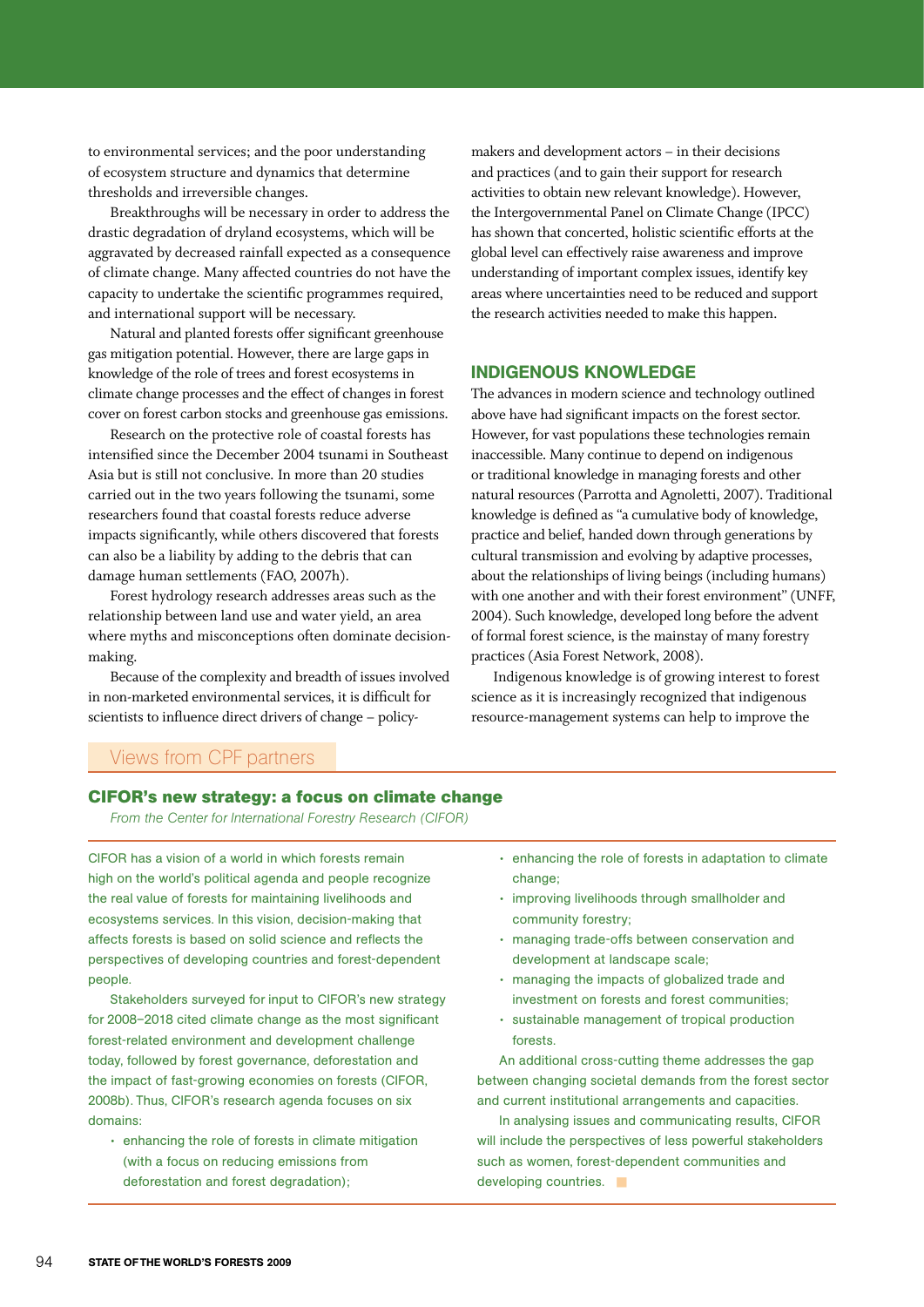framework for sustainable forest management. Low-input traditional land-use practices are particularly attractive in the context of declining energy supplies and increasing impacts of climate change. Traditional knowledge provides alternatives to modern science, especially in health care. For example, South Asian Ayurveda and Chinese indigenous medicine are increasingly practised throughout the world, and the use of plant-based pharmaceuticals is growing rapidly.

In efforts to improve the livelihoods of poor marginalized indigenous communities, it is essential to understand their traditional knowledge – their values, perceptions and knowledge of their local ecological conditions. With social, economic, political and institutional change, indigenous knowledge provides opportunities but also faces challenges (Box 49). Several scenarios are evolving:

- Domination, marginalization and assimilation: Despite increasing recognition of their rights, indigenous people are systematically marginalized in many countries, including by narrowly focused development programmes. As vast tracts of forests that sustained indigenous communities are converted to other uses, forest-based livelihoods and the associated knowledge are soon lost.
- Selective appropriation: Realization of the economic potential of traditional knowledge (particularly in the rapidly expanding pharmaceuticals and health and

beauty care markets) has led to systematic efforts to identify and commercialize it – taking the knowledge out of its social and cultural context and raising issues of intellectual property rights and fair compensation for knowledge holders.

• Rediscovery: Increasing emphasis on protecting the rights, cultures and technologies of indigenous communities can create a favourable environment for the natural evolution of traditional knowledge. Developments in the international policy arena, such as the passage of the UN Declaration on the Rights of Indigenous Peoples, specifically recognize the need to respect traditional knowledge and practices.

Indigenous knowledge and community-based innovation are dynamic. Options for action include creating incentives to improve the capacity of formal research organizations to work with local and indigenous people and encouraging collaboration in conservation (IAASTD, 2008).

## **OUTLOOK**

Visualizing the future of forest science and technology is difficult in a context of rapid change. Innovation has significantly improved the capacity of the forest sector to meet the changing demands of society and will continue to do so. However, many developing countries have little or no credible science capacity, and this lack hinders

**BOX 49** Strengths, weaknesses, opportunities and threats for the survival of traditional forest knowledge

#### **Strengths**

- • Adapted to local environmental, social, economic and cultural context
- • Holistic, with focus on community welfare
- • Integrated, avoiding artificial barriers of formal scientific disciplines
- • Less resource-demanding and consequently more sustainable

#### **Weaknesses**

- • Often not codified or widely disseminated hence, not easily transferred and vulnerable to erosion over time
- • Inadequately nurtured and developed
- • Limited in ability to meet demands of increasing populations or large areas

#### **Opportunities**

- • Increasing focus on sustainable management of resources adapted to local conditions and emphasizing social, environmental and cultural dimensions
- • Emergence of pluralistic institutional arrangements and increasing emphasis on local community empowerment
- • Increased interest in cherishing cultural diversity and growing niche market for unique products and services
- New information and communication technologies improving interaction and collaboration among indigenous groups

#### **Threats**

- • Globalization and mass production undermining markets for goods and services produced locally using indigenous knowledge
- • Marginalization and impoverishment of indigenous communities through appropriation of their land and other resources and consequent loss of culture and knowledge
- • Ill-defined rights permitting appropriation of knowledge for commercial interests (bioprospecting) without appropriate compensation
- High investment in mainstream science and technology overshadowing traditional knowledge